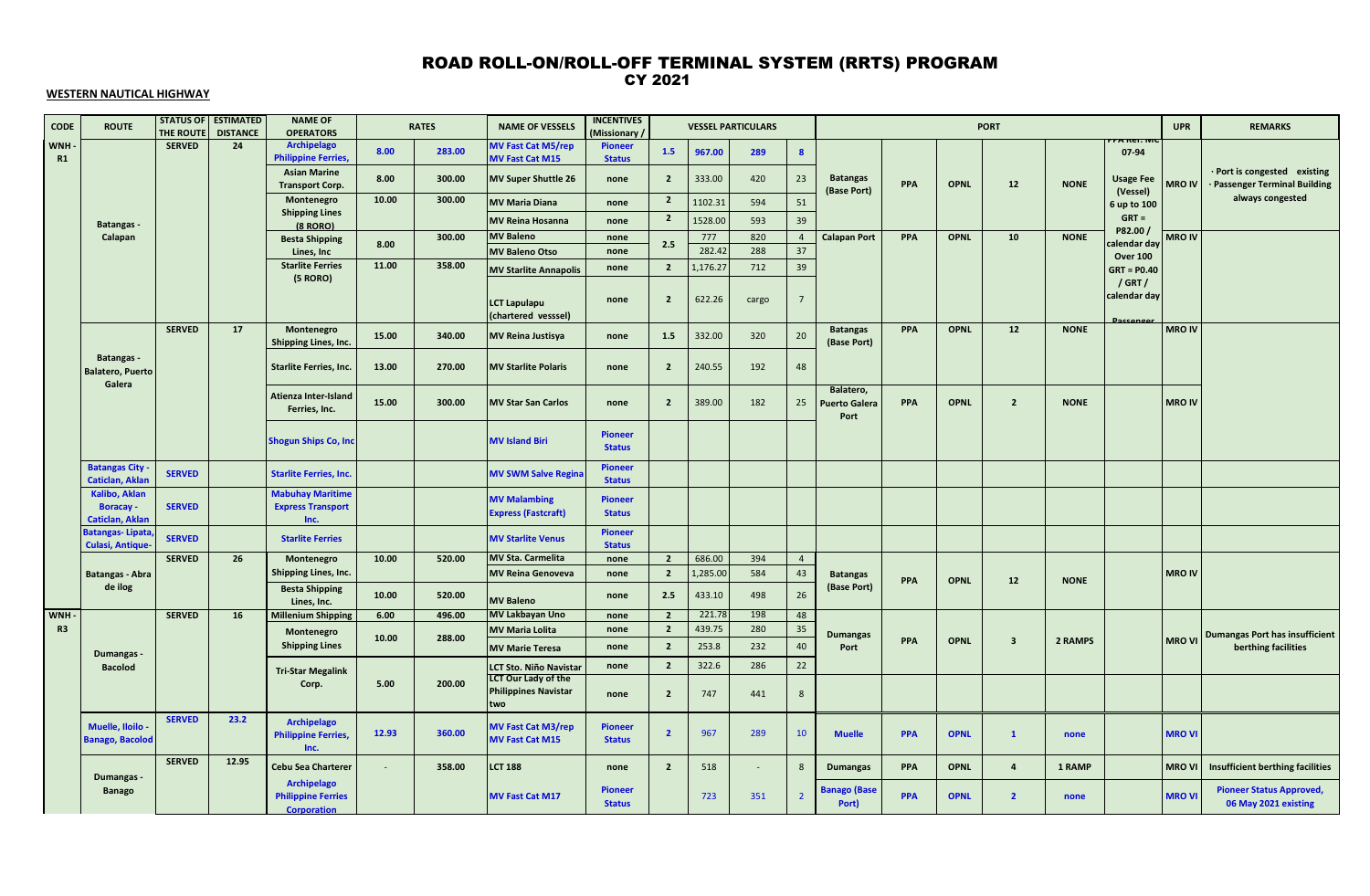| WNH-<br><b>R4</b> | Dumaguete -<br>Dapitan | <b>SERVED</b> | <b>Aleson Shipping</b><br>Corp | 0.00<br>J.UU | 667.00 | MV Danica Joy I | none | 493.46 | 420 | Pulauan<br>(Dapitan) Bas<br>$\blacksquare$ | <b>PPA</b> | <b>OPNL</b> | none | <b>MRO IX</b> |  |
|-------------------|------------------------|---------------|--------------------------------|--------------|--------|-----------------|------|--------|-----|--------------------------------------------|------------|-------------|------|---------------|--|
|                   |                        |               |                                |              |        |                 |      |        |     | Port                                       |            |             |      |               |  |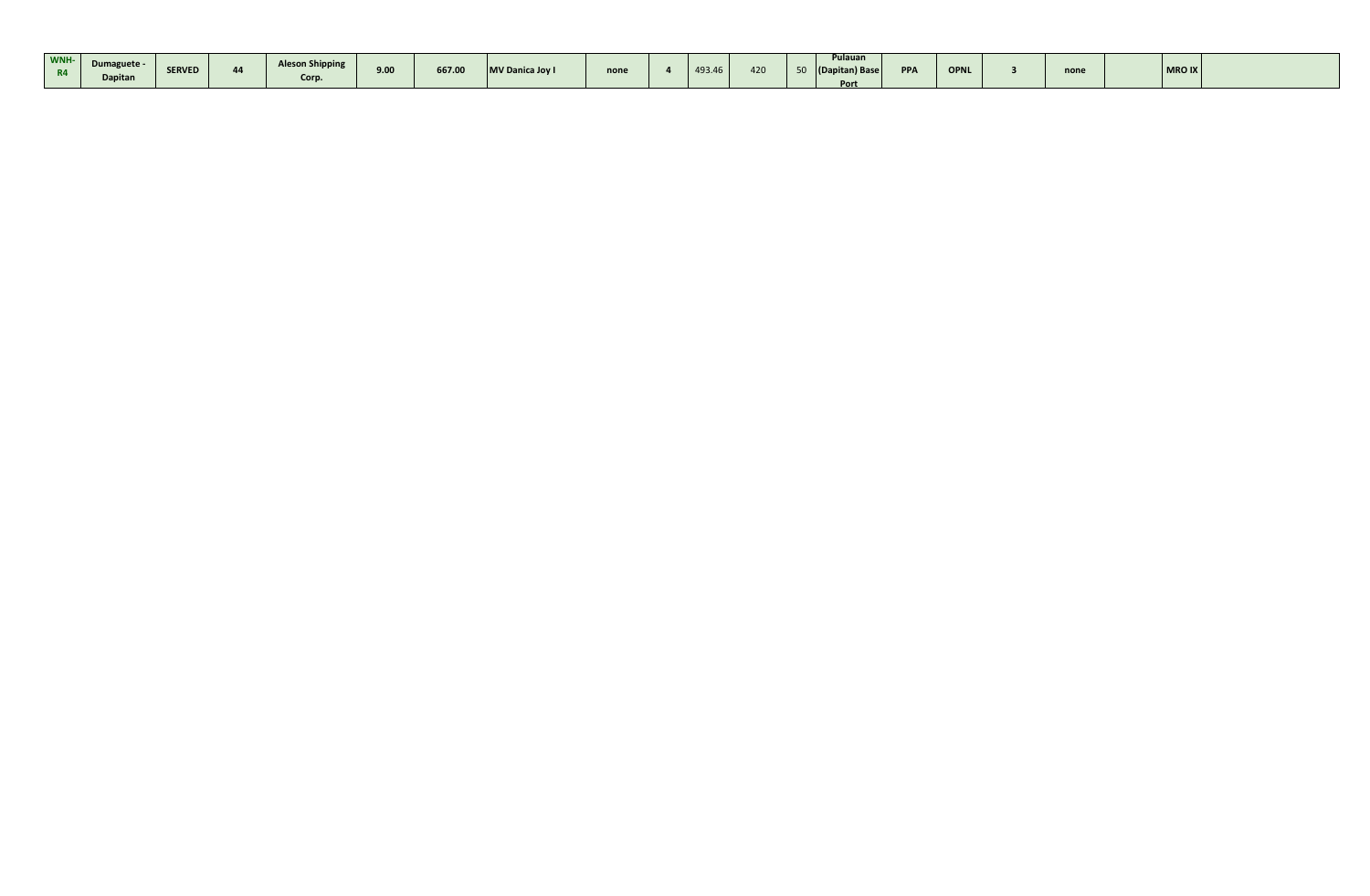# ROAD ROLL-ON/ROLL-OFF TERMINAL SYSTEM (RRTS) PROGRAM

### **CENTRAL NAUTICAL HIGHWAY**

| $\begin{array}{c} c \\ 0 \end{array}$ |                                            |                               |                                             |                                                                | <b>RATE</b>              |                                                     |                                    |                                        |                                               |            | <b>VESSEL PARTICULARS</b>           |            |                               |            |                                 | <b>PORT</b>                                              |                                      |                                                                                                                                                                                                       |                   |                                                                                                                                                                                               |
|---------------------------------------|--------------------------------------------|-------------------------------|---------------------------------------------|----------------------------------------------------------------|--------------------------|-----------------------------------------------------|------------------------------------|----------------------------------------|-----------------------------------------------|------------|-------------------------------------|------------|-------------------------------|------------|---------------------------------|----------------------------------------------------------|--------------------------------------|-------------------------------------------------------------------------------------------------------------------------------------------------------------------------------------------------------|-------------------|-----------------------------------------------------------------------------------------------------------------------------------------------------------------------------------------------|
| $\mathbf D$<br>$\mathsf{E}$           | <b>ROUTE</b>                               | <b>STATUS OF</b><br>THE ROUTE | <b>ESTIMATED</b><br><b>DISTANCE</b><br>(NM) | <b>NAME OF</b><br><b>OPERATORS</b>                             | <b>PASSENGER</b><br>P/NM | <b>ROLLING</b><br><b>CARGO</b><br>(P/Lane<br>Meter) | <b>NAME OF</b><br><b>VESSELS</b>   | <b>INCENTIVES</b><br><b>PER EO 909</b> | AVE.<br><b>TRAVEL</b><br><b>TIME</b><br>(HRS) | <b>GRT</b> | <b>PASSENGER</b><br><b>CAPACITY</b> | <b>AGE</b> | <b>NAME OF</b><br><b>PORT</b> |            | <b>STATUS</b><br><b>OF PORT</b> | NO. OF<br><b>EXISTING</b><br><b>RORO</b><br><b>RAMPS</b> | <b>PROJECTED</b><br><b>EXPANSION</b> | <b>PORT CHARGES</b><br>(Other Charges)                                                                                                                                                                | <b>UPR</b>        | <b>REMARKS</b>                                                                                                                                                                                |
| <b>CNH</b><br>R1                      | Pilar,<br>Sorsogon -<br>Aroroy,<br>Masbate | <b>UNSERVED</b>               | 20                                          |                                                                |                          |                                                     |                                    |                                        |                                               |            |                                     |            | <b>Pilar Port</b>             | LGU        | <b>OPNL</b>                     | $\overline{2}$                                           | <b>NONE</b>                          | <b>Usage Fee (Vessel)</b><br>6 up to 100 GRT = $MRO$ V<br>P82.00 / calendar<br>day<br><b>Over 100 GRT =</b>                                                                                           |                   | <b>Shallow draft</b>                                                                                                                                                                          |
|                                       |                                            |                               |                                             | <b>No RORO</b><br>Operation<br>(MSLI<br>operates<br>fastcraft) |                          |                                                     |                                    |                                        |                                               |            |                                     |            | <b>Aroroy Port</b>            | <b>PPA</b> | <b>OPNL</b>                     | $\mathbf{1}$                                             | <b>NONE</b>                          | P0.40 / GRT /<br>calendar day<br>Passenger<br><b>Terminal Fee =</b><br>P30.00/pax<br><b>RRTF (Vehicle)</b><br>Type $1 = P65$<br>Type 2 = P129<br><b>Type <math>3 = P258</math></b><br>Type $4 = P516$ | <b>MROV</b>       | . Aroroy Port not viable for<br><b>RORO</b> operation<br><b>Economic activity is in Masbate</b><br>City; majority of the passengers<br>and shippers prefer Masbate<br><b>City than Aroroy</b> |
|                                       | Pilar-<br>Masbate<br>City                  | <b>SERVED</b>                 | 36                                          | Denica Lines,<br>Inc.                                          | 7.00                     | 698.00                                              | <b>MV Marina</b><br><b>Empress</b> | none                                   | 3.5                                           | 263        | 223                                 | 49         | <b>MSLI</b>                   | Private    | <b>OPNL</b>                     | 1                                                        | None                                 | <b>Terminal Fee -</b><br>P15.00/pax<br><b>Parking Fee -</b><br>P345.00 overnight                                                                                                                      | <b>MROV</b>       | <b>Ramp exclusive for Denica</b><br>vessels, MSLI Port exclusive for<br>their vessels in Pilar, Sorsogon                                                                                      |
|                                       |                                            |                               |                                             | Montenegro<br><b>Shipping</b>                                  | 10.00                    | 720.00                                              | <b>MV Maria</b><br>Angela          | none                                   | 3.5                                           | 371.53     | 263                                 | 48         |                               |            |                                 |                                                          |                                      |                                                                                                                                                                                                       |                   |                                                                                                                                                                                               |
|                                       |                                            |                               |                                             | Lines, Inc.                                                    |                          |                                                     | <b>MV Maria</b><br>Sophia          | none                                   | 3.5                                           | 269.1      | 292                                 | 48         |                               |            |                                 |                                                          |                                      |                                                                                                                                                                                                       |                   |                                                                                                                                                                                               |
|                                       | Pioduran -<br>Masbate<br>City              | <b>SERVED</b>                 | 41                                          | Santa Clara<br>Shipping                                        |                          |                                                     | <b>MV Nelvin Jules</b>             | <b>NONE</b>                            | 3 hrs and                                     | 694.00     | 750                                 | 36         | Pioduran<br>Port              | <b>PPA</b> | <b>OPNL</b>                     | $\overline{2}$                                           | <b>NONE</b>                          |                                                                                                                                                                                                       | <b>MROV</b>       | Started operations in June 29,<br>2011; accessible from Manila                                                                                                                                |
|                                       |                                            |                               |                                             | Corp./<br>Peñafrancia<br>Shipping, Inc.                        | 6.00                     | 749.00                                              | <b>MV Mac Bryan</b>                | <b>NONE</b>                            | 50 mins.                                      | 499.52     | 540                                 | 41         | Masbate<br>Port               | <b>PPA</b> | <b>OPNL</b>                     | 6                                                        | <b>NONE</b>                          |                                                                                                                                                                                                       | <b>MROV</b>       | The center of business activity<br>is in Masbate City<br>Nearest link from Sorsogon to<br><b>Masbate</b>                                                                                      |
|                                       | Pioduran,<br>Albay -<br>Aroroy,            | <b>SERVED</b>                 |                                             | Montenegro                                                     |                          |                                                     | <b>MV Reina</b>                    |                                        |                                               |            |                                     |            | Pioduran<br>Port              | <b>PPA</b> |                                 | $\overline{2}$                                           | <b>NONE</b>                          |                                                                                                                                                                                                       | <b>MROV</b>       |                                                                                                                                                                                               |
|                                       | Masbate                                    |                               |                                             | <b>Shipping</b><br>Lines Inc.                                  |                          |                                                     | Justisya                           | none                                   |                                               | 332        | 282                                 | 20         | <b>Aroroy Port</b>            | PPA        | <b>OPNL</b>                     | $\mathbf{1}$                                             |                                      |                                                                                                                                                                                                       | <b>MROV</b>       | Missionary Status approved, 04<br>September 2019                                                                                                                                              |
| CNH -<br>R2                           | Cawayan,                                   |                               |                                             | Acian Marino                                                   |                          |                                                     |                                    |                                        |                                               |            |                                     |            | Cawayan<br>Port               | <b>PPA</b> | <b>OPNL</b>                     | $\mathbf{1}$                                             | <b>NONE</b>                          |                                                                                                                                                                                                       | <b>MRO</b><br>VII |                                                                                                                                                                                               |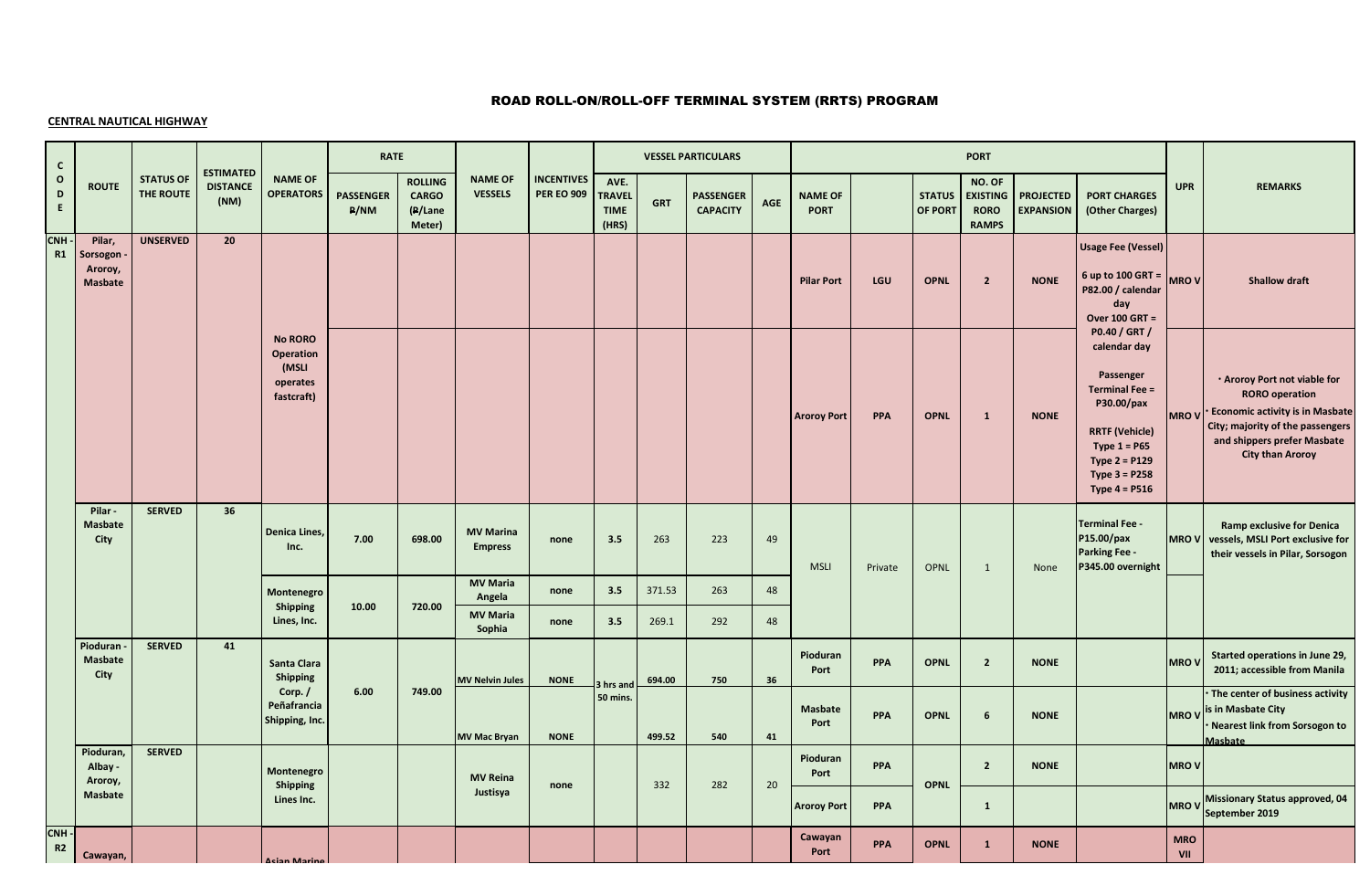|                              | <b>Masbate</b><br>Daanbanta<br>yan                      | <b>UNSERVED</b> | 50   | Məlafi ivlafilit<br><b>Transport</b><br>Corp               | <b>No Vessel</b><br><b>Deployed</b> |          |                                         |                          |                         |          |        |                | <b>Daanbantay</b><br>an          | <b>CPA</b> | <b>IN-OPNL</b> | $\Omega$                | 1 RAMP      | <b>MRO</b><br>VII  | · No existing port in<br>Daanbantayan<br>· to open Feb. 2020 |
|------------------------------|---------------------------------------------------------|-----------------|------|------------------------------------------------------------|-------------------------------------|----------|-----------------------------------------|--------------------------|-------------------------|----------|--------|----------------|----------------------------------|------------|----------------|-------------------------|-------------|--------------------|--------------------------------------------------------------|
|                              | Cawayan,                                                |                 |      | D. Olmilla                                                 |                                     |          | <b>MV Cawayan</b>                       |                          |                         |          |        |                | Cawayan<br>Port                  | <b>PPA</b> | <b>OPNL</b>    | $\mathbf{1}$            | <b>NONE</b> | <b>MROV</b>        |                                                              |
|                              | Masbate -<br>Bogo, Cebu                                 | <b>SERVED</b>   | 50   | <b>Shipping</b><br>Corp.                                   | 12.00                               | 1250.00  | Ferry 1                                 | none                     | 5                       | 383      | 300    | 33             | <b>Bogo Port</b>                 | <b>CPA</b> | <b>OPNL</b>    | $\mathbf{1}$            | <b>NONE</b> | <b>MRO</b><br>VII  |                                                              |
|                              | Cawayan                                                 |                 |      | Island                                                     |                                     |          |                                         |                          |                         |          |        |                | Cawayan<br>Port                  | <b>PPA</b> | <b>OPNL</b>    | $\mathbf{1}$            | <b>NONE</b> | <b>MRO</b><br>VII  |                                                              |
|                              | Hagnaya                                                 | <b>SERVED</b>   | 50.6 | <b>Shipping</b><br>Corp.                                   | 5.00                                | 635.00   | LCT Island - III                        | none                     | 5                       | 390.01   | 240    | $\overline{7}$ | Hagnaya<br>Port                  | <b>CPA</b> | <b>OPNL</b>    | $\mathbf{1}$            | <b>NONE</b> | <b>MRO</b><br>VII  |                                                              |
|                              |                                                         |                 |      | Montenegro                                                 |                                     |          |                                         |                          |                         |          |        |                | Cataingan<br>Port                | <b>PPA</b> | <b>OPNL</b>    | $\mathbf{1}$            | <b>NONE</b> | <b>MROV</b>        |                                                              |
|                              | Cataingan<br><b>Bogo</b>                                | <b>SERVED</b>   | 58   | Shipping<br>Lines, Inc.                                    | 10.00                               | 1,044    | <b>MV Maria</b><br>Angela               | none                     | - 5                     | 371.53   | 263    | 48             | <b>Bogo Port</b>                 | <b>CPA</b> |                | $\mathbf{1}$            |             | <b>MRO</b>         |                                                              |
|                              |                                                         |                 |      |                                                            |                                     |          |                                         |                          |                         |          |        |                |                                  |            | <b>OPNL</b>    |                         | <b>NONE</b> | VII                |                                                              |
| <b>CNH</b><br>R <sub>3</sub> | <b>Cebu City</b>                                        |                 |      | <b>Sunline</b><br><b>Shipping</b><br>Corp.                 | 12.00                               | 548.33   | <b>MV Lite Ferry</b><br>88              | none                     | $\overline{\mathbf{3}}$ | 1,150.00 | 352.00 | 5.00           | <b>Cebu Port</b>                 | <b>CPA</b> | <b>OPNL</b>    | $\overline{2}$          | <b>NONE</b> | <b>MRO</b><br>VII  |                                                              |
|                              | Tubigon,<br><b>Bohol</b>                                | <b>SERVED</b>   | 20.5 | <b>Lite Shipping</b><br>Corp.                              | 14.00                               | 548.33   | <b>MV Lite Ferry</b><br>20              | none                     | $\overline{4}$          | 242.04   | 112.00 | 57.00          |                                  |            |                |                         |             |                    |                                                              |
|                              |                                                         |                 |      | Archipelago<br>Philippine<br>Ferries, Inc.                 | 12.00                               | 524.00   | <b>MV Fast Cat</b><br>M11               | Pioneer<br><b>Status</b> | $\overline{\mathbf{3}}$ | 698.00   | 289.00 | 7.00           | Tubigon<br>Port                  | <b>PPA</b> | <b>OPNL</b>    | $\overline{\mathbf{3}}$ | <b>NONE</b> | <b>MRO</b><br>VII  |                                                              |
|                              | Cebu -<br><b>Tagbilaran</b>                             | <b>SERVED</b>   | 43   | <b>Lite Shipping</b>                                       |                                     |          | MV Lite Ferry 6                         | none                     | 4.5                     | 618.57   | 464.00 | 49.00          | <b>CEBU PORT</b>                 | <b>CPA</b> | <b>OPNL</b>    | $\overline{\mathbf{3}}$ | <b>NONE</b> | <b>MRO</b><br>VII  |                                                              |
|                              |                                                         |                 |      | Corp.                                                      | 6.00                                | 1,106.00 | <b>MV Lite Ferry 7</b>                  | none                     | 4.5                     | 493.31   | 495.00 | 49.00          |                                  |            |                |                         |             |                    |                                                              |
|                              |                                                         |                 |      | <b>TRANS-ASIA</b><br><b>SHIPPING</b><br>LINES, INC.        | 4.00                                | 1,914.00 | <b>MV Trans-Asia</b><br>8               | none                     | $\overline{a}$          | 2,019.00 | 454.00 | 37.00          | <b>TAGBILARAN</b><br><b>PORT</b> | <b>PPA</b> | <b>OPNL</b>    | $\overline{\mathbf{3}}$ | <b>NONE</b> | <b>MRO</b><br>VII  |                                                              |
|                              | <b>Cebu City</b><br>Port<br><b>Surigao City</b><br>Port | <b>SERVED</b>   |      | <b>Starlite</b><br>Ferries, Inc.                           |                                     |          | <b>MV Stella</b><br><b>Maris</b>        | Pioneer<br><b>Status</b> |                         |          |        |                |                                  |            |                |                         |             |                    |                                                              |
| <b>CNH</b><br><b>R4</b>      | Jagna -<br><b>Balbagon</b>                              | <b>SERVED</b>   | 30   | <b>Asian Marine</b><br><b>Transport</b>                    | 10.00                               | 1061.78  | <b>MV Super</b><br><b>Shuttle Ferry</b> | none                     | $\overline{a}$          | 258.00   | 185.00 | 27.00          | <b>Jagna Port</b>                | <b>PPA</b> | <b>OPNL</b>    | $\overline{2}$          | <b>NONE</b> | <b>MRO</b><br>VII  |                                                              |
|                              |                                                         |                 |      | Corp.                                                      |                                     |          | 28                                      |                          |                         |          |        |                | <b>Balbagon</b><br>Port          | PPA        | <b>OPNL</b>    | $\overline{2}$          | <b>NONE</b> | <b>MROX</b>        |                                                              |
|                              | Jagna -<br>Cagayan de                                   | <b>SERVED</b>   | 68   | <b>COKALIONG</b><br><b>SHIPPING</b>                        | 8.00                                | 3,069.00 | <b>MV FILIPINAS</b><br><b>NASIPIT</b>   | none                     | 5                       | 1,499.75 | 685    | 29             | Jagna Port                       | <b>PPA</b> | <b>OPNL</b>    | $\mathbf{1}$            | <b>NONE</b> | <b>MRO</b><br>VII  |                                                              |
|                              | Oro                                                     |                 |      | <b>ASIAN</b><br><b>MARINE</b>                              | 10.00                               | 2,083.00 | <b>MV SHUTTEL</b><br>FERRY 18           | none                     | 5                       | 695      | 350    | 33             | Cagayan de<br><b>Oro Port</b>    | <b>PPA</b> | <b>OPNL</b>    | $\mathbf{1}$            | <b>NONE</b> | <b>MROX</b>        |                                                              |
|                              |                                                         |                 |      | <b>LITE</b><br><b>SHIPPING</b>                             | 8.00                                | 2,125.00 | <b>MV LITE FERRY</b><br>17              | none                     | 5                       | 2193     | 456    | 25             |                                  |            |                |                         |             |                    |                                                              |
|                              | Jagna -<br><b>Nasipit</b>                               | <b>SERVED</b>   | 73.8 | <b>LITE</b><br><b>SHIPPING</b><br><b>CORP</b><br>COKALIONG | 8.00                                | 2,125.00 | <b>MV LITE FERRY</b><br>7 <sup>7</sup>  | none                     | 5                       | 493.31   | 495    | 49             | Jagna Port                       | <b>PPA</b> | <b>OPNL</b>    | $\overline{2}$          | <b>NONE</b> | <b>MRO</b><br>VII  |                                                              |
|                              |                                                         |                 |      | <b>SHIPPING</b>                                            | 8.00                                | 2,500.00 | <b>MV FILIPINAS</b><br><b>BUTUAN</b>    | none                     | 5 <sub>5</sub>          | 3,086.00 | 850    | 39             | <b>Nasipit Port</b>              | PPA        | <b>OPNL</b>    | $\overline{\mathbf{3}}$ | <b>NONE</b> | <b>MRO</b><br>XIII |                                                              |
|                              | CNH - Benoni -                                          | <b>SERVED</b>   | 8.64 |                                                            |                                     |          | <b>MV Super</b>                         | none                     | $\mathbf{1}$            | 199.98   | 270    |                | 50 Benoni Port                   | PPA        |                | $\overline{\mathbf{3}}$ | <b>NONE</b> | <b>MROX</b>        |                                                              |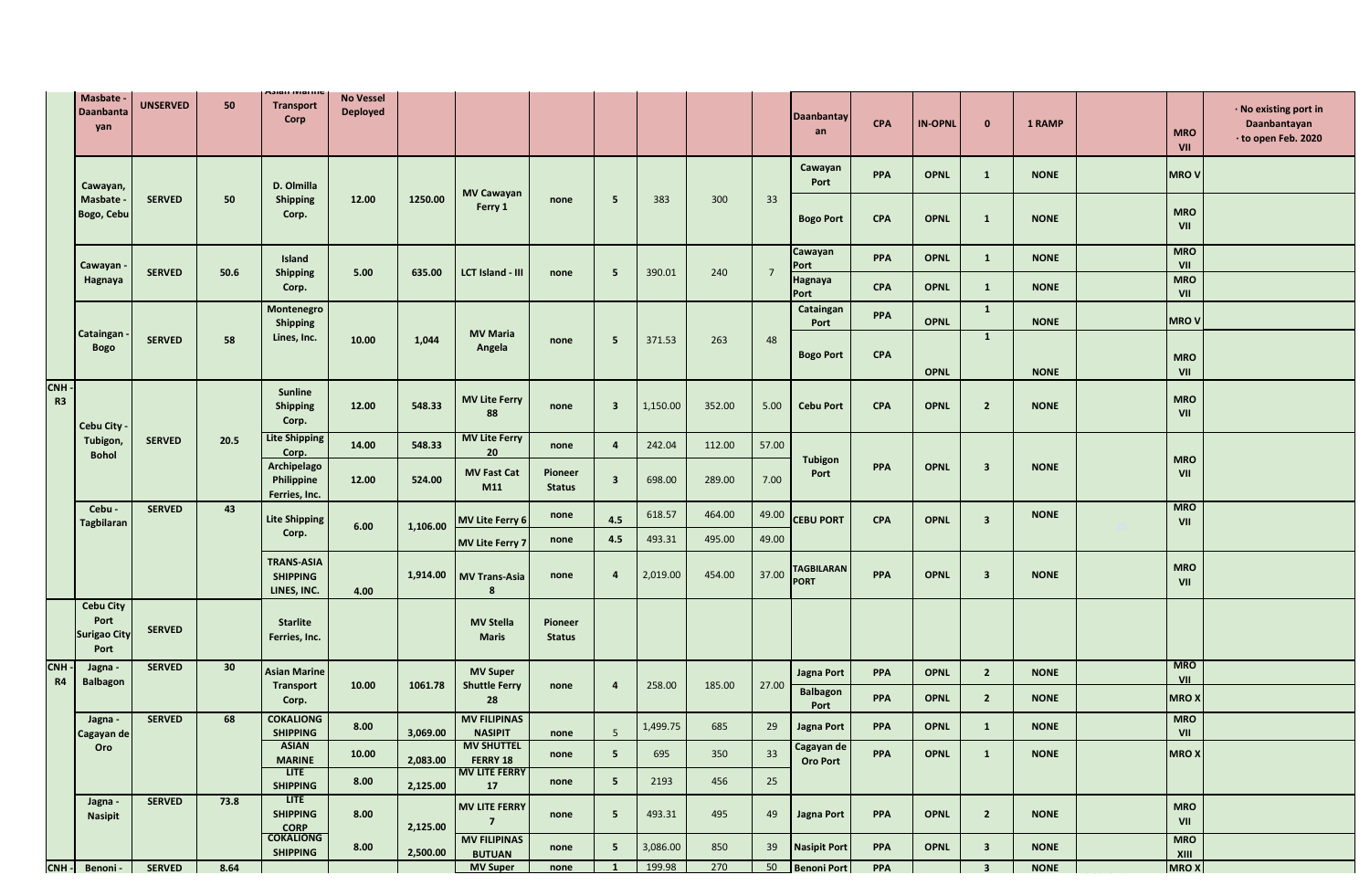| <b>R5</b> | Balingoan |                    |      | <b>Asian Marine</b>            |       |        | <b>MV Super</b>                    | none |        | 695    | 350 | 33 |                     |            |             |             |             |                                        |
|-----------|-----------|--------------------|------|--------------------------------|-------|--------|------------------------------------|------|--------|--------|-----|----|---------------------|------------|-------------|-------------|-------------|----------------------------------------|
|           |           |                    |      | <b>Transport</b>               |       |        | <b>MV Super</b>                    | none |        | 170    | 192 | 28 |                     |            |             |             |             |                                        |
|           |           |                    |      | Corp. $-5$                     | 24.00 | 605.00 | <b>MV Super</b><br><b>MV Super</b> | none |        | 91     | 130 | 25 |                     |            |             |             |             |                                        |
|           |           |                    |      | <b>RORO</b>                    |       |        | <b>Shuttle Ferry</b>               | none |        | 197    | 283 | 29 | Balingoan<br>Port   | <b>PPA</b> | <b>OPNL</b> | <b>NONE</b> | MRO X       |                                        |
|           |           |                    |      | Philstone                      |       |        | <b>MV Kalinaw</b>                  | none |        | 342    | 294 | 49 |                     |            |             |             |             | $\cdot$ One (1) ramp is unserviceable. |
|           |           |                    |      | Shipping                       | 24.00 | 605.00 | <b>MV Yuhum</b>                    | none |        | 243    | 241 | 43 |                     |            |             |             |             | · Port congestion                      |
|           |           |                    |      | Corp.                          |       |        | <b>MV Maayo</b>                    | none |        | 378.78 | 226 | 36 |                     |            |             |             |             |                                        |
|           |           |                    |      | <b>DaveMyr</b><br>Shipping Co. | 24.00 | 605.00 | <b>MV Doña</b><br>Pepita           | none |        | 197.93 | 117 | 49 |                     |            |             |             |             |                                        |
|           |           | Guinsiliban SERVED | 6.57 | Asia Marine                    | 15.00 | 605.00 | <b>MV Super</b>                    |      | 45mins | 565.44 | 260 | 39 | Guinsiliban<br>Port | <b>PPA</b> | <b>OPNL</b> | <b>NONE</b> | <b>MROX</b> | No pasenger terminal                   |
|           | Balingoan |                    |      | <b>Transport</b><br>Corp.      |       |        | Shuttle Roro V                     | none |        |        |     |    | Balingoan<br>Port   | <b>PPA</b> | <b>OPNL</b> | <b>NONE</b> | MRO X       | Port congestion                        |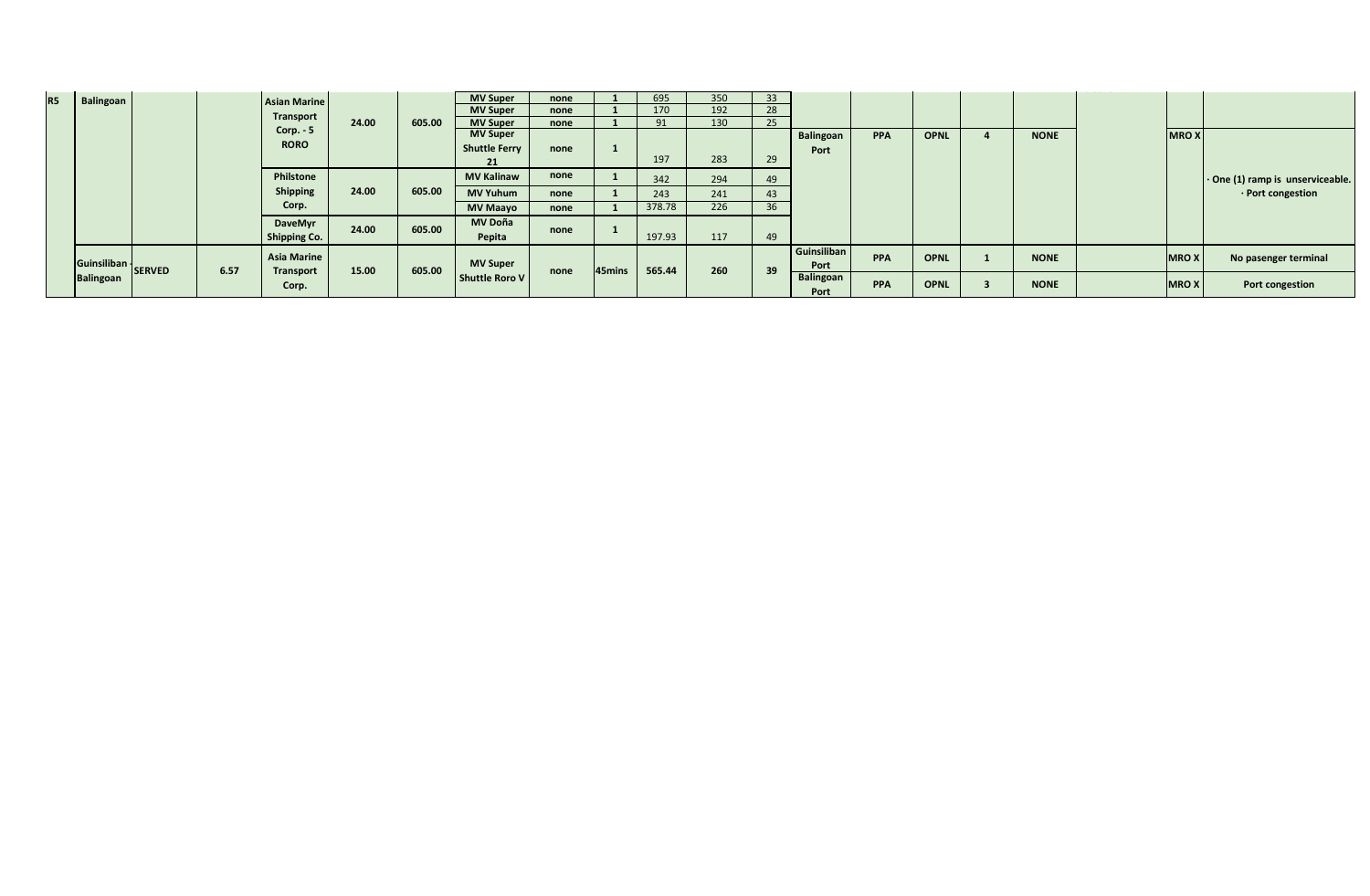# ROAD ROLL-ON/ROLL-OFF TERMINAL SYSTEM (RRTS) PROGRAM

### **EASTERN NAUTICAL HIGHWAY**

|                              |                                                     |                                         |                                             |                                                           | <b>RATE</b>              |                                                     |                                                      |                                        |                                               |            | <b>VESSEL PARTICULARS</b>           |                |                                    |                                |                                    | <b>PORT</b>                                              |                                      |                                                               |                            |                                                                   |
|------------------------------|-----------------------------------------------------|-----------------------------------------|---------------------------------------------|-----------------------------------------------------------|--------------------------|-----------------------------------------------------|------------------------------------------------------|----------------------------------------|-----------------------------------------------|------------|-------------------------------------|----------------|------------------------------------|--------------------------------|------------------------------------|----------------------------------------------------------|--------------------------------------|---------------------------------------------------------------|----------------------------|-------------------------------------------------------------------|
| <b>CODE</b>                  | <b>ROUTE</b>                                        | <b>STATUS</b><br>OF THE<br><b>ROUTE</b> | <b>ESTIMATED</b><br><b>DISTANCE</b><br>(NM) | <b>NAME OF</b><br><b>OPERATORS</b>                        | <b>PASSENGER</b><br>P/NM | <b>ROLLING</b><br><b>CARGO</b><br>(P/Lane<br>Meter) | <b>NAME OF</b><br><b>VESSELS</b>                     | <b>INCENTIVES</b><br><b>PER EO 909</b> | AVE.<br><b>TRAVEL</b><br><b>TIME</b><br>(HRS) | <b>GRT</b> | <b>PASSENGER</b><br><b>CAPACITY</b> | AGE            | <b>NAME OF</b><br><b>PORT</b>      | <b>PORT</b><br><b>OPERATOR</b> | <b>STATUS</b><br>OF<br><b>PORT</b> | NO. OF<br><b>EXISTING</b><br><b>RORO</b><br><b>RAMPS</b> | <b>PROJECTED</b><br><b>EXPANSION</b> | <b>PORT</b><br><b>CHARGES</b><br>(Other<br>Charges)           | <b>UPR</b>                 | <b>REMARKS</b>                                                    |
| <b>ENH</b><br>R1             | Matnog,<br>Sorsogon<br>Allen,                       | <b>SERVED</b>                           | 12                                          | <b>Starlite Ferries</b><br>Inc.<br>(Balwarteco)           | 10.00                    | 224.00                                              | <b>MV Starlite</b><br><b>Annapolis</b>               | none                                   | 1.5                                           | 1,176.27   | 538                                 | 40             |                                    |                                |                                    |                                                          |                                      | <b>Usage Fee</b><br>(Vessel)<br>6 up to 100<br>$GRT = P82.00$ |                            | ·1 ramp in Matnog<br>Port is exclusive                            |
|                              | <b>Northern</b><br>Samar                            |                                         |                                             | Archipelago<br>Philippine<br>Ferries Corp.<br>(Dapdap)    | 16.00                    | 420.00                                              | <b>MV Fast Cat M2</b>                                | none                                   | 1.5                                           | 967.00     | 289                                 | 10             |                                    |                                |                                    |                                                          |                                      | / calendar<br>day<br>Over 100 GRT                             |                            | for Archipelago<br>Phil. Ferries Corp.                            |
|                              |                                                     |                                         |                                             |                                                           |                          |                                                     | <b>LCT ST - 888</b>                                  | none                                   | 1.5                                           | 395.00     | 144                                 | 12             | <b>Matnog</b><br>Port              | PPA                            | <b>OPNL</b>                        | 6                                                        | 2 Ramps                              | $=$ P0.40 / GRT MRO<br>/ calendar                             | $\mathsf{v}$               | $\cdot$ 5 ramps in<br><b>Matnog Ports are</b>                     |
|                              |                                                     |                                         |                                             | Peñafrancia                                               |                          |                                                     | <b>MV Don</b><br>Herculano                           | none                                   | $1.5$                                         | 1,029.00   | 625                                 | 52             |                                    |                                |                                    |                                                          |                                      | day                                                           |                            | shared by 4 shpg.<br>companies                                    |
|                              |                                                     |                                         |                                             | <b>Shipping Inc.</b><br>(Jubasan)                         | 10.00                    | 266.00                                              | <b>MV Anthon</b><br>Raphael                          | none                                   | $1.5$                                         | 1,093.00   | 818                                 | 32             |                                    |                                |                                    |                                                          |                                      | Passenger<br><b>Terminal Fee</b>                              |                            | · Limited holding                                                 |
|                              |                                                     |                                         |                                             |                                                           |                          |                                                     | <b>MV Don</b><br><b>Benito</b><br><b>Ambrosio II</b> | none                                   | 1.5                                           | 1,010.00   | 660                                 | 55             |                                    |                                |                                    |                                                          |                                      | = P30.00/pax                                                  |                            | area                                                              |
|                              |                                                     |                                         |                                             |                                                           |                          |                                                     | <b>MV Hansel</b><br><b>Jobett</b>                    | none                                   | 1.5                                           | 610.30     | 650                                 | 42             | Jubasan<br>Port                    | <b>Private</b>                 | <b>OPNL</b>                        | $\overline{a}$                                           | None                                 | <b>RRTF</b><br>(Vehicle)                                      | <b>MRO</b><br>VIII         | <b>Exclusive for Santa</b><br><b>Clara Shipping</b>               |
|                              |                                                     |                                         |                                             | Santa Clara<br><b>Shipping Corp.</b>                      | 10.00                    |                                                     | <b>MV Nathan</b><br><b>Matthew</b>                   | none                                   | 1.5                                           | 1030.02    | 700                                 | 48             |                                    |                                |                                    |                                                          |                                      | Type $1 =$<br>P65.00                                          |                            | Corp. and<br>Peñafrancia<br>Shipping Inc.                         |
|                              |                                                     |                                         |                                             | (Jubasan)                                                 |                          | 266.00                                              | <b>LCT Aldain</b><br><b>Dowey</b>                    | none                                   | 1.5                                           | 497.54     | 124                                 | 26             | <b>Balwharteco</b><br>Port         | <b>Private</b>                 | <b>OPNL</b>                        | 5                                                        | 1 RAMP                               | Type $2 =$<br>P129.00                                         | <b>MRO</b><br>VIII         |                                                                   |
|                              |                                                     |                                         |                                             |                                                           |                          |                                                     | <b>MV King</b><br>Frederick                          | none                                   | 1.5                                           | 694.00     | 750                                 | 34             |                                    |                                |                                    |                                                          |                                      | Type $3 =$<br>P258.00<br>Type $4 =$                           |                            |                                                                   |
|                              |                                                     |                                         |                                             | Montenegro<br><b>Shipping Lines,</b><br>Inc.              | 12.00                    | 264.00                                              | <b>MV Reina</b><br><b>Emperatriz</b>                 | none                                   | 1.5                                           | 1359.00    | 490                                 | 44             | Dapdap                             | <b>Private</b>                 | <b>OPNL</b>                        | $\mathbf{1}$                                             | 1 RAMP                               |                                                               | <b>MRO</b><br>VIII         | <b>Exclusive for</b><br>Archipelago<br><b>Philippine Ferries,</b> |
|                              |                                                     |                                         |                                             | (Balwharteco)                                             |                          |                                                     | <b>MV Reina</b><br>Olympia                           |                                        |                                               | 998.00     | 230                                 | 27             |                                    |                                |                                    |                                                          |                                      |                                                               |                            |                                                                   |
|                              | Matnog-<br>San Isidro                               | <b>SERVED</b>                           | 27                                          | <b>Archipelago</b>                                        |                          |                                                     |                                                      |                                        |                                               |            |                                     |                | <b>Matnog</b>                      | <b>PPA</b>                     | <b>OPNL</b>                        | 6 <sup>1</sup>                                           | 2 RAMPS                              |                                                               | <b>MRO</b><br>$\mathbf{V}$ |                                                                   |
|                              | <b>Northern</b><br><b>Samar</b>                     |                                         |                                             | <b>Philippine</b><br><b>Ferries Corp.</b><br>(San Isidro) | 4.00                     | 251.00                                              | <b>MV Fast Cat M9</b>                                | <b>Pioneer</b><br><b>Status</b>        | $\mathbf{3}$                                  | 698.00     | 275                                 | $\overline{7}$ | San Isidro                         | <b>PPA</b>                     | <b>OPNL</b>                        | $\overline{\mathbf{3}}$                                  | none                                 |                                                               | <b>MRO</b><br><b>VIII</b>  | · Longer travel<br>time than Allen<br><b>Matnog</b>               |
| <b>ENH</b><br>R <sub>2</sub> | Liloan, So.<br>Leyte -<br>Lipata,<br><b>Surigao</b> | <b>SERVED</b>                           | 33.6                                        | Santa Clara<br><b>Shipping Corp.</b>                      | 9.00                     | 749.00                                              | <b>MV Nelvin Jules</b>                               | none                                   | $\mathbf{3}$                                  | 694.00     | 750                                 | 37             | Liloan<br><b>Ferry</b><br>Terminal | <b>PPA</b>                     | <b>OPNL</b>                        | $\overline{\mathbf{3}}$                                  | None                                 |                                                               | <b>MRO</b><br>VIII         | <b>Strong current</b><br>· Siltation<br>problem                   |
|                              | <b>City</b>                                         |                                         |                                             | <b>Archipelago</b>                                        |                          |                                                     |                                                      |                                        |                                               |            |                                     |                |                                    |                                |                                    |                                                          |                                      |                                                               |                            |                                                                   |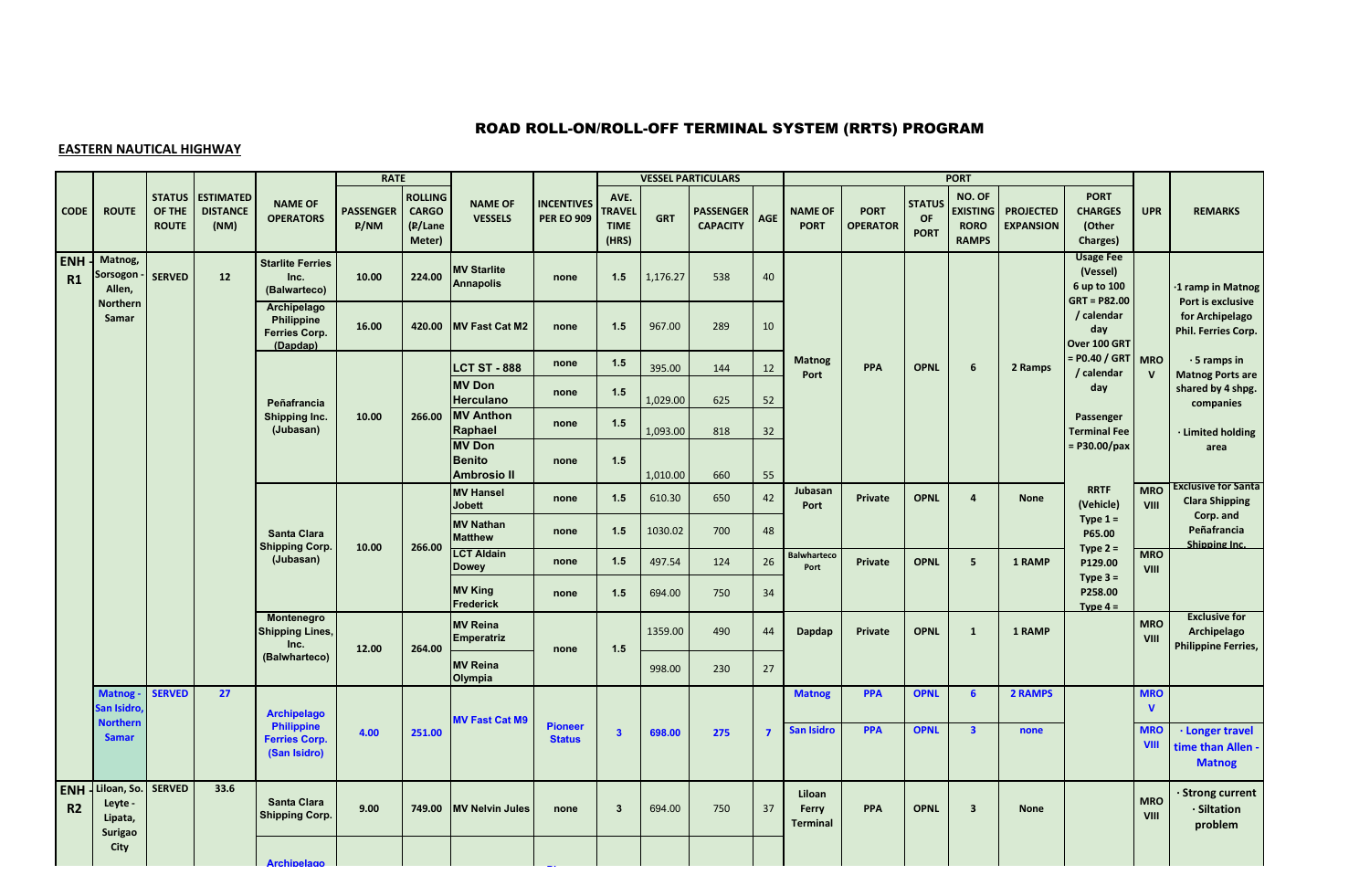|  |  | <b>The State State State</b><br><b>Philippine</b><br><b>Ferries Corp.</b> | 9.00                     | 250.00 MV Fast Cat M7  | <b>Pioneer</b><br><b>Status</b> | 2.5 | 698.00 | 289 | 8  | Lipata<br><b>Ferry</b> | <b>PPA</b> | <b>OPNL</b> | <b>None</b> | Additional<br><b>Charges:</b><br>Type 1<br>$(2wheels) -$                     | <b>MRO</b><br><b>XIII</b> |  |
|--|--|---------------------------------------------------------------------------|--------------------------|------------------------|---------------------------------|-----|--------|-----|----|------------------------|------------|-------------|-------------|------------------------------------------------------------------------------|---------------------------|--|
|  |  | <b>GT Express</b><br><b>Shipping Corp</b>                                 | $\overline{\phantom{a}}$ | 1092.00 LCT GT Express | none                            | 3.5 | 947    | 42  | 8  |                        |            |             |             | P65.00<br><b>Type 2 (4</b><br>wheels) -<br>P129.00<br>Type c (6<br>wheels) - | <b>NCR</b>                |  |
|  |  |                                                                           |                          | <b>LCT Star Asia</b>   |                                 |     | 551    |     | 19 |                        |            |             |             |                                                                              |                           |  |
|  |  |                                                                           |                          | <b>LCT Legacy 1</b>    | none                            |     | 709.46 |     | 5  |                        |            |             |             |                                                                              |                           |  |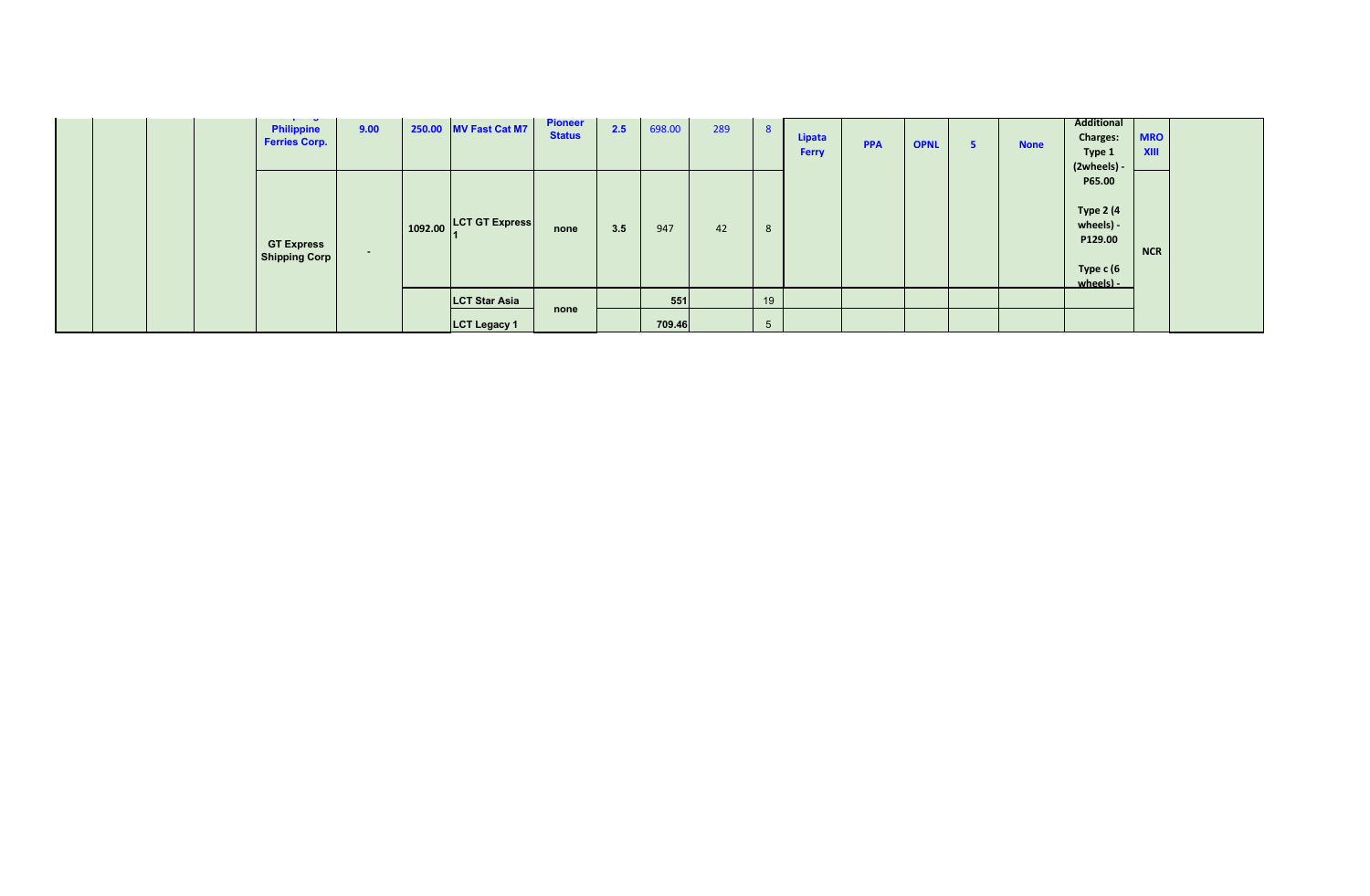#### **NORTHERN LUZON RORO CONNECTION**

|                         |                                        |                                   | <b>ESTIMATED</b>        |                                                |                              | RATE                                              |                                                     |                                 |                           |                          | <b>VESSEL PARTICULARS</b>           |                          |                               |                         |                                 | PORT                                           |                                      |                                                     |                       |                                          |
|-------------------------|----------------------------------------|-----------------------------------|-------------------------|------------------------------------------------|------------------------------|---------------------------------------------------|-----------------------------------------------------|---------------------------------|---------------------------|--------------------------|-------------------------------------|--------------------------|-------------------------------|-------------------------|---------------------------------|------------------------------------------------|--------------------------------------|-----------------------------------------------------|-----------------------|------------------------------------------|
|                         | <b>ROUTE</b>                           | <b>STATUS OF</b><br>THE ROUTE     | <b>DISTANCE</b><br>(NM) | <b>NAME OF</b><br><b>OPERATORS</b>             | <b>PASSENGER</b><br>(Per NM) | <b>ROLLING</b><br>CARGO<br>(per Lane<br>Meter/NM) | <b>NAME OF</b><br><b>VESSELS</b>                    | <b>INCENTIVES</b><br>per EO 909 | AVE. TRAVEL<br>TIME (HRS) | <b>GRT</b>               | <b>PASSENGER</b><br><b>CAPACITY</b> | AGE                      | <b>NAME OF</b><br><b>PORT</b> | PORT<br><b>OPERATOR</b> | <b>STATUS OF</b><br><b>PORT</b> | NO. OF<br><b>EXISTING</b><br><b>RORO RAMPS</b> | <b>PROJECTED</b><br><b>EXPANSION</b> | <b>PORT</b><br><b>CHARGES</b><br>(Other<br>Charges) | <b>UPR</b>            | <b>REMARKS</b>                           |
|                         |                                        |                                   |                         |                                                |                              |                                                   |                                                     |                                 |                           |                          |                                     |                          | <b>Aparri Port</b>            | LGU                     | <b>OPNL</b>                     | $\overline{\phantom{a}}$                       | $\overline{\phantom{a}}$             | $\blacksquare$                                      |                       | <b>No RORO</b><br>ramp                   |
| $\mathbf{1}$            | Aparri, -<br>Calayan Island            | <b>UNSERVED by</b><br><b>RORO</b> | 59                      | $\overline{\phantom{0}}$                       | $\overline{\phantom{0}}$     | $\overline{\phantom{a}}$                          | $\overline{a}$                                      |                                 | $\overline{\phantom{a}}$  | $\overline{\phantom{a}}$ | $\overline{\phantom{0}}$            | $\overline{\phantom{a}}$ | <b>Calayan Wharf</b>          | LGU                     | <b>OPNL</b>                     | $\overline{\phantom{0}}$                       | $\overline{\phantom{a}}$             | $\blacksquare$                                      | <b>MRO I &amp; II</b> | Served by                                |
|                         | San Vicente,                           |                                   |                         |                                                |                              |                                                   |                                                     |                                 |                           |                          |                                     |                          | <b>San Vicente</b>            | Private                 | <b>OPNL</b>                     | $\overline{\phantom{0}}$                       | $\blacksquare$                       | $\sim$                                              |                       | motorbanca<br>Served by                  |
| $\overline{2}$          | Cagayan -<br>Maconacon,<br>Isabela     | <b>UNSERVED by</b><br><b>RORO</b> | 81.57                   | $\overline{\phantom{0}}$                       | $\overline{\phantom{0}}$     | -                                                 | $\overline{\phantom{0}}$                            |                                 | $\overline{\phantom{0}}$  | $\overline{\phantom{a}}$ | -                                   | $\blacksquare$           | Port<br>Maconacon<br>Port     | LGU                     | <b>OPNL</b>                     | $\overline{\phantom{0}}$                       | $\overline{\phantom{0}}$             | $\overline{a}$                                      | <b>MRO1&amp;II</b>    | passenger<br>(wooden -<br>hulled vessel) |
|                         | Manila -                               | <b>UNSERVED by</b>                |                         | <b>St. Francis</b><br><b>Xavier Star</b>       |                              |                                                   | <b>MV "EVERWIN</b>                                  |                                 |                           |                          |                                     |                          | Pier 8                        | PPA                     | <b>OPNL</b>                     | $\overline{a}$                                 | $\sim$                               | $\sim$                                              |                       | Served by                                |
| $\overline{\mathbf{3}}$ | Basco,<br><b>Batanes</b>               | <b>RORO</b>                       | 451.53                  | <b>Shipping Lines,</b><br>Inc.                 | $\sim$                       | 2,135                                             | STAR I"                                             |                                 | $\overline{\phantom{a}}$  | $\overline{\phantom{a}}$ | $\overline{\phantom{0}}$            | $\overline{\phantom{a}}$ | Basco                         | PPA                     | <b>OPNL</b>                     | ٠                                              | $\blacksquare$                       |                                                     | co                    | cargo vessel                             |
| $\overline{a}$          | Basco,<br><b>Batanes-</b><br>Currimao, | <b>UNSERVED by</b><br><b>RORO</b> | 186                     | <b>Batanes Multi</b><br>purpose<br>Cooperative | $\overline{\phantom{a}}$     | $\overline{\phantom{0}}$                          | <b>MV "BMPC</b><br>Saver II"/MB<br>"BMPC "Saver III | $\overline{\phantom{0}}$        | $\overline{\phantom{0}}$  | 395<br>287               | $\overline{\phantom{0}}$            | 32<br>29                 | <b>Basco</b>                  | PPA                     | <b>OPNL</b>                     | $\overline{a}$                                 | $\overline{\phantom{a}}$             | $\sim$                                              | <b>MRO I &amp; II</b> | Served by<br>cargo vessel                |
|                         | <b>Ilocos Norte</b>                    |                                   |                         | Royan<br><b>Dragon</b>                         |                              |                                                   | LCT "Meiling 10"                                    |                                 |                           | 2,157                    |                                     | $\mathbf{6}$             | <b>Currimao Port</b>          | PPA                     | <b>OPNL</b>                     | $\mathbf{1}$                                   | $\sim$                               | $\blacksquare$                                      |                       |                                          |
| 5                       | Sual,<br>Pangasinan -                  | <b>UNSERVED by</b>                | 300                     | <b>Batanes</b><br>Multipurpose                 | $\sim$                       |                                                   | <b>MV "BMPC</b><br>Saver II"/MV                     |                                 | $\overline{\phantom{a}}$  | 395                      | $\overline{\phantom{0}}$            | $\sim$                   | Sual                          | PPA                     | <b>OPNL</b>                     | $\mathbf{1}$                                   | $\sim$                               | $\sim$                                              | <b>MRO I &amp; II</b> | Served by                                |
|                         | Basco.                                 | <b>RORO</b>                       |                         | Cooperative                                    |                              |                                                   | 'BMPC Saver III"                                    |                                 |                           | 287                      |                                     |                          | Basco                         | PPA                     | <b>OPNL</b>                     | $\overline{\phantom{0}}$                       | $\overline{\phantom{a}}$             | $\overline{a}$                                      |                       | cargo vessel                             |
| 6                       | Maconacon,<br>Isabela -                | <b>UNSERVED</b>                   | 25                      | $\overline{\phantom{a}}$                       | ٠                            |                                                   |                                                     |                                 | ٠                         | $\overline{\phantom{a}}$ | ٠                                   | $\overline{\phantom{a}}$ | Maconacon<br>Port             | LGU                     | OPNL                            | ٠                                              | $\blacksquare$                       | $\blacksquare$                                      | <b>MRO I &amp; II</b> | No applicant                             |
|                         | Panaad                                 |                                   |                         |                                                |                              |                                                   |                                                     |                                 |                           |                          |                                     |                          | <b>Panaad Port</b>            | LGU                     | OPNL                            | $\overline{\phantom{a}}$                       | $\overline{\phantom{a}}$             | $\overline{a}$                                      |                       |                                          |
| $\overline{7}$          | Panaad -<br>Dilasag,                   | <b>UNSERVED</b>                   | 56.44                   | $\overline{\phantom{0}}$                       | $\overline{\phantom{0}}$     |                                                   | $\overline{\phantom{0}}$                            |                                 | $\overline{\phantom{0}}$  | $\overline{a}$           | $\overline{\phantom{0}}$            | $\overline{a}$           | <b>Panaad Port</b>            | LGU                     | OPNL                            | $\overline{\phantom{a}}$                       | $\overline{\phantom{0}}$             | $\blacksquare$                                      | co                    | No applicant                             |
|                         | Aurora                                 |                                   |                         |                                                |                              |                                                   |                                                     |                                 |                           |                          |                                     |                          | <b>Dilaasag Port</b>          | LGU                     | OPNL                            | $\overline{\phantom{a}}$                       | $\overline{\phantom{a}}$             | $\overline{a}$                                      |                       |                                          |
|                         | Casiguran,                             |                                   |                         |                                                |                              |                                                   |                                                     |                                 |                           |                          |                                     |                          | Casiguran Port                | PPA                     | OPNL                            | 1                                              | $\overline{\phantom{a}}$             | $\sim$                                              |                       |                                          |
| 8                       | Aurora - Baler,<br>Aurora              | <b>UNSERVED</b>                   | 10.55                   | $\overline{\phantom{0}}$                       | $\overline{\phantom{a}}$     | $\overline{\phantom{0}}$                          | $\overline{\phantom{0}}$                            | $\overline{\phantom{a}}$        | $\overline{\phantom{a}}$  | $\overline{\phantom{0}}$ | $\overline{\phantom{0}}$            | $\overline{\phantom{a}}$ | <b>Baler Port</b>             | LGU                     | OPNL                            | $\overline{\phantom{0}}$                       | $\overline{\phantom{a}}$             | $\overline{a}$                                      | <b>MRO I &amp; II</b> | No applicant                             |
|                         | Baler, Aurora                          |                                   |                         |                                                |                              |                                                   |                                                     |                                 |                           |                          |                                     |                          | <b>Baler Port</b>             | LGU                     | OPNL                            | -                                              | $\overline{\phantom{0}}$             | $\sim$                                              |                       |                                          |
| 9                       | Dingalan,<br>Aurora                    | <b>UNSERVED</b>                   | 35.04                   | $\overline{\phantom{0}}$                       | ٠                            | $\overline{\phantom{0}}$                          | $\overline{\phantom{a}}$                            |                                 | ٠                         | ٠                        |                                     | $\sim$                   | Dingalan Port                 | PPA                     | OPNL                            | $\mathbf{1}$                                   | $\overline{\phantom{0}}$             | $\overline{a}$                                      | <b>MRO I &amp; II</b> | No applicant                             |
|                         | <b>Dingalan</b>                        |                                   |                         |                                                |                              |                                                   |                                                     |                                 |                           |                          |                                     |                          | Dingalan Port                 | PPA                     | OPNL                            | $\overline{1}$                                 | $\overline{\phantom{0}}$             | $\overline{\phantom{0}}$                            | co                    |                                          |
| 10                      | Aurora - Real,<br>Quezon               | <b>UNSERVED</b>                   | 55.5                    | $\overline{\phantom{0}}$                       | $\overline{\phantom{a}}$     | $\overline{\phantom{a}}$                          | $\overline{\phantom{0}}$                            | $\overline{\phantom{0}}$        | $\overline{\phantom{a}}$  | $\overline{\phantom{a}}$ | $\overline{\phantom{a}}$            | $\overline{\phantom{a}}$ | Port of Polilio               | PPA                     | OPNL                            | 1                                              | $\overline{\phantom{a}}$             | $\overline{a}$                                      | MRO IV                | No applicant                             |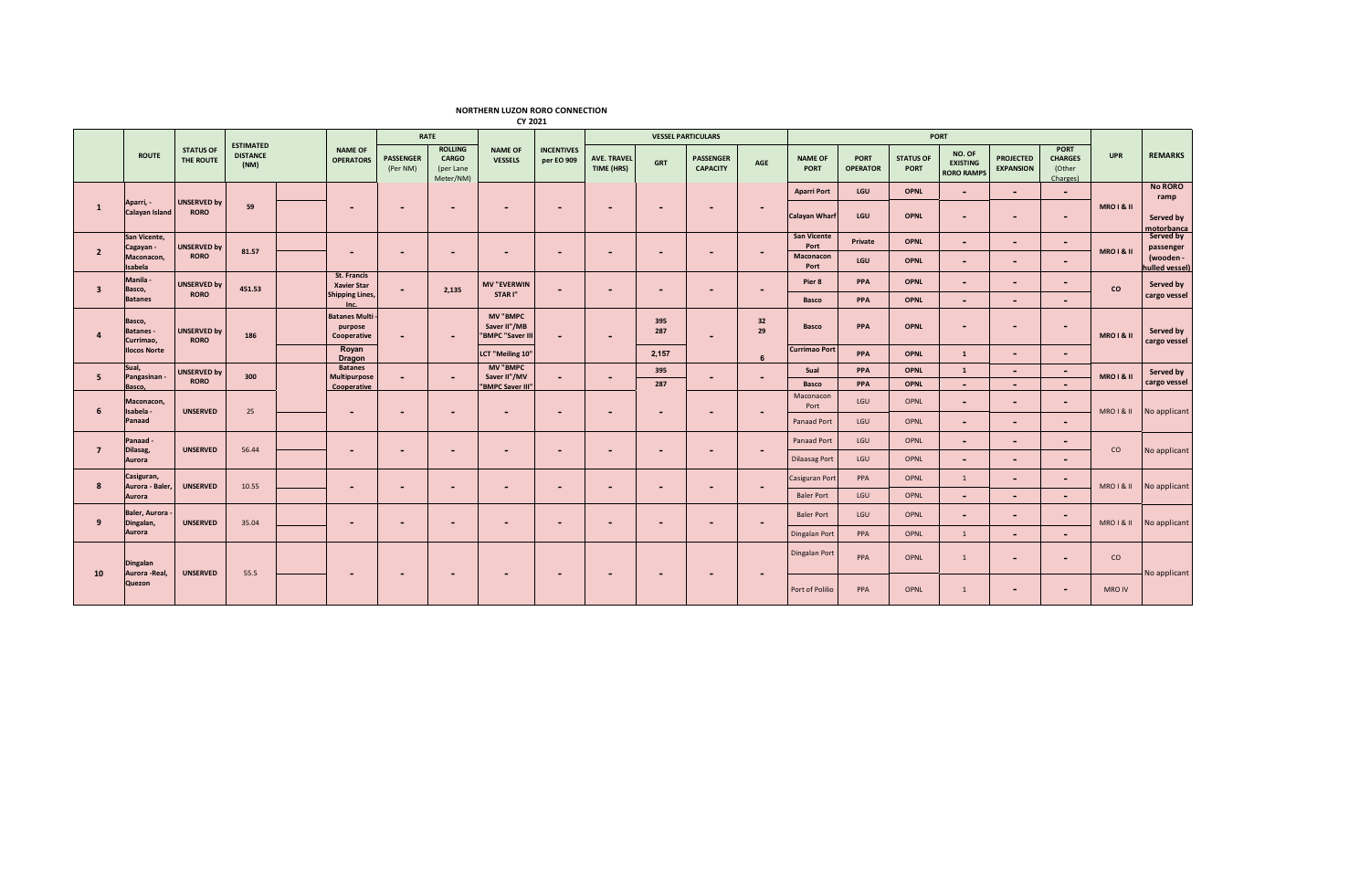### **SOUTHWESTERN MINDANAO RORO CONNECTION**

| LEGEND:                 | <b>SERVED</b>                    |                               |                         | <b>UNSERVED</b>                                             |                              |                                                          |                                         |                                 |                                  | <b>CY 2021</b>            |                                     |                 |                             |                         |               |                                                 |        |                                                                   |               |                                                        |
|-------------------------|----------------------------------|-------------------------------|-------------------------|-------------------------------------------------------------|------------------------------|----------------------------------------------------------|-----------------------------------------|---------------------------------|----------------------------------|---------------------------|-------------------------------------|-----------------|-----------------------------|-------------------------|---------------|-------------------------------------------------|--------|-------------------------------------------------------------------|---------------|--------------------------------------------------------|
|                         |                                  |                               | <b>ESTIMATED</b>        |                                                             |                              | <b>RATE</b>                                              |                                         |                                 |                                  | <b>VESSEL PARTICULARS</b> |                                     |                 |                             |                         |               | <b>PORT</b>                                     |        |                                                                   |               |                                                        |
|                         | <b>ROUTE</b>                     | <b>STATUS OF</b><br>THE ROUTE | <b>DISTANCE</b><br>(NM) | <b>NAME OF OPERATORS</b>                                    | <b>PASSENGER</b><br>(Per NM) | <b>ROLLING</b><br><b>CARGO</b><br>(per Lane<br>Meter/NM) | <b>NAME OF VESSELS</b>                  | <b>INCENTIVES</b><br>per EO 909 | <b>AVE. TRAVEL</b><br>TIME (HRS) | <b>GRT</b>                | <b>PASSENGER</b><br><b>CAPACITY</b> | AGE             | <b>NAME OF PORT</b>         | PORT<br><b>OPERATOR</b> | <b>STATUS</b> | NO. OF<br><b>EXISTING</b><br>OF PORT RORO RAMPS |        | <b>PROJECTED PORT CHARGES</b><br><b>EXPANSION</b> (Other Charges) | <b>UPR</b>    | <b>REMARKS</b>                                         |
|                         | SOUTHWESTERN MINDANO             |                               |                         |                                                             |                              |                                                          |                                         |                                 |                                  |                           |                                     |                 |                             |                         |               |                                                 |        |                                                                   |               |                                                        |
|                         |                                  |                               |                         |                                                             |                              |                                                          | MV "CLARA JOIE 2"                       |                                 |                                  | 266.37                    | 268                                 | 37              |                             |                         |               | $\overline{a}$                                  | $\sim$ | $\overline{\phantom{a}}$                                          |               |                                                        |
|                         |                                  |                               |                         |                                                             |                              |                                                          | MV "CLARA JOIE 5"                       |                                 |                                  | 264                       | 370                                 | 32              | Zamboanga Port              | PPA                     | <b>OPNL</b>   | $\mathbf{1}$                                    |        | $\sim$                                                            |               |                                                        |
| $\mathbf{1}$            | Zamboanga City -<br>Isabela      | <b>SERVED</b>                 | 14                      | <b>Aleson Shipping Lines</b><br>INc.                        | $\overline{7}$               | 143                                                      | MV "CLARA JOIE 6"                       | $\sim$                          | 1.5                              | 255.78                    | 312                                 | 38              |                             |                         |               |                                                 | $\sim$ | $\sim$                                                            | <b>MRO IX</b> |                                                        |
|                         |                                  |                               |                         |                                                             |                              |                                                          | <b>MV "STEPHANIE</b><br><b>MARIE 1"</b> |                                 |                                  | 770.73                    | 945                                 | 40              | <b>Isabela City</b>         | PPA                     | <b>OPNL</b>   |                                                 | $\sim$ | $\sim$                                                            |               |                                                        |
|                         |                                  |                               |                         |                                                             |                              |                                                          | <b>MV "STEPHANIE</b><br><b>MARIE 2"</b> |                                 |                                  | 983.53                    | 1038                                | 33              |                             |                         |               |                                                 | $\sim$ | $\sim$                                                            |               |                                                        |
|                         |                                  |                               |                         |                                                             |                              |                                                          | MV KRISTEL JANE 5                       |                                 |                                  | 833.09                    | 515                                 | 22              | Zamboanga Port              | PPA                     | OPNL          | $\overline{2}$                                  | $\sim$ | $\sim$                                                            |               |                                                        |
|                         |                                  |                               |                         | <b>Aleson Shipping Lines</b>                                | $\overline{7}$               | 143                                                      | <b>MV TRISHA</b><br><b>KERSTIN 1</b>    | $\sim$                          | 1.5 hrs                          | 320.63                    | 695                                 | 33 <sup>2</sup> | <b>Lamitan City</b>         | PPA                     | <b>OPNL</b>   |                                                 |        | $\sim$                                                            | <b>MRO IX</b> |                                                        |
| $\overline{2}$          | Zamboanga City-<br>Lamitan       | <b>SERVED</b>                 | 14                      |                                                             |                              |                                                          | <b>MV CIARA JOIE 6</b>                  |                                 |                                  | 255.78                    | 312                                 | 38              |                             |                         |               |                                                 |        | $\sim$                                                            |               |                                                        |
|                         |                                  |                               |                         | <b>Archipelago Philippine</b><br><b>Ferries Corporation</b> |                              |                                                          | <b>MV Fast Cat M18</b>                  | <b>Pioneer</b><br><b>Status</b> |                                  | 723                       | 351                                 | $\overline{2}$  |                             |                         |               |                                                 |        |                                                                   |               | <b>Pioneer Status Approved</b><br>06 May 2021 existing |
|                         |                                  |                               |                         | <b>Aleson Shipping Lines</b><br>inc.                        | 6                            | 400                                                      | MV KRISTEL JANE 3                       |                                 |                                  | 494.03                    | 498                                 | 36              |                             |                         |               |                                                 | $\sim$ | $\sim$                                                            |               |                                                        |
| $\overline{\mathbf{3}}$ | Zamboanga City-<br>Jolo, Sulu    | <b>SERVED</b>                 | 81                      | <b>Montengro Shipping</b><br>Lines, Inc.                    |                              |                                                          | <b>MV MA REBECCA</b>                    | $\overline{\phantom{a}}$        | 8                                | 748.81                    | 574                                 | 47              | Zamboanga<br>Port/Jolo Port | PPA                     | <b>OPNL</b>   | 1                                               | $\sim$ | $\sim$                                                            | <b>MRO IX</b> |                                                        |
|                         |                                  |                               |                         | <b>Montengro Shipping</b><br>Lines, Inc.                    | 6                            | 340                                                      | <b>MV "MARIA</b><br><b>ERLINDA"</b>     |                                 |                                  | 490                       | 410                                 | 53              |                             |                         |               |                                                 | $\sim$ | ٠                                                                 |               |                                                        |
| $\overline{4}$          | Zamboanga City-<br>Bongao, Tawi- | <b>SERVED</b>                 | 174.05                  | <b>Aleson Shipping Lines</b>                                | 1000                         | 800                                                      | <b>MV TRISHA</b>                        | $\sim$                          | 15                               | 637.97                    | 695                                 | 30              | Zamboanga Port              | PPA                     | <b>OPNL</b>   | $\overline{2}$                                  | $\sim$ | $\sim$                                                            | <b>MRO IX</b> |                                                        |
|                         | Tawi                             |                               |                         | Inc.                                                        |                              |                                                          | <b>KERSTIN 2</b>                        |                                 |                                  |                           |                                     |                 | <b>Bongao Port</b>          |                         |               |                                                 | $\sim$ | $\sim$                                                            |               |                                                        |
| 5 <sub>1</sub>          | Jolo, Sulu - Siasi,              | <b>UNSERVED</b>               | 29                      |                                                             | ٠                            |                                                          |                                         | $\overline{\phantom{a}}$        |                                  | $\sim$                    | $\sim$                              | $\sim$          | <b>Jolo Port</b>            | <b>PPA</b>              | <b>OPNL</b>   | <sup>1</sup>                                    | $\sim$ | $\overline{\phantom{a}}$                                          | <b>MRO IX</b> | <b>Served by motorbancas</b>                           |
|                         | Sulu                             | by RORO                       |                         |                                                             |                              |                                                          |                                         |                                 |                                  |                           |                                     |                 | <b>Siasi Port</b>           |                         | $\sim$        | $\mathbf{0}$                                    | $\sim$ | $\sim$                                                            |               |                                                        |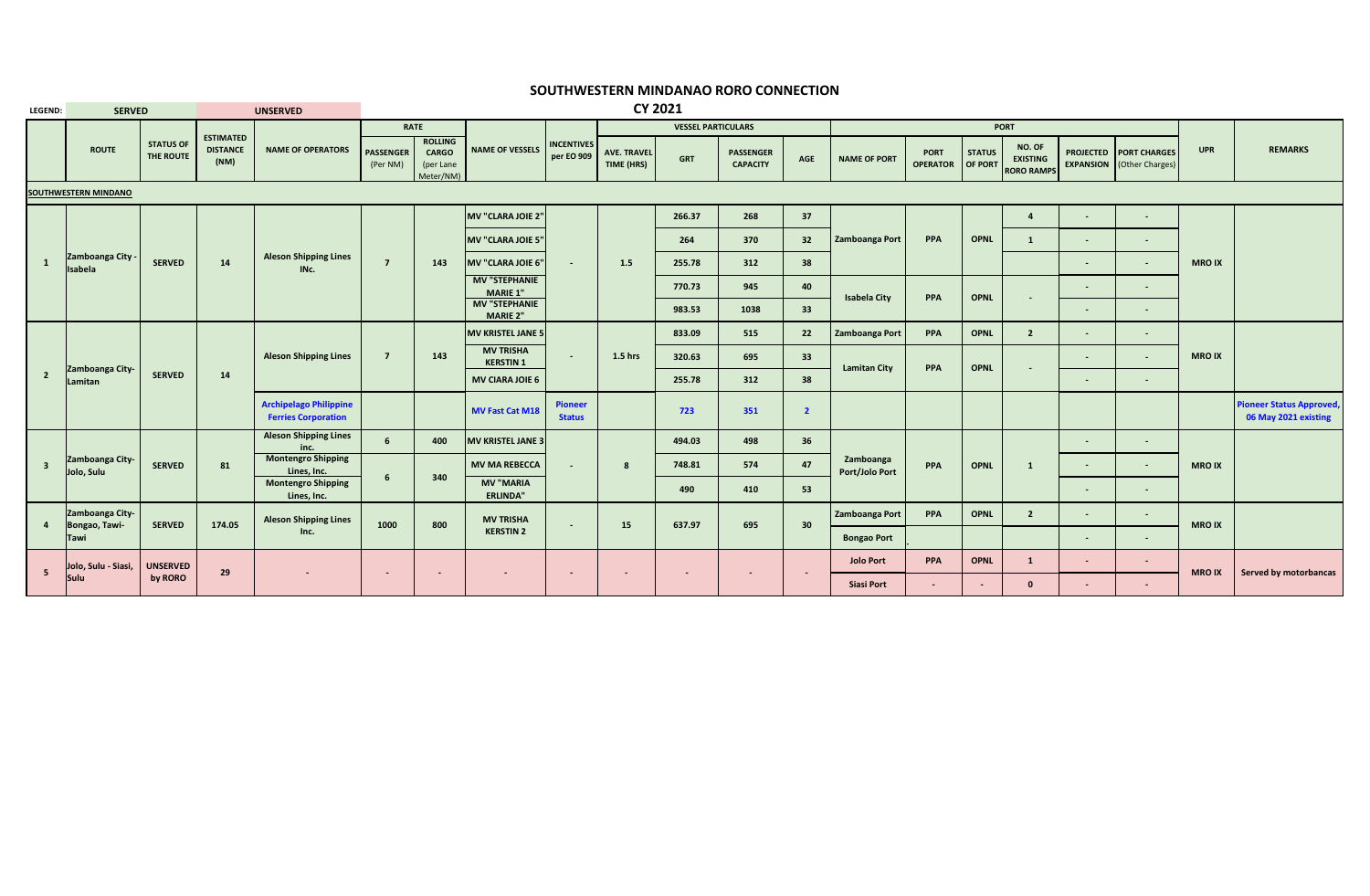|                | <b>EAST - WEST LATERAL RORO LINKS</b>                                                                                  |                               |                                             |                                                     |                  |                                                     |                                                       |                                          |                                     |                           |                                     |                         |                                |                                        |               |                                                          |                                      |                                                     |               |                                                                       |                             |
|----------------|------------------------------------------------------------------------------------------------------------------------|-------------------------------|---------------------------------------------|-----------------------------------------------------|------------------|-----------------------------------------------------|-------------------------------------------------------|------------------------------------------|-------------------------------------|---------------------------|-------------------------------------|-------------------------|--------------------------------|----------------------------------------|---------------|----------------------------------------------------------|--------------------------------------|-----------------------------------------------------|---------------|-----------------------------------------------------------------------|-----------------------------|
|                |                                                                                                                        |                               |                                             |                                                     | <b>RATE</b>      |                                                     |                                                       |                                          |                                     | <b>VESSEL PARTICULARS</b> |                                     |                         | <b>Operational</b>             |                                        |               |                                                          |                                      |                                                     |               |                                                                       |                             |
|                | <b>ROUTE</b>                                                                                                           | <b>STATUS OF</b><br>THE ROUTE | <b>ESTIMATED</b><br><b>DISTANCE</b><br>(NM) | <b>NAME OF</b><br><b>OPERATORS</b>                  | <b>PASSENGER</b> | <b>ROLLING</b><br><b>CARGO</b><br>(P/Lane<br>Meter) | <b>NAME OF VESSELS</b>                                | <b>INCENTIVES</b><br><b>PER EO 909</b>   | AVE.<br><b>TRAVEL TIME</b><br>(HRS) | <b>GRT</b>                | <b>PASSENGER</b><br><b>CAPACITY</b> | AGE                     | <b>NAME OF</b><br><b>PORT</b>  | <b>PORT</b><br><b>OPERATOR OF PORT</b> | <b>STATUS</b> | NO. OF<br><b>EXISTING</b><br><b>RORO</b><br><b>RAMPS</b> | <b>PROJECTED</b><br><b>EXPANSION</b> | <b>PORT</b><br><b>CHARGES</b><br>(Other<br>Charges) | <b>UPR</b>    | <b>REMARKS</b>                                                        | <b>NAME OF VESSELS</b>      |
|                |                                                                                                                        |                               |                                             | Montenegro<br><b>Shipping Lines</b>                 | 10.00            | 520.00                                              | <b>MV Sta. Carmelita</b>                              | none                                     | $\overline{2}$                      | 686.00                    | 394                                 | $\mathbf{1}$            | <b>Batangas</b>                | <b>PPA</b>                             | <b>OPNL</b>   | 12                                                       | <b>NONE</b>                          |                                                     | <b>MRO IV</b> |                                                                       | <b>MV Sta. Carmelita</b>    |
|                |                                                                                                                        |                               |                                             | (2 RORO)                                            |                  |                                                     | <b>MV Reina Genoveva</b>                              | none                                     | $\overline{2}$                      | 1285.00                   | 584                                 | 40                      |                                |                                        |               |                                                          |                                      |                                                     |               |                                                                       | <b>MV Reina Genoveva</b>    |
| $\mathbf{1}$   |                                                                                                                        | <b>SERVED</b>                 | 23.4                                        | <b>Besta Shipping</b>                               | 10.00            | 520.00                                              | <b>MV Baleno</b>                                      | none                                     | 2.5                                 | 433.10                    | 498                                 | 23                      |                                |                                        |               |                                                          |                                      |                                                     |               |                                                                       | <b>MV Baleno</b>            |
|                |                                                                                                                        |                               |                                             | Lines Inc.                                          |                  |                                                     | <b>MV Baleno Otso</b>                                 | none                                     | 2.5                                 | 282.42                    | 288                                 | 35                      | Abra de Ilog                   | PPA                                    | <b>OPNL</b>   | $\overline{2}$                                           | 2 Ramps                              |                                                     | <b>MRO IV</b> |                                                                       | <b>MV Baleno Otso</b>       |
|                |                                                                                                                        |                               |                                             | Orange                                              | 10.00            | 520.00                                              | <b>MV RORO Master 3</b>                               | none                                     | 2.5                                 | 777                       | 800                                 | 1                       |                                |                                        |               |                                                          |                                      |                                                     |               |                                                                       | <b>MV RORO Master 3</b>     |
|                |                                                                                                                        |                               |                                             | <b>Navigation</b>                                   |                  |                                                     | <b>MV RORO Master 2</b>                               | none                                     | 2.5                                 | 798.24                    | 800                                 | $\overline{\mathbf{3}}$ |                                |                                        |               |                                                          |                                      |                                                     |               |                                                                       | <b>MV RORO Master 2</b>     |
|                |                                                                                                                        |                               |                                             | Montenegro<br><b>Shipping Lines</b>                 | 15.00            | 340.00                                              | <b>MV Reina Justisya</b>                              | none                                     | 1.5                                 | 332                       | 320                                 | 17                      | <b>Batangas</b>                | <b>PPA</b>                             | <b>OPNL</b>   | 12                                                       | <b>NONE</b>                          |                                                     | <b>MRO IV</b> |                                                                       | <b>MV Reina Justisya</b>    |
| $\overline{2}$ | <b>Batangas - Puerto</b><br>Galera                                                                                     | <b>SERVED</b>                 | 13.5                                        | <b>Starlite Ferries,</b><br>Inc.                    | 13.00            | 270.00                                              | <b>MV Starlite Polaris</b>                            | none                                     | $\overline{2}$                      | 240.55                    | 192                                 | 45                      | Balatero,<br>Puerto<br>Galera  | LGU                                    | <b>OPNL</b>   | $\overline{2}$                                           | <b>NONE</b>                          |                                                     | <b>MRO IV</b> |                                                                       | <b>MV Starlite Polaris</b>  |
|                |                                                                                                                        |                               |                                             | <b>Atienza</b><br><b>Interisland Ferries</b><br>Inc | 15.00            | 300.00                                              | <b>MV Star San Carlos</b>                             | none                                     | $\overline{2}$                      | 389                       | 182                                 | 22                      |                                |                                        |               |                                                          |                                      |                                                     |               |                                                                       | <b>MV Star San Carlos</b>   |
|                |                                                                                                                        |                               |                                             |                                                     |                  |                                                     | <b>MV Reina del Rosario</b>                           | none                                     | 10                                  | 2093.19                   | 930                                 | 48                      | <b>Batangas</b>                | PPA                                    | <b>OPNL</b>   | 12                                                       | <b>NONE</b>                          |                                                     | <b>MRO IV</b> |                                                                       | <b>MV Reina del Rosario</b> |
| 3              | <b>Batangas City -</b>                                                                                                 | <b>SERVED</b>                 | 102                                         | Montenegro                                          | 10.46            | 1,872                                               | <b>MV Maria Matilde</b>                               | none                                     | 10                                  | 1266.77                   | 638                                 | 48                      | Romblon                        | PPA                                    | <b>OPNL</b>   | $\overline{a}$                                           | <b>NONE</b>                          |                                                     | <b>MRO IV</b> |                                                                       | <b>MV Maria Matilde</b>     |
|                | Romblon, Romblon                                                                                                       |                               |                                             | <b>Shipping Lines</b>                               |                  |                                                     | <b>MV Maria Xenia</b>                                 | none                                     | 10                                  | 1415.24                   | 717                                 | 45                      | Roxas                          | PPA                                    | <b>OPNL</b>   | $\overline{4}$                                           | <b>NONE</b>                          | <b>MRO IV</b>                                       |               | existing                                                              | <b>MV Maria Xenia</b>       |
| $\overline{4}$ | <b>Batangas Port</b><br><b>BatangasCity)-Culasi</b><br>ort (Roxas City,<br>Capiz)- Polanbato<br>Port (Bogo, Cebu) v.v. | <b>SERVED</b>                 |                                             | <b>Starlite Ferries,</b><br>nc.                     |                  |                                                     | <b>MV Trans Asia20 (MV</b><br><b>Starite Phoenix)</b> | <b>Missionary</b><br><b>Route Status</b> |                                     |                           |                                     |                         |                                |                                        |               |                                                          |                                      |                                                     |               | <b>24 March 2022</b>                                                  |                             |
| 5              | oxas, Oriental<br>Aindoro - Odiongan,                                                                                  | <b>SERVED</b>                 | 28                                          | <b>Starlite Ferries,</b>                            | 9.38             | Car - P63.00<br>10 wheele<br>truck -<br>P34.00      | <b>MV Starlite Reliance</b>                           | <b>Pioneer Status</b>                    | 2.5                                 | 2705                      | 741                                 | $\overline{\mathbf{3}}$ |                                |                                        |               |                                                          |                                      |                                                     |               |                                                                       | <b>MV Starlite Reliance</b> |
|                |                                                                                                                        |                               |                                             |                                                     |                  |                                                     |                                                       |                                          |                                     |                           |                                     |                         | <b>Poctoy</b><br>(Odiongan     | <b>PPA</b>                             | <b>OPNL</b>   | 6                                                        | <b>NONE</b>                          |                                                     | <b>MRO IV</b> |                                                                       |                             |
|                |                                                                                                                        |                               |                                             |                                                     |                  |                                                     |                                                       |                                          |                                     |                           |                                     |                         | <b>loxas</b>                   | <b>PPA</b>                             | <b>OPNL</b>   | $\overline{4}$                                           |                                      |                                                     | <b>MRO IV</b> | vith additional link from<br>oxas, Oriental Mindoro -                 |                             |
|                |                                                                                                                        |                               |                                             |                                                     |                  |                                                     |                                                       |                                          |                                     |                           |                                     |                         | Calatrava                      |                                        |               |                                                          |                                      |                                                     |               | Calatrava, Romblon - Romblon                                          |                             |
| 6              | <b>Roxas, Oriental</b><br><b>Mindoro - Calatrava</b>                                                                   | $\sim$                        |                                             | <b>Montenegro</b><br><b>Shipping Lines</b>          |                  |                                                     | <b>MV Ma. Ursula</b>                                  | <b>Missionary</b><br><b>Route Status</b> |                                     | 959                       | 490                                 | 29                      | mblon                          | <b>PPA</b>                             | <b>OPNL</b>   | $\overline{4}$                                           |                                      |                                                     |               | omblon - Magdiwang,<br><b>MRO IV Romblon</b>                          | <b>MV Ma. Ursula</b>        |
|                |                                                                                                                        |                               |                                             |                                                     |                  |                                                     |                                                       |                                          |                                     |                           |                                     |                         | <b>Magdiwang</b>               |                                        |               |                                                          |                                      |                                                     |               | <b>Missionary Status Approved,</b><br>30 September 2019               |                             |
|                |                                                                                                                        |                               |                                             |                                                     |                  |                                                     |                                                       |                                          |                                     |                           |                                     |                         | <b>Talao-Talao</b><br>(Lucena) | <b>PPA</b>                             | <b>OPNL</b>   | $\overline{7}$                                           |                                      |                                                     |               | <b>MRO IV</b> With additional link from<br>Lucena, Quezon - Corcuera, |                             |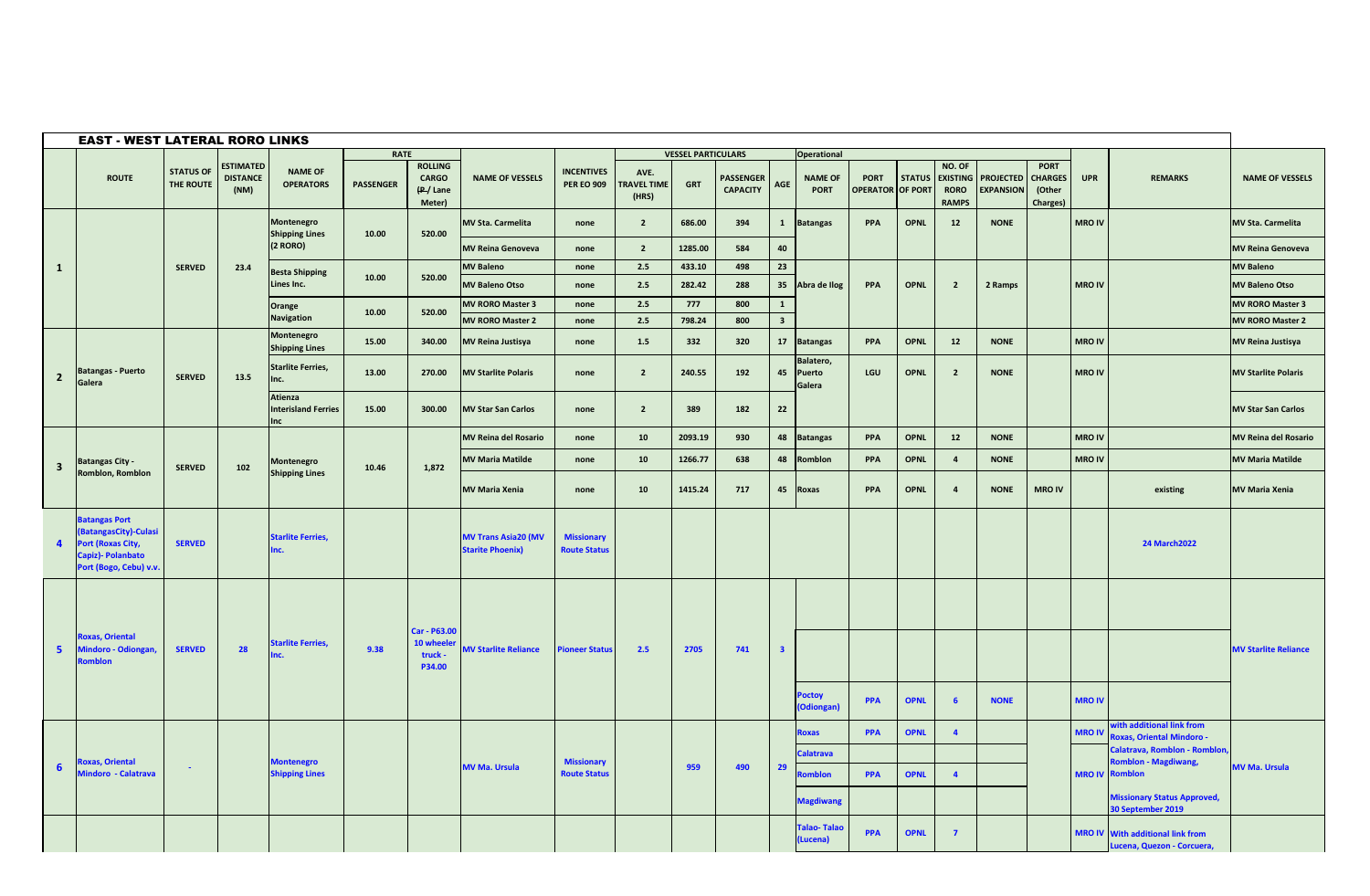| 7               | ucena, Quezon -                                  | $\sim$        | 28   | <b>Starhorse</b>                               |        |                                 | <b>MV Virgen de</b>                        | <b>Missionary</b>                        |                | 729    | 646 | 13   | <b>Corcuera</b>                    |            |             |                         |             | <b>MRO IV</b>  | omblon - Odiongan, Romblon<br>Caticlan, Aklan                       | <b>MV Virgen de</b>                     |
|-----------------|--------------------------------------------------|---------------|------|------------------------------------------------|--------|---------------------------------|--------------------------------------------|------------------------------------------|----------------|--------|-----|------|------------------------------------|------------|-------------|-------------------------|-------------|----------------|---------------------------------------------------------------------|-----------------------------------------|
|                 | <b>Odiongan, Romblon</b>                         |               |      | <b>Shipping Lines Inc</b>                      |        |                                 | Peñafrancia IX                             | <b>Route Status</b>                      |                |        |     |      | <b>Poctoy</b><br>(Odiongan)        | PPA        | <b>OPNL</b> | $6\overline{6}$         |             | <b>MRO IV</b>  | <b>Aissionary Status Approved,</b>                                  | Peñafrancia IX                          |
|                 |                                                  |               |      |                                                |        |                                 |                                            |                                          |                |        |     |      | <b>Caticlan</b><br>etty Port       | PPA        | <b>OPNL</b> | $\mathbf{1}$            |             | <b>MRO VI</b>  | 25 March 2019                                                       |                                         |
|                 |                                                  |               |      |                                                |        | per lane                        | Car P150 / MV Virgen de<br>Peñafrancia VII | none                                     | $\overline{4}$ | 678    | 452 | 20   | Lucena                             | PPA        | <b>OPNL</b> | $\overline{7}$          | <b>NONE</b> | <b>MRO IV</b>  |                                                                     | <b>MV Virgen de</b><br>Peñafrancia VII  |
| 8               | Lucena, Quezon -                                 | <b>SERVED</b> | 33   | <b>Starhorse</b><br><b>Shipping Lines,</b>     | 11.82  | meter 10<br>wheeler             | <b>MV Virgen de</b><br>Peñafrancia IX      | none                                     | $\overline{4}$ | 729    | 646 | 13   |                                    |            |             |                         |             |                |                                                                     | MV Virgen de<br>Peñafrancia IX          |
|                 | Cawit, Marinduque                                |               |      | Inc.                                           |        | truck P43.00<br>per lane        | <b>MV Virgen de</b><br>Peñafrancia X       | none                                     | $\overline{a}$ | 685    | 536 | 22   | Cawit (Boac)                       | PPA        | <b>OPNL</b> | $\mathbf{1}$            | <b>NONE</b> | <b>MRO IV</b>  |                                                                     | <b>MV Virgen de</b><br>Peñafrancia X    |
|                 | Lucena, Quezon -                                 | <b>SERVED</b> | 28   |                                                |        | meter                           |                                            |                                          | $\overline{2}$ | 489.11 | 308 |      | Talao - talao                      | PPA        | <b>OPNL</b> | $\overline{7}$          | <b>NONE</b> |                |                                                                     | <b>MV Maria Natasha</b>                 |
|                 | Balanacan,<br><b>Marinduque</b>                  |               |      |                                                |        | Car-<br>P117.00/per             | <b>MV Maria Natasha</b>                    | none                                     |                |        |     | 20   | (Lucena)                           |            |             |                         |             |                |                                                                     |                                         |
|                 |                                                  |               |      | Montenegro<br><b>Shipping Lines,</b>           | P13.93 | lane meter<br>10Wheeler         | <b>MV Reina Divina Gracia</b>              | none                                     | $\overline{2}$ | 497    | 330 | 15   |                                    |            |             |                         |             | <b>MRO IV</b>  |                                                                     | <b>MV Reina Divina Gracia</b>           |
|                 |                                                  |               |      | Inc.                                           |        | <b>Truck /Bus</b><br>P36.00 per | <b>MV Marie Kristina</b>                   | none                                     | $\overline{2}$ | 207.66 | 178 | 51   |                                    |            |             |                         |             |                |                                                                     | <b>MV Marie Kristina</b>                |
|                 |                                                  |               |      |                                                |        | lane meter                      | <b>MV ReinaQuelita</b>                     | none                                     | $\overline{2}$ | 256.23 | 200 | 41   |                                    |            |             |                         |             |                |                                                                     | <b>MV ReinaQuelita</b>                  |
| 9               |                                                  |               |      |                                                |        |                                 | <b>MV Virgen de</b><br>Peñafrancia I       | none                                     | $\overline{2}$ | 191.61 | 255 | 24   | <b>Balanacan</b>                   | PPA        | <b>OPNL</b> | $\overline{\mathbf{3}}$ | <b>NONE</b> | <b>MRO IV</b>  |                                                                     | <b>MV Virgen de</b><br>Peñafrancia I    |
|                 |                                                  |               |      | <b>Starhorse</b>                               |        |                                 | <b>MV Virgen de</b><br>Peñafrancia II      | none                                     | $\overline{2}$ | 184    | 186 | 22   |                                    |            |             |                         |             |                |                                                                     | <b>MV Virgen de</b><br>Peñafrancia II   |
|                 |                                                  |               |      | <b>Shipping Lines,</b><br>Inc.                 | 13.93  | 572                             | <b>MV Virgen de</b><br>Peñafrancia III     | none                                     | $\overline{2}$ | 257.29 | 281 | 22   |                                    |            |             |                         |             |                |                                                                     | <b>MV Virgen de</b><br>Peñafrancia III  |
|                 |                                                  |               |      |                                                |        |                                 | <b>MV Virgen de</b><br>Peñafrancia V       | none                                     | $\overline{2}$ | 375    | 402 | $22$ |                                    |            |             |                         |             |                |                                                                     | <b>MV Virgen de</b><br>Peñafrancia V    |
|                 |                                                  |               |      |                                                |        |                                 | <b>MV Virgen de</b><br>Peñafrancia VI      | none                                     | $\overline{2}$ | 194.02 | 240 | 23   |                                    |            |             |                         |             |                |                                                                     | <b>MV Virgen de</b><br>Peñafrancia VI   |
|                 |                                                  | $\sim$        |      |                                                |        |                                 |                                            |                                          |                |        |     |      | <b>Talao - Talao</b>               |            |             |                         |             |                |                                                                     |                                         |
| 10              | ucena, Quezon -<br>uyabod,                       |               | 35.6 | <b>Montengero</b>                              |        |                                 | <b>MV Marie Teresa</b>                     | <b>Missionary</b>                        |                | 253.8  | 232 | 38   | Lucena)                            | PPA        | <b>OPNL</b> | $\overline{7}$          | <b>NONE</b> | <b>MRO IV</b>  | <b>Missionary Status Approved,</b>                                  | <b>MV Marie Teresa</b>                  |
|                 | <b>Marinduque</b>                                |               |      | Shipping Lines Inc.                            |        |                                 |                                            | <b>Route Status</b>                      |                |        |     |      | <b>Buyabod</b>                     | PPA        | <b>OPNL</b> | $\mathbf{1}$            |             | <b>MRO IV</b>  | 07 October 2019                                                     |                                         |
|                 |                                                  |               |      |                                                |        |                                 |                                            |                                          |                |        |     |      |                                    |            |             |                         |             |                |                                                                     |                                         |
| 11              | Lucena, Quezon -<br>Romblon, Romblon             | <b>SERVED</b> | 93   | <b>Starhorse</b><br>Shipping Lines Inc.        |        |                                 |                                            |                                          |                |        |     |      | Lucena                             | PPA        | <b>OPNL</b> | $\overline{7}$          | <b>NONE</b> | <b>MRO IV</b>  | No longer missionary -<br><b>Operated by Starhorse</b>              |                                         |
|                 |                                                  |               |      |                                                |        |                                 |                                            |                                          |                |        |     |      | Romblon                            | PPA        | <b>OPNL</b> | $\overline{a}$          | <b>NONE</b> | <b>MRO IV</b>  | <b>Shipping Lines since 2016</b>                                    |                                         |
| 12 <sup>2</sup> | <b>ucena City -</b><br><b>Odiongan, Romblon-</b> | <b>SERVED</b> |      | <b>Starhorse</b><br><b>Shipping Lines Inc.</b> |        |                                 | <b>MV Virgen de</b><br>Peñafrancia X       | <b>Alssionary</b><br><b>loute Status</b> |                |        |     |      |                                    |            |             |                         |             |                | 13 Feb 2020                                                         |                                         |
|                 | Caticlan, Malay, Aklan                           |               |      |                                                |        |                                 |                                            |                                          |                |        |     |      | <b>Talao - Talao</b>               |            |             |                         |             |                |                                                                     |                                         |
|                 | ucena, Quezon -                                  |               |      | <b>Starhorse</b>                               |        |                                 | <b>MV Virgen de</b>                        | <b>Aissionary</b>                        |                |        |     |      | Lucena)                            | <b>PPA</b> | <b>OPNL</b> | $\overline{7}$          | <b>NONE</b> |                | <b>MRO IV</b> With additonal link to<br><b>Calbayog City, Samar</b> | <b>MV Virgen de</b>                     |
| 13              | <b>Masbate City</b>                              | <b>SERVED</b> | 149  | Shipping Lines Inc.                            |        |                                 | Peñafrancia X                              | loute Status                             |                | 685    | 536 | 22   | <b>Maginoo</b>                     | PPA        | <b>OPNL</b> | $\overline{\mathbf{2}}$ |             | <b>MRO VII</b> | <b>Missionary Status Approved,</b>                                  | Peñafrancia X                           |
|                 |                                                  |               |      |                                                |        |                                 |                                            |                                          |                |        |     |      | <b>Masbate Cit</b><br>Talao - Tala | PPA        | <b>OPNL</b> | $\overline{\mathbf{5}}$ | <b>NONE</b> | <b>MROV</b>    | <b>25 March 2019</b>                                                |                                         |
| 14              | ucena, Quezon -<br>Aroroy, Masbate               | $\sim$        |      | <b>Starhorse</b><br><b>Shipping Lines Inc.</b> |        |                                 | <b>MV Virgen de</b><br>Peñafrancia VIII    | <b>Aissionary</b><br><b>Loute Status</b> |                | 746    |     |      | Lucena)                            | PPA        | <b>OPNL</b> | $\overline{7}$          |             | <b>MRO IV</b>  | lissionary Status Approved,<br>1 September 2019                     | <b>MV Virgen de</b><br>Peñafrancia VIII |
|                 |                                                  |               |      |                                                |        |                                 |                                            |                                          |                |        |     |      | Aroroy                             | PPA        | <b>OPNL</b> | $\mathbf{1}$            |             | <b>MROV</b>    |                                                                     |                                         |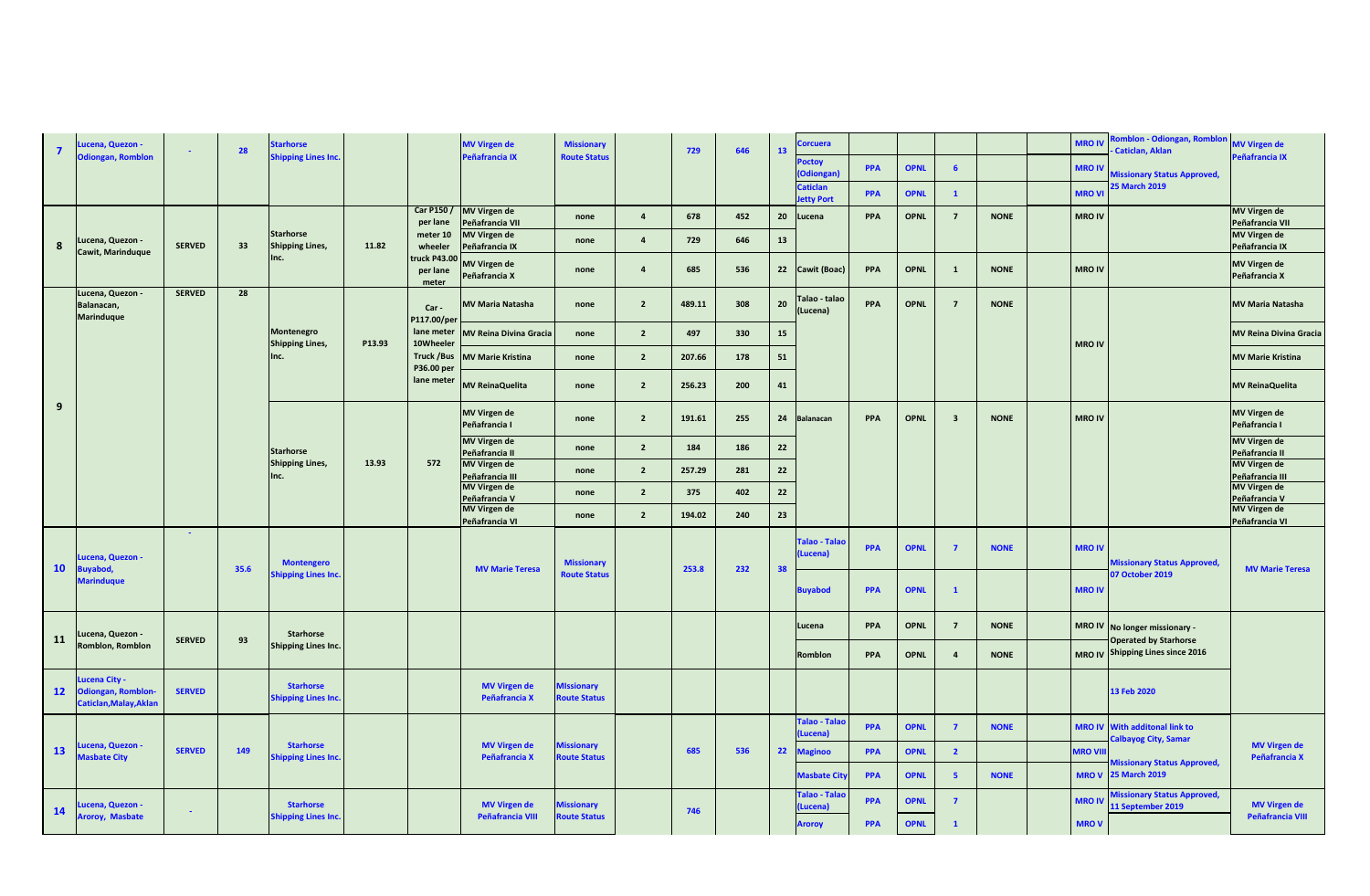| 15 | Atimonan - Alabat<br>(Both in Quezon)                                                  | <b>SERVED</b> | 9.07 | Jeanalyn Fullante<br><b>Arminda</b>                           | 13.23                                                | Car - 70.00<br>10 Wheeler<br>46.00 | Bus - 38.00 MV Pinoy RORO I   | none                                     | $\mathbf{1}$            | 294      | 200 | 8            | Atimonan                                      | PPA        | <b>OPNL</b> | $\mathbf{1}$            | <b>NONE</b> | <b>MRO IV</b> | <b>MV Pinoy RORO I</b>        |
|----|----------------------------------------------------------------------------------------|---------------|------|---------------------------------------------------------------|------------------------------------------------------|------------------------------------|-------------------------------|------------------------------------------|-------------------------|----------|-----|--------------|-----------------------------------------------|------------|-------------|-------------------------|-------------|---------------|-------------------------------|
|    |                                                                                        |               |      | Villanueva                                                    | 11.03                                                | n/a                                | <b>MV Viva America</b>        | none                                     | $2^{\circ}$             | 33.52    | 90  | ${\bf 21}$   |                                               |            |             |                         |             | <b>MRO IV</b> | <b>MV Viva America</b>        |
|    |                                                                                        |               |      | <b>Nelcy Ursulino</b>                                         | 11.03                                                | n/a                                | <b>MV Nhelsea 2</b>           | none                                     | $\overline{2}$          | 48.92    | 66  | 6            | Alabat                                        | PPA        | <b>OPNL</b> | $\mathbf{1}$            | <b>NONE</b> |               | <b>MV Nhelsea 2</b>           |
| 16 | Tabaco, Albay - Virac,                                                                 | <b>SERVED</b> | 36   | Penafrancia Shpg.<br>Corp. / Santa<br><b>Clara Shpg. Corp</b> | 210 (non-<br>aircon) 310<br>(aircon)                 | P748.80                            | <b>MV Eugene Elson</b>        |                                          |                         | 533.00   | 484 | 56           | <b>Tabaco</b>                                 | PPA        | <b>OPNL</b> | $\overline{\mathbf{3}}$ | none        | <b>MROV</b>   | <b>MV Eugene Elson</b>        |
|    | <b>Catanduanes</b>                                                                     |               |      | <b>Cardinal Shipping</b><br>Lines                             | 310 (Aircon)<br>410 (Cabin)<br>230 (Non -<br>Aircon) | P748.80                            | <b>MV Silangan V</b>          | none                                     | $\overline{\mathbf{3}}$ | 349      |     | 24           | Virac                                         | PPA        | <b>OPNL</b> | $\overline{\mathbf{3}}$ | none        | <b>MROV</b>   | <b>MV Silangan V</b>          |
|    |                                                                                        |               |      |                                                               |                                                      |                                    | <b>MV Star Ferry IV</b>       | <b>NONE</b>                              | 2.5                     | 352.06   | 297 | 34           |                                               |            |             |                         |             |               | <b>MV Star Ferry IV</b>       |
|    |                                                                                        |               |      |                                                               |                                                      |                                    | <b>MV Regina Calixta V</b>    | <b>NONE</b>                              | 2.5                     | 763      | 500 | 25           | <b>Tabaco</b>                                 | PPA        | <b>OPNL</b> | $\mathbf{1}$            | 1 ramp      | <b>MROV</b>   | <b>MV Regina Calixta V</b>    |
|    | Tabaco, Albay - San                                                                    |               |      | <b>Regina Shipping</b>                                        | 300 (aircon)                                         |                                    | <b>MV Regina Calixta VI</b>   | <b>NONE</b>                              | 2.5                     | 898.26   | 600 | 31           |                                               |            |             |                         |             |               | <b>MV Regina Calixta VI</b>   |
| 17 | <b>Andres, Catanduanes</b>                                                             | <b>SERVED</b> | 29   | Lines                                                         | 230 (Non -<br>Aircon)                                | 659                                | <b>MV Regina Calixta VII</b>  | <b>NONE</b>                              | 2.5                     | 519      | 630 | 26           |                                               |            |             |                         |             |               | <b>MV Regina Calixta VII</b>  |
|    |                                                                                        |               |      |                                                               |                                                      |                                    | <b>MV Regina Calixta VIII</b> | <b>NONE</b>                              | 2.5                     | 297      | 297 | 32           | <b>San Andres</b>                             | PPA        | <b>OPNL</b> | $\overline{2}$          | <b>NONE</b> | <b>MROV</b>   | <b>MV Regina Calixta VIII</b> |
|    |                                                                                        |               |      |                                                               |                                                      |                                    | <b>MV Star Ferry</b>          | <b>NONE</b>                              | 2.5                     | 1,014.00 | 642 | 25           |                                               |            |             |                         |             |               | <b>MV Star Ferry</b>          |
| 18 | Puerto Princesa -                                                                      | <b>SERVED</b> | 167  | <b>Milagrosa</b><br><b>Shipping</b>                           | $6.8\,$                                              | 534.4                              | <b>MV MILAGROS J-CINCO</b>    | <b>NONE</b>                              | 20                      | 344.29   | 231 | 41           | Puerto<br>Princesa                            | PPA        | <b>OPNL</b> | $\overline{\mathbf{2}}$ | <b>NONE</b> | <b>MRO VI</b> | <b>MV MILAGROS J-CINCO</b>    |
|    | Cuyo, Palawan                                                                          |               |      | Corporation                                                   |                                                      |                                    | <b>MV MILAGROS J-TRES</b>     | <b>NONE</b>                              |                         | 437.85   | 436 | 44           |                                               |            | <b>OPNL</b> |                         |             | <b>MRO VI</b> | <b>MV MILAGROS J-TRES</b>     |
|    |                                                                                        |               |      | Montenegro                                                    |                                                      |                                    |                               |                                          |                         |          |     |              | Cuyo                                          | PPA        | <b>OPNL</b> | $\mathbf{1}$            | <b>NONE</b> | <b>MRO VI</b> |                               |
| 19 | Cuyo - Iloilo                                                                          | <b>SERVED</b> | 112  | Shipping Lines,<br>Inc.                                       | 7.34                                                 | 149.33                             | <b>MV Maria Isabel</b>        | <b>NONE</b>                              | 20                      | 836.05   | 427 | 52           | <b>Iloilo River</b><br>Wharf                  | PPA        | <b>OPNL</b> | 5                       | <b>NONE</b> | <b>MRO VI</b> | <b>MV Maria Isabel</b>        |
| 20 | loilo - Bacolod,<br>egros Occidental                                                   | <b>SERVED</b> | 23   | <b>Archipelago Phil.</b><br><b>Fast Ferries Corp.</b>         |                                                      |                                    | <b>Fast Cat M3</b>            | <b>Pioneer Status</b>                    | 1.5                     | 704      | 275 | $\mathbf{8}$ | <b>Muelle</b><br>ooney Iloilo.<br><b>Port</b> | <b>PPA</b> | <b>OPNL</b> | $\sqrt{5}$              | <b>NONE</b> | <b>MRO VI</b> | Fast Cat M3                   |
|    |                                                                                        |               |      |                                                               |                                                      |                                    |                               |                                          |                         |          |     |              | <b>Banago</b>                                 | <b>PPA</b> | <b>OPNL</b> | $\overline{2}$          | <b>NONE</b> | <b>MROVI</b>  |                               |
| 21 | Maantangan, E.B.<br><b>Aagalona Negros Occ-</b><br>Ajuy Iloilo (Ajuy Iloilo<br>v.v. bn | <b>SERVED</b> |      | <b>FF Cruz Shipping</b><br><b>Corp</b>                        |                                                      |                                    | <b>MV FELIPE</b>              | <b>Missionary</b><br><b>Route Status</b> |                         |          |     |              |                                               |            |             |                         |             |               | 27 Jan 2022                   |
| 22 | <b>Dumaguete, Negros</b><br>Oriental - Larena,                                         | <b>SERVED</b> | 16.8 | Montenegro<br><b>Shipping Lines,</b>                          | 25.88                                                | 340                                | <b>MV Maria Gloria</b>        | <b>NONE</b>                              | $2^{\circ}$             | 267.47   | 389 | 52           | <b>Dumaguete</b><br>(Base Port)               | PPA        | <b>OPNL</b> | $\overline{a}$          | <b>NONE</b> | <b>MRO VI</b> | <b>MV Maria Gloria</b>        |
|    | <b>Siquijor</b>                                                                        |               |      | Inc.                                                          |                                                      |                                    | <b>MV Reina Neptuna</b>       | <b>NONE</b>                              | $2^{\circ}$             | 361.06   | 308 | 38           | Larena                                        | PPA        | <b>OPNL</b> | $\mathbf{1}$            | <b>NONE</b> | <b>MRO VI</b> | <b>MV Reina Neptuna</b>       |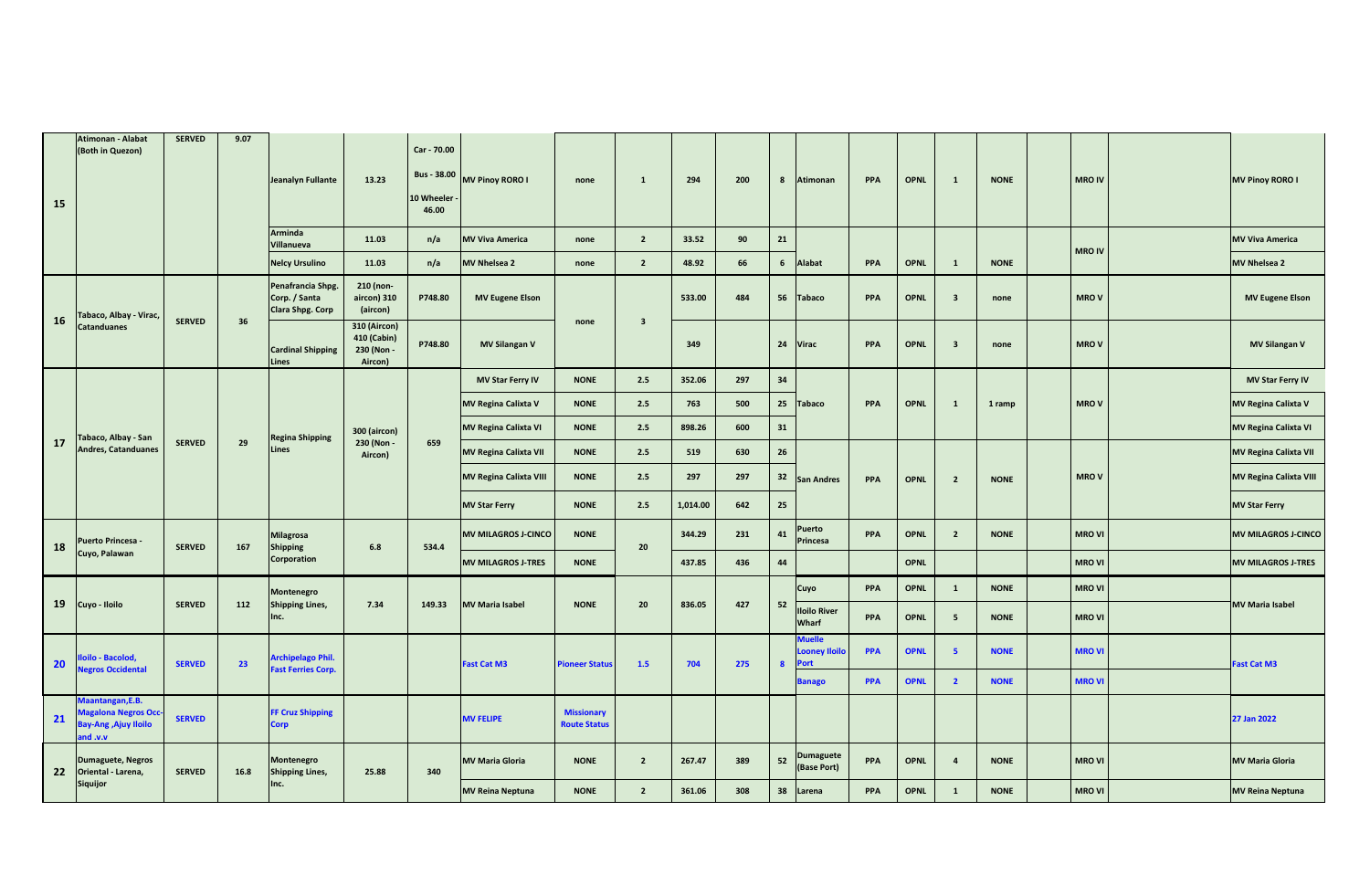| 23 | Surigao City - Dapa,<br><b>Siargao</b>                | <b>SERVED</b>   | 34.8                    | <b>Montenegro</b><br><b>Shipping Lines,</b><br>Inc.         | 10                                                            | P300.00 per<br>lane meter-<br><b>10W</b>         | Mv Reina Veronica &<br>4W P81.25/ MV Reina Magdalena | <b>NONE</b>                | 31/2                    | 443 / 443        | 265/265    | 35/<br>35               | Surigao<br>(Base Port)                             | <b>PPA</b>      | <b>OPNL</b> | $\overline{\mathbf{3}}$ | <b>NONE</b> | 965.00<br>2W<br>P129.00<br>4W    | <b>MRO XIII</b> |                                                                                        | Mv Reina Veronica &<br><b>MV Reina Magdalena</b>          |
|----|-------------------------------------------------------|-----------------|-------------------------|-------------------------------------------------------------|---------------------------------------------------------------|--------------------------------------------------|------------------------------------------------------|----------------------------|-------------------------|------------------|------------|-------------------------|----------------------------------------------------|-----------------|-------------|-------------------------|-------------|----------------------------------|-----------------|----------------------------------------------------------------------------------------|-----------------------------------------------------------|
|    |                                                       |                 |                         | <b>Evaristo &amp; Sons</b><br><b>Sea Transport</b><br>Corp. | P150.00<br>economy<br>P200.00 -<br>tourist P230.00<br>Premium | P1,125 - 4W<br>P900.00<br>/10W per<br>lane meter | <b>MV "Precious Ferry"</b>                           | <b>NONE</b>                | 31/2                    | 247              | 224        | 39                      | Dapa,<br>Siargao Is.                               | PPA             | <b>OPNL</b> | $\overline{2}$          | <b>NONE</b> | P258.00<br>6W P516<br><b>10W</b> | <b>MRO XIII</b> |                                                                                        | <b>MV "Precious Ferry"</b>                                |
| 24 | Iloilo City - Jordan,<br><b>Guimaras</b>              | <b>SERVED</b>   | $\overline{\mathbf{3}}$ | FF Cruz Shipping<br>Corp.                                   | <b>P12/NM</b>                                                 | 233                                              | <b>MV FF</b>                                         | <b>NONE</b>                | 20 mins                 | 419.76           | 200        | 36                      | <b>Passenger</b><br>erminal                        | Private<br>Port | <b>OPNL</b> | $\overline{2}$          | <b>NONE</b> |                                  | <b>MRO VI</b>   | Limited berthing facility<br>resulting to congestion during MV FF<br>peak season       |                                                           |
|    |                                                       |                 |                         |                                                             |                                                               |                                                  | <b>MV FELIPE III</b>                                 | <b>NONE</b>                |                         | 359.91           | 100        | 24                      | lordan                                             | PPA             | <b>OPNL</b> | $\overline{2}$          | <b>NONE</b> |                                  | <b>MRO VI</b>   |                                                                                        | <b>MV FELIPE III</b>                                      |
|    |                                                       |                 |                         |                                                             |                                                               |                                                  | <b>MV FELIPE</b>                                     | <b>NONE</b>                |                         |                  |            |                         | (Guimaras)                                         |                 |             |                         |             |                                  |                 |                                                                                        | <b>MV FELIPE</b>                                          |
|    |                                                       |                 |                         |                                                             |                                                               |                                                  | <b>LCT Cadiz Navistar</b><br>LCT 31. ISIUDIE TWO     | <b>NONE</b>                |                         | 257              | 115        | 22                      | <b>Tabuelan</b>                                    | <b>CPA</b>      | <b>OPNL</b> | $\overline{4}$          |             |                                  | <b>MRO VI</b>   |                                                                                        | <b>LCT Cadiz Navistar</b><br><del>LCT JL ISIUDIE TW</del> |
|    |                                                       |                 |                         |                                                             |                                                               |                                                  |                                                      | <b>NONE</b><br><b>NONE</b> |                         | 247.18<br>591.16 | 453<br>131 | $\overline{4}$          |                                                    |                 |             |                         |             |                                  |                 |                                                                                        |                                                           |
|    |                                                       |                 |                         | <b>Tri-Star Megalink</b>                                    |                                                               |                                                  | <b>LCT Tabuelan</b><br><b>ECT HOTY THIRTY</b>        | <b>NONE</b>                |                         | 347.92           | 204        | 39<br>13                |                                                    |                 |             |                         |             |                                  |                 |                                                                                        | <b>LCT Tabuelan</b>                                       |
| 25 | Tabuelan, Cebu -<br><b>Escalante, Negros</b>          | <b>SERVED</b>   | 20                      | Corp.                                                       | P7/NM                                                         | 242                                              | <b>LCT Our Mother of</b><br><b>Perpetual Help</b>    | <b>NONE</b>                | $\overline{\mathbf{3}}$ | 762              | 430        | $\mathbf{1}$            | Barcelona,<br><b>Escalante</b><br><b>City Port</b> | Private<br>Port | <b>OPNL</b> | $\overline{2}$          |             |                                  |                 | Low tide, siltation                                                                    | <b>LCT Our Mother of</b><br><b>Perpetual Help</b>         |
|    | Occidental                                            |                 |                         |                                                             |                                                               |                                                  | <b>LCT Sacred Heart of</b><br><b>Jesus Navistar</b>  | <b>NONE</b>                |                         | 623              | 430        | $\overline{2}$          |                                                    |                 |             |                         |             |                                  | <b>MRO VI</b>   |                                                                                        | <b>LCT Sacred Heart of</b><br><b>Jesus Navistar</b>       |
|    |                                                       |                 |                         | E. B Aznar<br><b>Shiipping Lines,</b>                       |                                                               |                                                  | <b>No Vessel</b>                                     |                            | 11/2                    |                  |            |                         | Danao.                                             |                 |             |                         |             |                                  |                 |                                                                                        | <b>No Vessel</b>                                          |
|    |                                                       |                 |                         | <b>Guardian Four</b><br><b>Aces Shipping</b>                | $5\overline{5}$                                               | 291                                              | LCT "Manoling - 1"                                   | <b>NONE</b>                | $1.5\,$                 | 795              | 96         | $\overline{2}$          | Escalante<br>City Port                             | PPA             | <b>OPNL</b> | $\mathbf{0}$            |             |                                  |                 | Not serving the route                                                                  | LCT "Manoling - 1"                                        |
|    |                                                       |                 |                         | Corp.                                                       |                                                               |                                                  | <b>LCT "Manoling 2"</b>                              | <b>NONE</b>                |                         | 616              | 108        | $\overline{2}$          |                                                    |                 |             |                         |             |                                  |                 |                                                                                        | <b>LCT "Manoling 2"</b>                                   |
|    | Tabuelan, Cebu -                                      |                 |                         | <b>Lite Shipping</b>                                        |                                                               |                                                  |                                                      |                            |                         |                  |            |                         | <b>Tabuelan</b>                                    | CPA             | <b>OPNL</b> | $\overline{a}$          |             |                                  |                 | Misisonary Status Approved,<br>MRO VII 03 September 2019                               |                                                           |
| 26 | Ajuy, Iloilo                                          | ۰.              |                         | Corporation                                                 |                                                               |                                                  | LCT Ferry 26                                         |                            |                         | 704.76           |            | $\overline{7}$          | Ajuy                                               | <b>PRIVATE</b>  | <b>OPNL</b> |                         |             |                                  | <b>MRO VI</b>   | Vessel not yet deployed,<br>Tabuelan Port isn under<br>expansion                       | <b>LCT Ferry 26</b>                                       |
|    |                                                       |                 |                         |                                                             |                                                               |                                                  |                                                      |                            |                         |                  |            |                         | Ajuy, Iloilo                                       | <b>PRIVATE</b>  | <b>OPNL</b> |                         |             |                                  | <b>MRO VI</b>   |                                                                                        |                                                           |
| 27 | Ajuy, Iloilo - Victorias,<br><b>Negros Occidental</b> | <b>SERVED</b>   | 55                      | <b>Skyline Shipping</b>                                     |                                                               |                                                  | <b>MV Rigogar</b>                                    | <b>NONE</b>                | 1.5                     | 33.81            | 80         | 28                      |                                                    |                 |             |                         |             |                                  |                 | Previously served by mbca but<br>has stopped operations last<br>year - economic reason | <b>MV Rigogar</b>                                         |
|    |                                                       |                 |                         |                                                             |                                                               |                                                  |                                                      |                            |                         |                  |            |                         | <b>Victorias</b>                                   | LGU             | <b>OPNL</b> |                         |             |                                  | <b>MRO VI</b>   |                                                                                        |                                                           |
|    | Cadiz, Negros Occ. -                                  |                 |                         |                                                             |                                                               |                                                  |                                                      |                            |                         |                  |            |                         | Cadiz                                              |                 |             |                         |             |                                  |                 | MRO VI Served by motorbancas                                                           |                                                           |
| 28 | Sta. Fe, Banatayan Is.,<br>Cebu                       | <b>UNSERVED</b> | 30.66                   |                                                             | *** No Existing RORO Operator                                 |                                                  |                                                      |                            |                         |                  |            |                         | Sta. Fe,<br><b>Bantayan</b><br><b>Island Port</b>  | <b>CPA</b>      | <b>OPNL</b> | $\overline{\mathbf{3}}$ |             |                                  |                 | Projected deployment of steel-<br>MRO VII hulled conventional vessel by<br>2019        |                                                           |
|    | Sta. Fe, Bantayan Is.,                                | <b>SERVED</b>   | 18.5                    |                                                             |                                                               |                                                  | <b>LCT "ISLAND VENTURES</b>                          | none                       | 55mins                  | 398.88           | 326        | $\overline{\mathbf{3}}$ |                                                    |                 |             |                         |             |                                  |                 |                                                                                        | <b>LCT "ISLAND VENTURES</b>                               |
|    | Cebu - Hagnaya, Cebu                                  |                 |                         | <b>Island Shipping</b>                                      |                                                               |                                                  | <b>LCT "ISLAND VENTURES</b><br>- 11"                 | none                       |                         | 554              | 503        | $\overline{2}$          | Sta. Fe,                                           |                 |             |                         |             |                                  |                 |                                                                                        | <b>LCT "ISLAND VENTURES</b><br>- 11"                      |
|    |                                                       |                 |                         | Corp                                                        |                                                               |                                                  | <b>LCT "ISLAND VENTURES</b><br>l- m"                 | none                       |                         | 602              | 443        | $\mathbf{1}$            | <b>Bantayan</b><br>sland Port                      | <b>CPA</b>      | <b>OPNL</b> | $\overline{4}$          |             |                                  | <b>MRO VII</b>  |                                                                                        | <b>LCT "ISLAND VENTURES</b><br>- 111"                     |
| 29 |                                                       |                 |                         |                                                             |                                                               |                                                  | LCT "ISLAND - II"                                    | none                       |                         | 290.63           |            |                         |                                                    |                 |             |                         |             |                                  |                 |                                                                                        | LCT "ISLAND - II"                                         |
|    |                                                       |                 |                         | <b>Asian Marine</b>                                         |                                                               |                                                  | <b>MV SUPER SHUTTLE</b><br>FERRY - 23                | none                       | $\mathbf 1$             | 195              | 293        | 28                      | Hagnaya                                            | <b>CPA</b>      | <b>OPNL</b> | $\overline{2}$          |             |                                  | <b>MRO VII</b>  |                                                                                        | <b>MV SUPER SHUTTLE</b><br><b>FERRY - 23</b>              |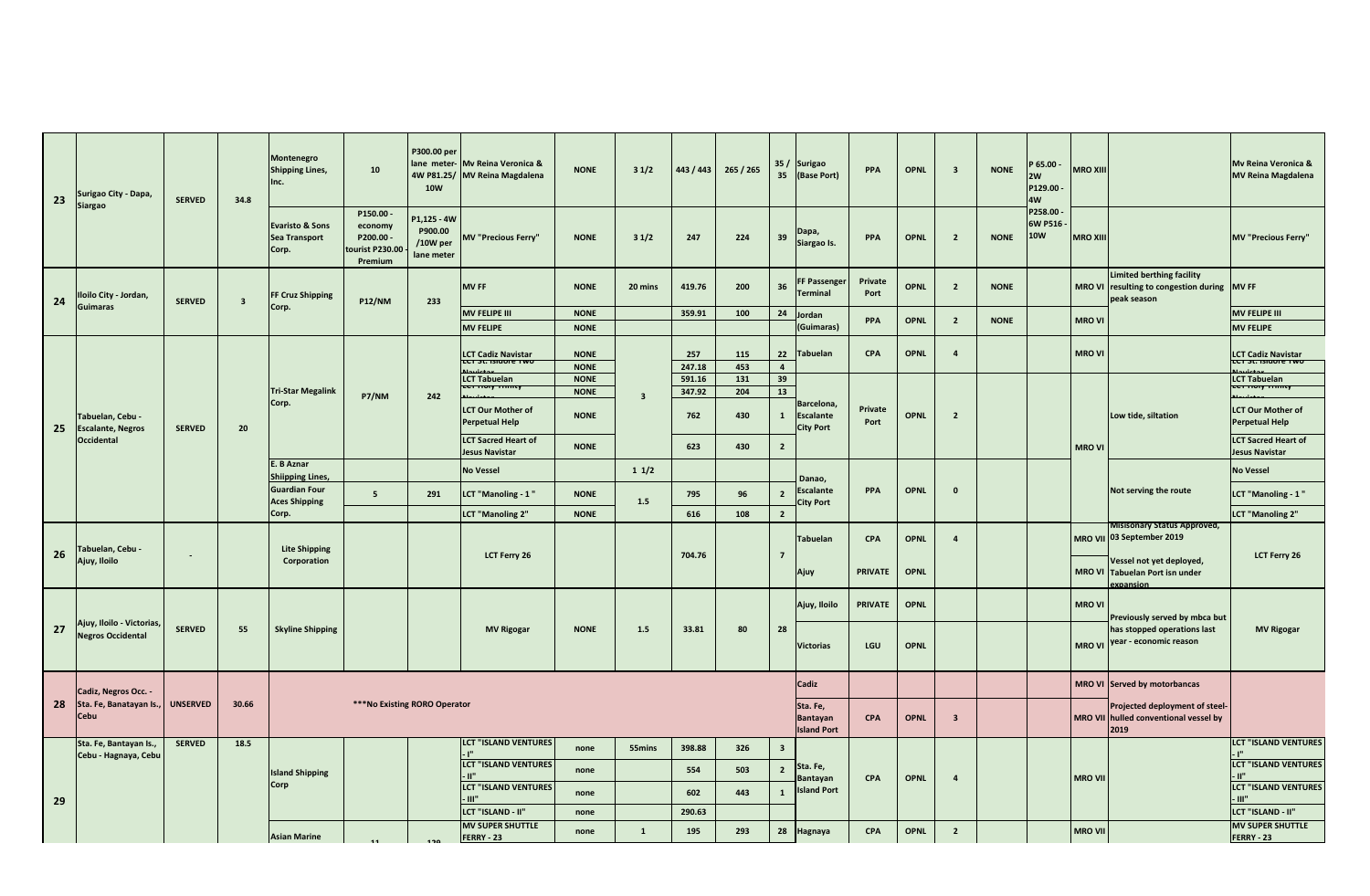|    |                                                                   |                 |      | <b>Transport Corp.</b>                        | $\mathbf{1}\mathbf{1}$        | 149  | <b>MV SUPER SHUTTLE</b><br>FERRY - 11 | none                  |                | 86     | 248 | 29                      |                           |            |                |                         |                    |                |                                                                                                                                        | <b>MV SUPER SHUTTLE</b><br><b>FERRY - 11</b> |
|----|-------------------------------------------------------------------|-----------------|------|-----------------------------------------------|-------------------------------|------|---------------------------------------|-----------------------|----------------|--------|-----|-------------------------|---------------------------|------------|----------------|-------------------------|--------------------|----------------|----------------------------------------------------------------------------------------------------------------------------------------|----------------------------------------------|
|    |                                                                   |                 |      |                                               |                               |      | MV LITE FERRY - 1                     | none                  |                | 479.97 | 474 | 49                      | <b>San Crarlos</b>        | PPA        | <b>OPNL</b>    | $\overline{4}$          |                    |                |                                                                                                                                        | MV LITE FERRY - 1                            |
|    |                                                                   |                 |      | <b>Danilo Lines</b>                           | $6\overline{6}$               | 481  | <b>MV LITE FERRY - 2</b>              | none                  | 11/2           | 489.62 | 587 | 49                      |                           |            |                |                         |                    |                |                                                                                                                                        | MV LITE FERRY - 2                            |
| 30 | San Carlos, Negros                                                | <b>SERVED</b>   | 15   |                                               |                               |      | <b>MV LITE FERRY - 3</b>              | none                  |                | 231    | 238 | 49                      |                           |            |                |                         |                    | <b>MRO VII</b> |                                                                                                                                        | MV LITE FERRY - 3                            |
|    | Occ. - Toledo, Cebu                                               |                 |      | <b>Archipelago Phil.</b><br>erries, Inc.      |                               |      | <b>MV FAST CAT M7</b>                 | <b>Pioneer Status</b> |                |        |     |                         | <b>Toledo</b>             | <b>CPA</b> | <b>OPNL</b>    |                         |                    |                |                                                                                                                                        | <b>MV FAST CAT M7</b>                        |
|    |                                                                   |                 |      | <b>Island Shipping</b>                        |                               |      | LCT "Island - III"                    | none                  |                | 390.01 | 240 |                         | 5 Guihulngan              | PPA        | <b>OPNL</b>    | $\mathbf{1}$            |                    |                |                                                                                                                                        | LCT "Island - III"                           |
|    | Bulado, Guihulngan,                                               |                 |      | Corp.                                         | ${\bf 10}$                    | 392  | <b>LCT "Island Ventures -</b>         | none                  | $\mathbf 1$    | 398.88 | 326 | $\overline{4}$          | (Bulado)                  |            |                |                         |                    |                |                                                                                                                                        | <b>LCT "Island Ventures -</b>                |
| 31 | Negros Oriental -                                                 | <b>SERVED</b>   | 10   |                                               |                               |      | <b>ML Leonor II</b>                   | none                  |                | 84.98  | 318 | 23                      |                           |            |                |                         |                    | <b>MRO VI</b>  |                                                                                                                                        | <b>ML Leonor II</b>                          |
|    | Tangil, Dumanjug,<br>Cebu                                         |                 |      | Par Transport &                               | 12                            | 350  | <b>ML Leonor 3</b>                    | none                  | $1.5\,$        | 91.59  | 235 | 47                      |                           |            |                |                         |                    |                |                                                                                                                                        | <b>ML Leonor 3</b>                           |
|    |                                                                   |                 |      | Dev't. Corp.                                  |                               |      | <b>LCT San Juan Bautista</b>          | none                  |                | 88.15  | 108 | 35                      | <b>Tangil</b>             | <b>CPA</b> | <b>OPNL</b>    |                         |                    |                |                                                                                                                                        | <b>LCT San Juan Bautista</b>                 |
| 32 | Amlan, Negros<br>Oriental - Samboan,<br>Cebu<br>(San Jose, Negros | <b>SERVED</b>   | 3.98 | Maayo Shipping,<br>Inc.                       | 13                            | 142  | <b>LCT Glok Chong</b>                 | none                  | 40 mins        | 191.65 | 130 | 44                      | legros<br><b>Oriental</b> | PPA        | <b>OPNL</b>    |                         |                    | <b>MRO VII</b> |                                                                                                                                        | <b>LCT Glok Chong</b>                        |
|    | Oriental - Samboan,<br>Cebu)                                      |                 |      |                                               |                               |      | <b>LCT Wilcox</b>                     | none                  |                | 272.3  | 148 | 43                      | <b>AMBOAN</b>             | <b>CPA</b> | <b>OPNL</b>    |                         |                    |                |                                                                                                                                        | <b>LCT Wilcox</b>                            |
|    |                                                                   |                 |      | <b>Maayo Shipping,</b>                        |                               |      | LCT "WILCOX II"                       | none                  |                | 387.28 | 349 | $\overline{2}$          | <b>Sibulan</b>            | Private    | <b>OPNL</b>    |                         |                    |                |                                                                                                                                        | LCT "WILCOX II"                              |
|    |                                                                   |                 |      | Inc.                                          | 70                            | 1800 | <b>LCT "MARTIN III"</b>               | none                  | 1/2            | 491    | 347 | $\mathbf{1}$            |                           | Port       |                |                         |                    |                |                                                                                                                                        | LCT "MARTIN III"                             |
| 33 | Sibulan, Negros<br>Oriental - Santander,                          | <b>SERVED</b>   | 3.49 |                                               |                               |      | <b>M/V Santander Express</b>          |                       |                |        |     |                         |                           |            |                |                         |                    | <b>MRO VII</b> |                                                                                                                                        | <b>M/V Santander Express</b>                 |
|    | Cebu                                                              |                 |      | <b>Cuadro Alas</b>                            |                               |      |                                       | none                  | 30mins         | 61.81  | 130 | 36                      |                           |            |                |                         |                    |                |                                                                                                                                        |                                              |
|    |                                                                   |                 |      | <b>Navigation</b>                             |                               |      | M/V Santander Express<br>- 111        | none                  |                | 23     | 65  | 32                      | <b>Santander</b>          | <b>CPA</b> | <b>OPNL</b>    |                         |                    |                |                                                                                                                                        | <b>M/V Santander Express</b>                 |
| 34 | Sibulan, Negros<br><b>Oriental - (Mainit)</b>                     | <b>SERVED</b>   | 8.5  | <b>Tanjuan Shipping</b>                       | 18                            | 209  | <b>LCT Engatan</b>                    | $\sim$                | 45 mins        | 98.45  | 80  | 25                      | Sibulan                   |            |                |                         |                    | <b>MRO VII</b> |                                                                                                                                        | <b>LCT Engatan</b>                           |
|    | Oslob, Cebu                                                       |                 |      |                                               |                               |      | LCT Sr. Joseph - I                    | $\sim$                |                | 234.67 | 100 | 30                      | Oslob                     | <b>CPA</b> | <b>OPNL</b>    |                         |                    |                |                                                                                                                                        | LCT Sr. Joseph - I                           |
| 35 | <b>Dumaguete, Negros</b><br>Oriental - Oslob, Cebu                | <b>UNSERVED</b> | 14.6 |                                               | *** No Existing RORO Operator |      |                                       |                       |                |        |     |                         | <b>Dumaguete</b>          | PPA        | <b>OPNL</b>    | $\mathbf{A}$            |                    |                | <b>Served by Shipping Company</b><br>operating in the neighbouring<br>routes of Lilon, Santander -<br>MRO VII Sibulan, Negros Oriental |                                              |
|    |                                                                   |                 |      |                                               |                               |      |                                       |                       |                |        |     |                         | Oslob                     | <b>CPA</b> | <b>OPNL</b>    | $\mathbf{1}$            | On-going<br>repair |                | <b>No Applicant</b>                                                                                                                    |                                              |
|    |                                                                   |                 |      |                                               |                               |      | <b>NO VESSEL DEPLOYED</b>             |                       |                |        |     |                         | <b>OSLOB</b>              | <b>CPA</b> | <b>IN-OPNL</b> | $\mathbf{1}$            | On-going           |                |                                                                                                                                        | <b>NO VESSEL DEPLOYED</b>                    |
| 36 | Oslob, Cebu - Larena,                                             | <b>SERVED</b>   | 17   | <b>Asian Marine</b><br><b>Transport Corp.</b> |                               |      | because the oslob port                |                       | $\overline{2}$ |        |     |                         |                           |            |                |                         | epair              | <b>MRO VII</b> |                                                                                                                                        | ecause the oslob port                        |
|    | Siquijor                                                          |                 |      |                                               |                               |      | is inoperational                      |                       |                |        |     |                         | Larena                    | PPA        | <b>OPNL</b>    |                         |                    |                |                                                                                                                                        | s inoperational                              |
|    | Larena, Siquijor -                                                |                 |      |                                               |                               |      |                                       |                       |                |        |     |                         | Larena                    | <b>PPA</b> | <b>OPNL</b>    | $\mathbf{1}$            |                    | <b>MROVI</b>   |                                                                                                                                        |                                              |
| 37 | Plaridel, Misamis Occ.                                            | <b>SERVED</b>   | 57   | <b>Lite Shipping Corp</b>                     | 5                             | 603  | Lite Ferry 15                         | $\sim$                | $\overline{a}$ | 827.23 | 484 | 42                      | Plaridel                  | PPA        | <b>OPNL</b>    | $\mathbf 1$             |                    |                |                                                                                                                                        | Lite Ferry 15                                |
|    |                                                                   |                 |      |                                               |                               |      |                                       |                       |                |        |     |                         | arena                     | PPA        | <b>OPNL</b>    | $\mathbf{1}$            |                    |                |                                                                                                                                        |                                              |
| 38 | Larena, Siquijor -                                                | <b>SERVED</b>   | 33.9 | <b>Lite Shipping Corp</b>                     | $\boldsymbol{6}$              | 603  | Lite Ferry 15                         | $\sim$                | 11/2           | 827.23 | 484 | 42                      |                           |            |                |                         |                    |                |                                                                                                                                        | Lite Ferry 15                                |
|    | Tagbilaran, Bohol                                                 |                 |      |                                               |                               |      |                                       |                       |                |        |     |                         | <b>Tagbilaran</b>         | PPA        | <b>OPNL</b>    | $\overline{\mathbf{3}}$ |                    | <b>MRO VII</b> |                                                                                                                                        |                                              |
| 39 | Fagbilaran, Bohol -<br>Cagayan de Oro,                            | <b>SERVED</b>   | 100  | Trans-Asia<br>Shipping Lines,                 | 5 <sub>5</sub>                | 1245 | <b>MV TRANS-ASIA 9</b>                |                       | 101/2          | 5500   | 760 | 39                      | agbilaran                 | PPA        | <b>OPNL</b>    | $\overline{\mathbf{3}}$ |                    | <b>MRO VII</b> |                                                                                                                                        | <b>MV TRANS-ASIA 9</b>                       |
|    | <b>Misamis Oriental</b>                                           |                 |      | Inc.                                          |                               |      | <b>MV TRANS- ASIA 19</b>              |                       |                |        | 185 | $\overline{\mathbf{3}}$ | Cagayan de<br>(Cro        | PPA        | <b>OPNL</b>    | $\mathbf{1}$            |                    |                |                                                                                                                                        | <b>MV TRANS- ASIA 19</b>                     |
|    | Jagna, Bohol -                                                    |                 |      | <b>Asian Marine</b><br><b>Transport Corp.</b> | 8                             | 2125 | <b>MV SHUTTLE FERRY 18</b>            |                       | 5              | 695    | 30  |                         | Jagna                     | PPA        | <b>OPNL</b>    | $\overline{2}$          | <b>NONE</b>        | <b>MRO VII</b> |                                                                                                                                        | <b>MV SHUTTLE FERRY 18</b>                   |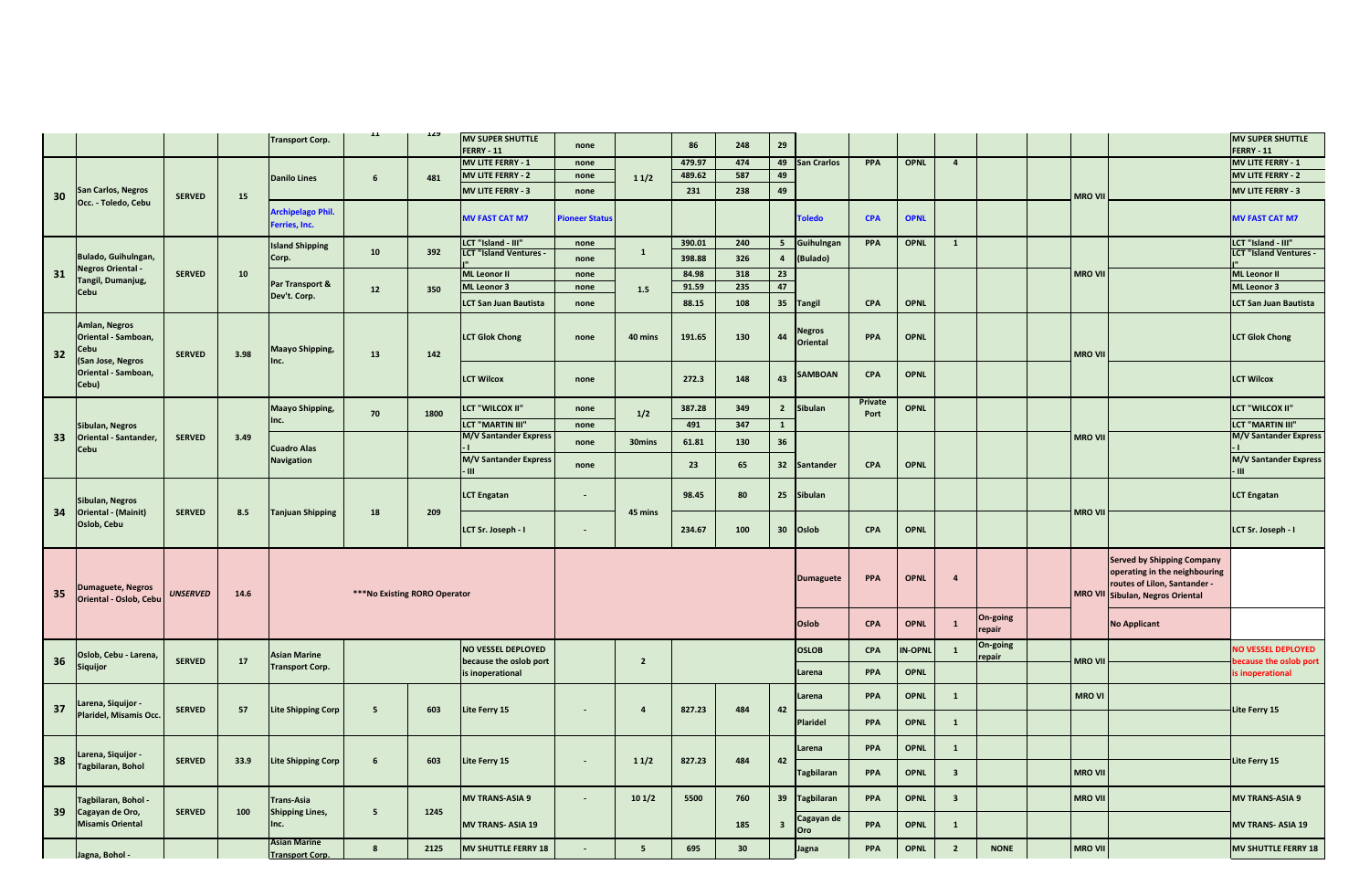| 40  |                                            | <b>SERVED</b>   | 69   | the smpping                                  | $\boldsymbol{8}$              | 2125 | <b>MV LITE FERRY 7</b>                       | $\sim$              | 5 <sup>5</sup> | 2193     | 456 |                         |                                  |            |             |                                                                               |             |                 |                                                                                                                                                            | <b>MV LITE FERRY 7</b>                     |
|-----|--------------------------------------------|-----------------|------|----------------------------------------------|-------------------------------|------|----------------------------------------------|---------------------|----------------|----------|-----|-------------------------|----------------------------------|------------|-------------|-------------------------------------------------------------------------------|-------------|-----------------|------------------------------------------------------------------------------------------------------------------------------------------------------------|--------------------------------------------|
|     | Cagayan de Oro,<br><b>Misamis Oriental</b> |                 |      | Cokanony<br><b>Shipping Lines,</b>           | 8                             | 3069 | <b>MV FILIPINAS NASIPIT</b>                  |                     | 5 <sup>5</sup> | 1449.75  | 685 |                         | Cagayan de<br>Oro                | PPA        | <b>OPNL</b> | $\mathbf{1}$                                                                  |             |                 |                                                                                                                                                            | <b>MV FILIPINAS NASIPIT</b>                |
|     | Jagna, Bohol - Nasipit                     |                 |      | <b>Lite Shipping</b>                         | 8                             | 2125 | <b>MV LITE FERRY 7</b>                       | $\blacksquare$      | 5 <sub>5</sub> | 493.31   | 495 | 46                      | Jagna                            | PPA        | <b>OPNL</b> | $\overline{2}$                                                                | <b>NONE</b> | <b>MRO VII</b>  |                                                                                                                                                            | <b>MV LITE FERRY 7</b>                     |
| 41  | <b>Agusan del Norte</b>                    | <b>SERVED</b>   | 73.8 | <b>E8Rationg</b><br><b>Shipping Lines,</b>   | 8                             | 2500 | <b>MV FILIPINAS BUTUAN</b>                   | $\blacksquare$      | 5 <sub>5</sub> | 3086     | 850 | 36                      | <b>Nasipit</b>                   | PPA        | <b>OPNL</b> | 5                                                                             | <b>NONE</b> |                 |                                                                                                                                                            | <b>MV FILIPINAS BUTUAN</b>                 |
|     | .oon, Bohol - Argao,                       |                 |      | Danilo Lines, Inc.                           |                               |      | <b>LCT "LITE FERRY 15"</b>                   | ÷,                  | 1.45           | 618.57   | 464 | 46                      | oon Argao                        | <b>CPA</b> | <b>OPNL</b> |                                                                               | <b>NONE</b> | <b>MRO VII</b>  |                                                                                                                                                            | <b>LCT "LITE FERRY 15"</b>                 |
| 42  | Cebu                                       | <b>SERVED</b>   | 11.3 | <b>Sunline Shipping</b><br>Inc.              |                               |      | <b>NO VESSEL DEPLOYED</b>                    | ÷,                  |                |          |     |                         | Argao                            | CPA        | <b>OPNL</b> |                                                                               |             | <b>MRO VII</b>  |                                                                                                                                                            | <b>NO VESSEL DEPLOYED</b>                  |
|     |                                            |                 |      | <b>Lite Shipping</b>                         | $\boldsymbol{6}$              | 1106 | LITE FERRY -6                                | $\blacksquare$      | 41/2           | 618.57   | 464 | 46                      | agbilaran                        | PPA        | <b>OPNL</b> | $\overline{\mathbf{3}}$                                                       | <b>NONE</b> | <b>MRO VII</b>  |                                                                                                                                                            | LITE FERRY -6                              |
|     |                                            |                 |      | Corp.                                        |                               |      | LITE FERRY -7                                | $\blacksquare$      |                | 493.31   | 495 | 46                      |                                  |            |             |                                                                               |             |                 |                                                                                                                                                            | LITE FERRY -7                              |
|     |                                            |                 |      | <b>Shogun Ships Co.</b>                      |                               |      | <b>MV Island Calayan</b><br><b>Fastcraft</b> | Pioneer/<br>revoked |                |          | 185 | $\overline{\mathbf{3}}$ |                                  |            |             |                                                                               |             |                 | ioneer Status revoked on 07<br>anuary 2020                                                                                                                 | <b>MV Island Calayan</b><br>fastcraft      |
| 43  | agbilaran City, Bohol<br>Cebu City         | <b>SERVED</b>   | 44   | Trans-Asia<br><b>Shipping Lines,</b><br>Inc. | $\overline{a}$                | 1914 | <b>MV TRANS ASIA 8</b>                       | $\blacksquare$      | $\overline{a}$ | 2019     | 454 | 34                      | <b>Cebu</b>                      | <b>CPA</b> | <b>OPNL</b> | 1250 LM<br>continues<br>Roro<br>ramp.<br>100lm<br>continuou<br>s Roro<br>ramp |             | <b>MRO VII</b>  |                                                                                                                                                            | <b>MV TRANS ASIA 8</b>                     |
|     |                                            |                 |      |                                              |                               |      |                                              |                     |                |          |     |                         | <b>PORT OF</b><br><b>TUBIGON</b> | PPA        | <b>OPNL</b> | $\overline{\mathbf{3}}$                                                       |             |                 | MRO VII Also served by passenger mbca                                                                                                                      |                                            |
| 44  | - rubigon, Bohol<br>Naga, Cebu             | <b>UNSERVED</b> | 19.4 |                                              | *** No Existing RORO Operator |      |                                              |                     |                |          |     |                         | <b>NAGA PORT</b>                 | CPA        |             | $\mathbf{0}$                                                                  |             |                 | Also served by shipping<br>MRO VII operators operating in<br>neighbouring ports of bohol<br>(tabugion - cebu, tagbilaran-<br>cebu)calling the port of cebu |                                            |
|     |                                            |                 |      |                                              |                               |      |                                              |                     |                |          |     |                         | <b>CLARIN</b>                    | PPA        |             | $\mathbf{0}$                                                                  |             | <b>MRO VI</b>   | <b>SERVED BY MBCA</b><br>Also served by shipping                                                                                                           |                                            |
| 45  | Clarin, Bohol -<br>Mandaue, Cebu           | <b>UNSERVED</b> | 23   |                                              | *** No Existing RORO Operator |      |                                              |                     |                |          |     |                         | <b>MANDAUE</b>                   | CPA        | <b>OPNL</b> | $\mathbf{1}$                                                                  |             |                 | operators operating in<br>MRO VII neighbouring ports of bohol<br>calling the port of cebu                                                                  |                                            |
|     |                                            |                 |      |                                              |                               |      |                                              |                     |                |          |     |                         | <b>JETAFE</b>                    | <b>PPA</b> | <b>OPNL</b> | $\overline{2}$                                                                |             | <b>MRO VI</b>   | TO BE SERVED BY PASSENGER<br><b>FERRY</b>                                                                                                                  |                                            |
| 46  | etafe, Bohol - Punta<br>Engaño, Cebu       | <b>UNSERVED</b> | 23.3 |                                              | ***No Existing RORO Operator  |      |                                              |                     |                |          |     |                         | <b>PUNTA</b><br><b>ENGAÑO</b>    | CPA        | <b>OPNL</b> | $\mathbf{1}$                                                                  |             | <b>MRO VI</b>   | Also served by shipping<br>operators operating in<br>neighbouring ports of bohol<br>calling the port of cebu                                               |                                            |
|     | Cebu City - Bato,                          |                 |      | <b>MEDALLION</b>                             |                               |      | <b>MV LADY OF ANGELS</b>                     |                     |                | 287.05   | 290 | 41                      | <b>CEBU</b>                      | <b>CPA</b> | <b>OPNL</b> | 1250lm<br>:ontinuol                                                           |             | <b>MRO VII</b>  |                                                                                                                                                            | <b>MV LADY OF ANGELS</b>                   |
| 47  | eyte.                                      | <b>SERVED</b>   | 51.9 | <b>TRANSPORT</b>                             |                               |      | <b>MV LADY OF</b><br><b>GUADALUPE-CEBU</b>   | $\blacksquare$      | 6              | 254.45   | 286 | 31                      | <b>BATO LEYTE</b>                | PPA        | <b>OPNL</b> | $\overline{2}$                                                                |             | <b>MRO VIII</b> |                                                                                                                                                            | <b>MV LADY OF</b><br><b>GUADALUPE-CEBU</b> |
|     |                                            |                 |      | <b>VG SHIPPING</b>                           | $\overline{7}$                | 583  | <b>MV VG RORO-II</b>                         | $\sim$              |                | 198.96   | 381 | 40                      | <b>CEBU</b>                      | <b>CPA</b> | <b>OPNL</b> |                                                                               |             | <b>MRO VII</b>  |                                                                                                                                                            | <b>MV VG RORO-II</b>                       |
| 48  | ebu City - Talibon,<br><b>Boho</b>         | <b>SERVED</b>   | 36   |                                              |                               |      | MV VG 1                                      | $\blacksquare$      | $\overline{a}$ | 148.21   | 229 | 47                      |                                  |            |             |                                                                               |             |                 |                                                                                                                                                            | MV VG 1                                    |
|     |                                            |                 |      | <b>GABISAN</b><br><b>SHIPPING LINES</b>      | 8                             | n/a  | <b>MV GLORIA TWO</b>                         |                     |                | 249.06   | 386 | 25                      | <b>TALIBON</b>                   | PPA        | <b>OPNL</b> | $\mathbf{1}$                                                                  |             | <b>MRO VII</b>  |                                                                                                                                                            | <b>MV GLORIA TWO</b>                       |
| 49  | Cebu City - Ubay,                          | <b>SERVED</b>   | 45   | <b>&amp;N SHIPPING</b>                       | $\overline{\mathbf{3}}$       | 333  | <b>MV J &amp; N Carrier</b>                  | $\blacksquare$      | $\overline{a}$ | 392.54   | 280 | 48                      | <b>CEBU</b>                      | <b>CPA</b> | <b>OPNL</b> | 1250lm<br>ontinuou:                                                           |             | <b>MRO VII</b>  |                                                                                                                                                            | <b>MV J &amp; N Carrier</b>                |
|     | <b>Bohol</b>                               |                 |      | <b>LINES CORP</b>                            |                               |      | MV J & N Ferry                               | $\blacksquare$      |                | 237.46   | 296 | 36                      | <b>ORT OF</b><br><b>BAY</b>      | PPA        | <b>OPNL</b> | 1 RAMP                                                                        |             | <b>MRO VI</b>   | <b>Draft Limitation, needs</b><br>dredging                                                                                                                 | MV J & N Ferry                             |
|     | Cebu City - Maasin,                        |                 |      | <b>COKALIONG</b>                             |                               |      | <b>MV Filipinas Maasin</b>                   |                     | 5.5            | 2,661.62 | 702 | 38                      | <b>PORT OF</b><br><b>EBU</b>     | CPA        | <b>OPNL</b> | 1250lm<br>ontinuou                                                            |             | <b>MRO VI</b>   |                                                                                                                                                            | <b>MV Filipinas Maasin</b>                 |
| -50 | Southern Leyte                             | <b>SERVED</b>   | 6.5  | <b>SHIPPING LINES</b>                        | 6                             | 2500 | <b>MV Filipinas Cebu</b>                     | $\blacksquare$      | 5.5            | 2,726.82 | 642 | 25                      | <b>PORT OF</b><br><b>MAASIN</b>  | PPA        | <b>OPNL</b> |                                                                               |             | <b>MRO VIII</b> |                                                                                                                                                            | <b>MV Filipinas Cebu</b>                   |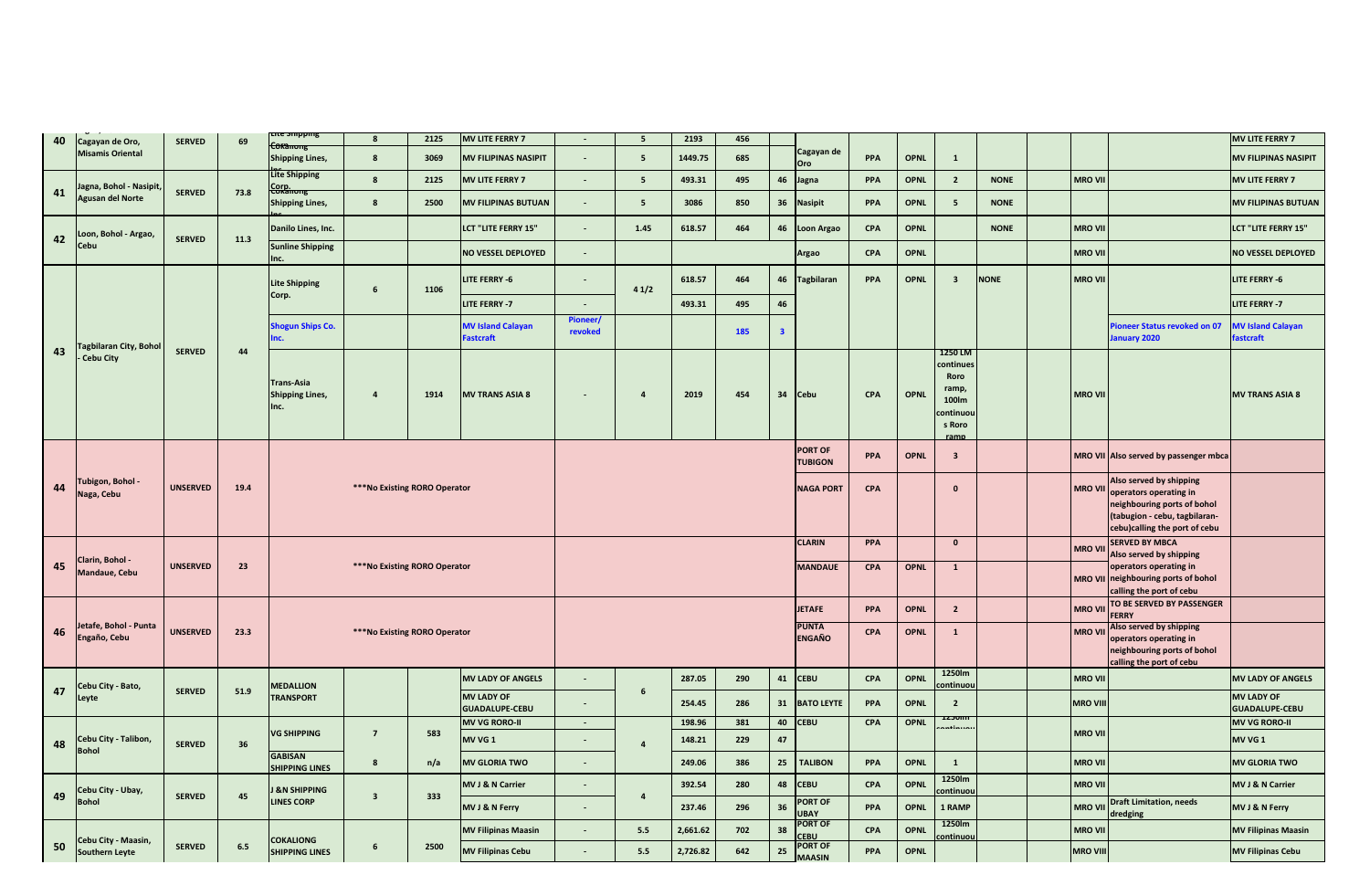|    |                                                                                                                                                                     |                 |       |                                               |                              | <b>MV Filipinas Ozamis</b>                 |                                          | 5.5            | 1,560.06 | 522 | 20                      |                                |                |             |                         |             |                 |                                                                               | <b>MV Filipinas Ozamis</b>                 |
|----|---------------------------------------------------------------------------------------------------------------------------------------------------------------------|-----------------|-------|-----------------------------------------------|------------------------------|--------------------------------------------|------------------------------------------|----------------|----------|-----|-------------------------|--------------------------------|----------------|-------------|-------------------------|-------------|-----------------|-------------------------------------------------------------------------------|--------------------------------------------|
| 51 | ebu City<br>Nasipit, Agusan Del<br><b>Norte Cebu City, Cebu</b><br>ity Nasipit, Agusan<br>el Norte Jagna,<br>Bohol Nasipit,<br><b>Agusan Del Norte</b><br>Cebu city | <b>SERVED</b>   |       | <b>Cokaliong</b><br><b>Shipping Lines Inc</b> |                              | <b>MV Filipinas Agusan</b><br>del Norte    | <b>Pioneer Status</b>                    |                |          |     |                         |                                |                |             |                         |             |                 | <b>Existing</b>                                                               |                                            |
|    |                                                                                                                                                                     |                 |       |                                               |                              |                                            |                                          |                |          |     |                         | <b>Maasin</b>                  | <b>PPA</b>     | <b>OPNL</b> | $\mathbf{1}$            |             | <b>MRO VIII</b> |                                                                               |                                            |
| 52 | laasin, Southern<br>eyte - Ubay, Bohol                                                                                                                              | <b>SERVED</b>   | 29    | <b>Medallion</b><br><b>Transport Corp.</b>    |                              | <b>MV LAdy of Sacred</b><br><b>Heart</b>   | <b>Missionary</b><br><b>Route Status</b> |                | 98.23    | 256 | 42                      | <b>Jbay</b>                    | <b>PPA</b>     | <b>OPNL</b> | $\mathbf{1}$            |             | <b>MRO VII</b>  | <b>Missionary Status Approved,</b><br>20 February 2019                        | <b>MV Lady of Sacred</b><br><b>Heart</b>   |
| 53 | Hindang, Leyte -<br>Mandaue, Cebu                                                                                                                                   | <b>SERVED</b>   | 48    | <b>GOLDENBRIDGE</b><br>SHIPPING, INC.         |                              | <b>LCT NAVISTAR</b>                        | $\blacksquare$                           |                | 388.47   |     | $\bf 22$                | <b>PORT OF</b><br><b>LOGON</b> | <b>PRIVATE</b> | <b>OPNL</b> | $\mathbf{1}$            |             | <b>MRO VII</b>  |                                                                               | <b>LCT NAVISTAR</b>                        |
|    |                                                                                                                                                                     |                 |       |                                               |                              | <b>LCT ALEEZA</b>                          | $\blacksquare$                           |                | 641.86   |     | 38                      | ORT OF<br><b>HINDANG</b>       | <b>PRIVATE</b> | <b>OPNL</b> | $\mathbf{1}$            |             | <b>MRO VII</b>  |                                                                               | <b>LCT ALEEZA</b>                          |
| 54 | Punta Engaño, Cebu                                                                                                                                                  | <b>SERVED</b>   | 2.4   | <b>JOMALIA</b>                                |                              | <b>MV MIKA MARI</b>                        | $\blacksquare$                           | 30 MINS        | 271.93   | 223 | 43                      | <b>ENGAÑO</b><br><b>PORT</b>   | <b>CPA</b>     | <b>OPNL</b> | $\mathbf{1}$            |             | <b>MRO VII</b>  |                                                                               | <b>MV MIKA MARI</b>                        |
|    | Olango Is., Cebu                                                                                                                                                    |                 |       | <b>SHIPPING</b>                               |                              |                                            |                                          |                |          |     |                         | <b>OLANGO</b><br><b>ORT</b>    | CPA            | <b>OPNL</b> | $\mathbf{1}$            |             | <b>MRO VII</b>  |                                                                               |                                            |
|    |                                                                                                                                                                     |                 |       | <b>ASIAN MARINE</b>                           |                              | <b>MV SUPER SHUTTLE</b><br><b>FERRY-V</b>  |                                          |                | 565.44   | 260 | 36                      | <b>CEBU PORT</b>               | <b>CPA</b>     | <b>OPNL</b> | $\mathbf{1}$            |             | <b>MRO VII</b>  |                                                                               | <b>MV SUPER SHUTTLE</b><br><b>FERRY-V</b>  |
| 55 | Mandaue, Cebu -<br>Ormoc, Leyte                                                                                                                                     | <b>SERVED</b>   | 59    | <b>TRANSPORT</b>                              |                              | <b>MV SUPER SHUTTLE</b><br><b>FERRY-VI</b> | $\overline{\phantom{a}}$                 | 6              | 134.83   | 222 | 40                      |                                |                |             |                         |             | <b>MRO VIII</b> |                                                                               | <b>MV SUPER SHUTTLE</b><br><b>FERRY-VI</b> |
|    |                                                                                                                                                                     |                 |       | LITE SHIPPING                                 |                              | LCT LITE FERRY 20                          | $\sim$                                   | $\overline{7}$ | 242.04   | 112 | 54                      | רוואורר                        | PPA            | <b>OPNL</b> | $\overline{2}$          |             |                 |                                                                               | <b>LCT LITE FERRY 20</b>                   |
| 56 | Mandaue, Cebu -                                                                                                                                                     | <b>SERVED</b>   | 34    | <b>OCEAN JET</b>                              |                              | MV "OCEANJET 11"                           | $\blacksquare$                           | 1.5            | 79       | 168 | 29                      | <b>EBU PORT</b>                | CPA            | <b>OPNL</b> |                         |             | <b>MRO VII</b>  |                                                                               | <b>MV "OCEANJET 11"</b>                    |
|    | Poro, Cebu                                                                                                                                                          |                 |       |                                               |                              |                                            |                                          |                |          |     |                         | <b>PORO PORT</b>               | PPA            | <b>OPNL</b> | $\mathbf{1}$            |             | <b>MRO VII</b>  |                                                                               |                                            |
|    | laya, Daanbantayan                                                                                                                                                  |                 |       | <b>Sunline Shipping</b>                       |                              |                                            | <b>Missionary</b>                        |                |          |     |                         | aanbantay                      | <b>CPA</b>     |             | $\mathbf{1}$            |             |                 | ary status Approved,<br><b>MRO VII</b> 05 September 2019                      |                                            |
| 57 | <b>Cebu - Calbayog,</b>                                                                                                                                             | $\blacksquare$  |       | Inc.                                          |                              | <b>LCT Lite Ferry 25</b>                   | <b>Route Status</b>                      |                | 496      | 223 | $\overline{7}$          | <b>Calbayog</b>                | PPA            | <b>OPNL</b> | $\mathbf{1}$            |             | <b>MRO VIII</b> | ressel not yet deployed,<br>Daanbantayan Port is under                        | <b>LCT Lite Ferry 25</b>                   |
| 58 | oro, Cebu - Isabel,                                                                                                                                                 | <b>UNSERVED</b> | 18    |                                               | ***No Existing RORO Operator |                                            |                                          |                |          |     |                         | <b>PORO PORT</b>               | CPA            | <b>OPNL</b> | $\mathbf{1}$            |             |                 | MRO VII also served by the nearby<br>ports of ormoc ie ormoc -                |                                            |
|    | eyte.                                                                                                                                                               |                 |       |                                               |                              |                                            |                                          |                |          |     |                         | <b>ISABEL</b>                  | <b>CPA</b>     | <b>OPNL</b> | $\mathbf{1}$            |             |                 | MRO VIII poroc and v.v                                                        |                                            |
| 59 | sabel, Leyte - Danao,                                                                                                                                               | <b>SERVED</b>   | 35.41 | <b>TABULEAN SEA</b>                           |                              | <b>LCT MELRIVIC-I</b>                      | $\sim$                                   | 2.5            | 321.94   | 105 | 51                      | <b>ISABEL</b>                  | <b>PRIVATE</b> | <b>OPNL</b> | $\mathbf{1}$            |             | <b>MRO VIII</b> |                                                                               | LCT MELRIVIC-I                             |
|    | Cebu                                                                                                                                                                |                 |       | <b>TRANSPORT</b>                              |                              |                                            |                                          |                |          |     |                         | <b>DANAO</b>                   | CPA            | <b>OPNL</b> | $\mathbf{1}$            |             | <b>MRO VII</b>  |                                                                               |                                            |
| 60 | Carmen, Cebu -                                                                                                                                                      | <b>SERVED</b>   | 42.79 | <b>SEEN SAM</b>                               |                              | <b>LCT "868"</b>                           |                                          | $\overline{a}$ | 528      | 18  | $\overline{\mathbf{3}}$ | <b>CARMEN</b><br><b>PORT</b>   | CPA            | <b>OPNL</b> | $\mathbf{1}$            |             | <b>MRO VII</b>  |                                                                               | <b>LCT "868"</b>                           |
|    | <b>Ormoc Leyte</b>                                                                                                                                                  |                 |       | SHIPPING, INC.                                |                              | <b>LCT "888"</b>                           | $\blacksquare$                           |                | 718      | 100 | $\mathbf{1}$            | <b>ORMOC</b>                   | PPA            | <b>OPNL</b> | $\overline{2}$          |             | <b>MRO VIII</b> |                                                                               | <b>LCT "888"</b>                           |
|    | Bogo, Cebu -                                                                                                                                                        |                 |       | <b>Asian Marine</b>                           |                              | <b>MV SUPER SHUTTLE</b>                    |                                          |                |          |     |                         | <b>BOGO</b>                    | CPA            | <b>OPNL</b> | $\mathbf{1}$            |             | <b>MRO VIII</b> |                                                                               | <b>MV SUPER SHUTTLE</b>                    |
| 61 | Palompon, Leyte                                                                                                                                                     | <b>SERVED</b>   | 23.21 | <b>Transport Corp</b>                         |                              | FERRY-10                                   | $\overline{\phantom{a}}$                 |                | 353.82   | 292 | 30                      | <b>PALOMPON</b>                | PPA            | <b>OPNL</b> | $\mathbf{1}$            |             | <b>MRO VIII</b> |                                                                               | FERRY-10                                   |
|    | Lipata, Surigao del                                                                                                                                                 |                 |       |                                               |                              |                                            |                                          |                |          |     |                         | Lipata                         | PPA            | <b>OPNL</b> | $\overline{\mathbf{3}}$ | <b>NONE</b> |                 | MRO XIII No shipping service is available<br>but 16 trips per day is existing |                                            |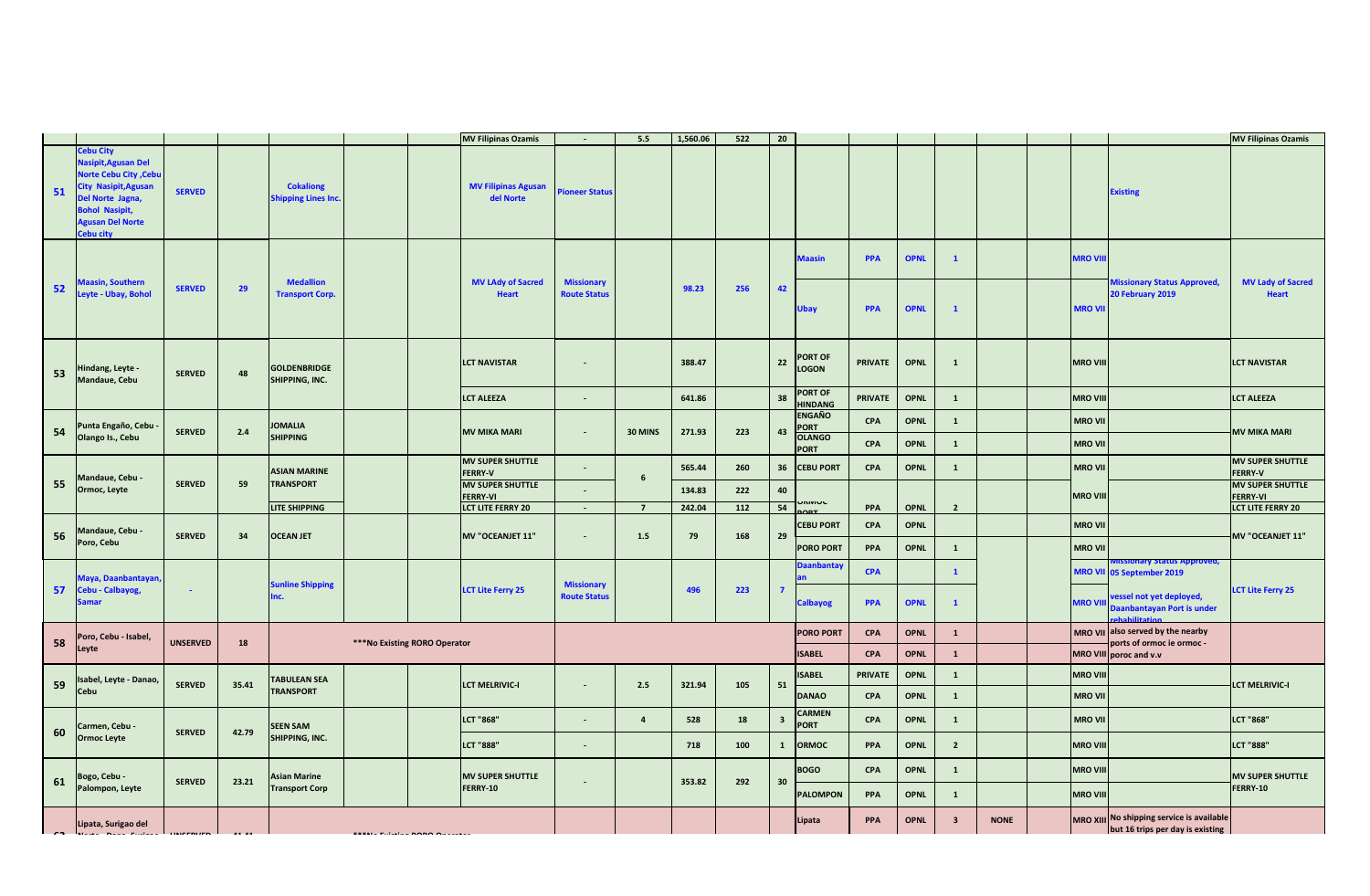| <b>b</b> Z | Norte - Dapa, Surigao<br>del Norte                                 | <b>UNSERVED</b>            | 41.41        |                                                |                            | ***No Existing RORO Operator |                             |                                          |                             |        |     |    | Dapa,<br>Siargao Is.           | <b>PPA</b> | <b>OPNL</b> | $\overline{2}$           | <b>NONE</b> |                          | <b>MRO XIII</b> | in the route; Surigao City -<br>Dapa, Surigao del Norte                                                       |                         |
|------------|--------------------------------------------------------------------|----------------------------|--------------|------------------------------------------------|----------------------------|------------------------------|-----------------------------|------------------------------------------|-----------------------------|--------|-----|----|--------------------------------|------------|-------------|--------------------------|-------------|--------------------------|-----------------|---------------------------------------------------------------------------------------------------------------|-------------------------|
|            | Guinsiliban, Camiguin                                              |                            |              | <b>Asian Marine</b>                            |                            |                              | <b>MV SUPER SHUTTLE</b>     |                                          |                             |        |     |    | Guinsiliban                    | PPA        | <b>OPNL</b> | $\overline{2}$           | <b>NONE</b> |                          | <b>MROX</b>     |                                                                                                               | <b>MV SUPER SHUTTLE</b> |
| 63         | <b>Balingoan, Misamis</b><br><b>Oriental</b>                       | <b>SERVED</b>              | 6.57         | <b>Transport Corp.</b>                         | 15                         | 605                          | <b>ROROV</b>                | $\overline{\phantom{a}}$                 | 45 mins.                    | 565.44 | 260 | 36 | <b>Balingoan</b>               | <b>PPA</b> | <b>OPNL</b> | $\overline{\mathbf{3}}$  | <b>NONE</b> |                          | <b>MROX</b>     | ramp in Balingoan is NOT<br>servicable                                                                        | <b>RORO V</b>           |
|            | Dumaguete - Siquijor,                                              |                            |              | Aleson Shipping                                |                            |                              | <b>MV CIARA JOIE 1</b>      | $\sim$                                   | $1.5\,$                     | 210.85 | 208 | 40 | <b>Dumaguete</b>               | PPA        | <b>OPNL</b> | $\mathbf{1}$             |             |                          | <b>MRO VII</b>  |                                                                                                               | <b>MV CIARA JOIE 1</b>  |
| 64         | Siquijor                                                           | <b>SERVED</b>              | 18.83        | Lines Inc.                                     | 120                        | 3800                         | <b>MV CIARA JOIE 3</b>      | $\sim$                                   |                             | 191    | 245 | 24 | <b>Siquijor</b>                | PPA        | <b>OPNL</b> | $\mathbf{1}$             |             |                          | <b>MRO VII</b>  |                                                                                                               | <b>MV CIARA JOIE 3</b>  |
| 65         | eal, Quezon - Polillo                                              | <b>UNSERVED</b>            | 20.5         |                                                |                            |                              |                             |                                          | $\sim$                      |        |     |    | <b>Puerto Real</b>             | PPA        | <b>OPNL</b> | $\mathbf{1}$             | $\sim$      | $\overline{\phantom{a}}$ | <b>MRO IV</b>   | Served by two (2) operators<br>operating fastcraft vessels                                                    |                         |
|            | <b>Island, Quezon</b>                                              | by RORO                    |              |                                                |                            |                              |                             |                                          |                             |        |     |    | Port of<br><b>Polilio</b>      | <b>PPA</b> | <b>OPNL</b> | $\mathbf{1}$             |             | $\sim$                   |                 | (FRP)                                                                                                         |                         |
| 66         | Polillo Island, Quezon                                             | <b>UNSERVED</b>            | 13.13        | $\blacksquare$                                 | ٠                          | $\blacksquare$               |                             |                                          | $\omega$                    |        | ٠   |    | Port of Polilic                | PPA        | <b>OPNL</b> | 1                        |             |                          | MRO IV          | Served by Real Port                                                                                           |                         |
|            | Infanta Quezon                                                     |                            |              |                                                |                            |                              |                             |                                          |                             |        |     |    | Infanta<br><b>Fishing Port</b> | LGU        | OPNL        | $\sim$                   |             | ÷.                       |                 |                                                                                                               |                         |
| 67         | Manila - Orion,<br><b>Bataan</b>                                   | <b>UNSERVED</b><br>by RORO | 23           | <b>Magic Leaf Marine</b><br>Logistics Corp.    | 35                         | $\sim$                       | <b>MV "XGC VOYAGER"</b>     |                                          | $1$ HR                      | 239    | 300 | 26 | SM MOA EST<br>Capinpin         | SM         | <b>OPNL</b> | $\sim$                   |             |                          | $\mathsf{co}\,$ | Served by purely passenger<br>ships                                                                           | <b>MV "XGC VOYAGER"</b> |
|            |                                                                    |                            |              |                                                |                            |                              |                             |                                          |                             |        |     |    | Port                           | Private    | <b>OPNL</b> |                          |             |                          |                 |                                                                                                               |                         |
| 68         | Mariveles, Bataan -                                                | <b>UNSERVED</b>            | 15.74        | ٠                                              | $\sim$                     | $\sim$                       |                             |                                          | $\sim$                      | $\sim$ | ٠   |    | Camaya<br>Coast                | Private    | <b>OPNL</b> | $\overline{\phantom{a}}$ |             |                          | CO              | No applicant                                                                                                  |                         |
|            | <b>Fernate, Cavite</b>                                             |                            |              |                                                |                            |                              |                             |                                          |                             |        |     |    | No port                        | $\sim$     |             |                          |             |                          |                 |                                                                                                               |                         |
|            |                                                                    |                            |              |                                                |                            |                              |                             |                                          |                             |        |     |    | San Juan Port                  | PPA        | <b>OPNL</b> | $\overline{2}$           |             | $\overline{\phantom{a}}$ |                 | No market demand                                                                                              |                         |
| 69         | San Juan, Batangas -<br>Abra de Ilog,<br><b>Occidental Mindoro</b> | <b>UNSERVED</b>            | 49.95        |                                                |                            |                              |                             |                                          |                             |        |     |    | Abra de Ilog<br>Port           | PPA        | OPNL        | $\overline{2}$           |             | $\sim$                   | <b>MRO IV</b>   | San Juan is 1 hr. from Batangas<br>City by land and passengers<br>prefer using Batangas-Abra de<br>Ilog route |                         |
|            | Catanauan, Quezon -                                                |                            |              |                                                |                            |                              |                             |                                          |                             |        |     |    | atanua<br><b>Fishing</b>       | <b>LGU</b> | <b>OPNL</b> |                          |             |                          |                 | No RORO ramp                                                                                                  |                         |
| 70         | Buyabod,<br><b>Marinduque</b>                                      | <b>UNSERVED</b><br>by RORO | 16.58        |                                                |                            |                              |                             |                                          | $\sim$                      |        |     |    | <b>Buyabod</b><br>Port         | PPA        | <b>OPNL</b> | $\mathbf{1}$             |             |                          | <b>MRO IV</b>   | Served by three (3) motor<br>bancas                                                                           |                         |
|            | San Narciso (San<br>Andres), Quezon                                |                            |              |                                                |                            |                              |                             |                                          |                             |        |     |    | San Narciso<br>Port            | PPA        | OPNL        | $\mathbf{1}$             | $\sim$      | $\overline{\phantom{a}}$ | <b>MRO IV</b>   | no abbiitai<br>No market demand                                                                               |                         |
| 71         | San Pascual,<br><b>Masbate</b>                                     | <b>UNSERVED</b>            | 35.48        |                                                | $\sim$                     | $\sim$                       |                             |                                          | $\sim$                      |        | ٠   |    | San Pascual<br>Port            | LGU        | OPNL        | $\mathbf 1$              |             |                          | MRO V           | Motorbancas mainly for                                                                                        |                         |
|            |                                                                    |                            |              |                                                |                            |                              |                             |                                          |                             |        |     |    | <b>San Pascual</b>             | <b>PPA</b> | <b>OPNL</b> | $\mathbf{1}$             |             |                          |                 | No applicant                                                                                                  |                         |
| 72         | San Pascual, Masbate<br>Pantao, Albay                              | <b>UNSERVED</b>            | <b>21 NM</b> | ٠                                              | $\overline{\phantom{a}}$   | ٠                            |                             |                                          | $\sim$                      |        | ٠   |    | Port<br><b>Pantao Port</b>     | PPA        | <b>OPNL</b> | $\mathbf{1}$             |             | $\overline{\phantom{a}}$ | <b>MROV</b>     | No market demand                                                                                              |                         |
|            |                                                                    |                            |              |                                                |                            |                              |                             |                                          |                             |        |     |    |                                |            |             |                          |             |                          |                 | Poor condition of road                                                                                        |                         |
|            | <b>San Pascual, Masbate</b>                                        |                            |              |                                                |                            |                              | <b>MV Virgen de</b>         |                                          |                             |        |     |    | <b>San Andres</b>              | <b>PPA</b> | <b>OPNL</b> | $\mathbf{1}$             |             |                          |                 | <b>Missionary Status Approved,</b><br>11 September 2019                                                       | <b>MV Virgen de</b>     |
| 73         | Pasacao, Camarines<br>Sur                                          | <b>SERVED</b>              |              | <b>Starhorse</b><br><b>Shipping Lines Inc.</b> |                            |                              | Peñafrancia III - Tres      | <b>Missionary</b><br><b>Route Status</b> |                             | 257.29 | 300 | 22 | ian Pascua<br>Port             | <b>PPA</b> | <b>OPNL</b> | $\mathbf{1}$             |             |                          |                 | additional link San Andres,                                                                                   | Peñafrancia III - Tres  |
|            |                                                                    |                            |              |                                                |                            |                              | <b>Reyes</b>                |                                          |                             |        |     |    | Pasacao                        | <b>PPA</b> | <b>OPNL</b> | $\mathbf{1}$             |             |                          |                 | <b>Quezon</b>                                                                                                 | leyes                   |
|            |                                                                    |                            |              |                                                | aroroy-san                 |                              |                             |                                          |                             |        |     |    | <b>Aroroy</b>                  | PPA        | <b>OPNL</b> | $\mathbf{1}$             |             |                          |                 |                                                                                                               |                         |
|            |                                                                    |                            |              |                                                | andres - 600<br>(economy)  | aroroy - san<br>andres       |                             |                                          | aroroy - san<br>pas. 5 hrs. |        |     |    |                                |            |             |                          |             |                          |                 | <b>Missionary Status Approved,</b>                                                                            |                         |
|            | Aroroy, Masbate - San<br>74 Pascual, Masbate -                     | <b>SERVED</b>              |              | <b>Kho Shipping</b><br>Lines / Antonio T.      | aroroy - san<br>pas. - 600 | 1000                         | aroroy - san MV Kho Ferry I | <b>Missionary</b>                        | san pascual                 | 808.5  | 447 | 32 | <b>San Pascual</b><br>Port     | <b>PPA</b> | <b>OPNL</b> | $\mathbf{1}$             |             |                          |                 | 23 July 2019                                                                                                  | <b>MV Kho Ferry I</b>   |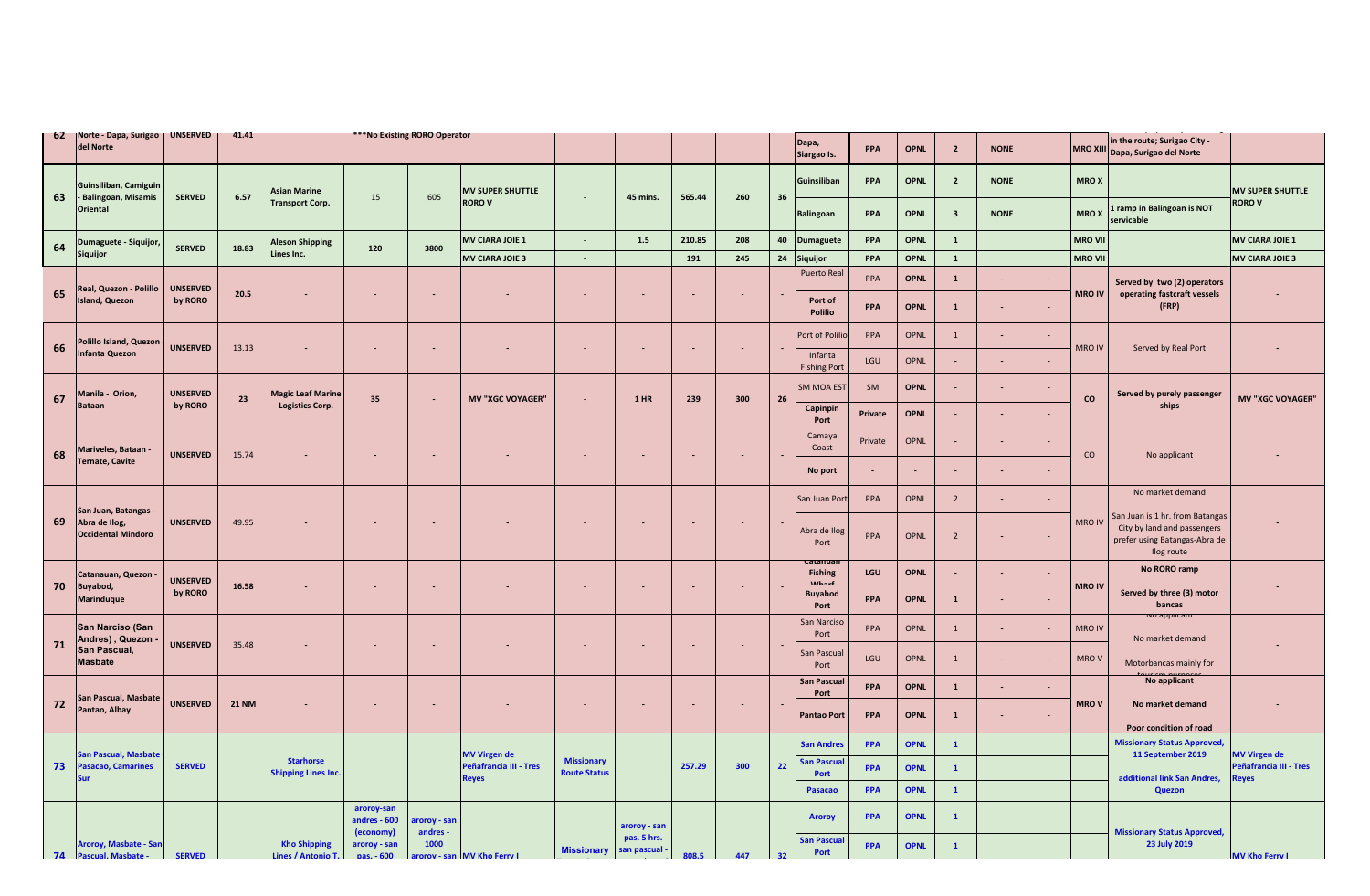|    | <b>San Andres, Quezon</b>                        |                 |        | Kho                                           | (economy)<br>san pas.- san<br>andres - 500<br>(economy) | pascual - 750<br>san pas.- sar<br>andres - 625 |                                       | <b>Route Status san andres - 2</b> | hrs and 30<br>mins. |                          |     |                         | <b>San Andres</b>                     | PPA     | <b>OPNL</b>    | $\mathbf{1}$                |                             |                          |                | additional link Aroroy,<br><b>Masbate</b>                                      |                                        |
|----|--------------------------------------------------|-----------------|--------|-----------------------------------------------|---------------------------------------------------------|------------------------------------------------|---------------------------------------|------------------------------------|---------------------|--------------------------|-----|-------------------------|---------------------------------------|---------|----------------|-----------------------------|-----------------------------|--------------------------|----------------|--------------------------------------------------------------------------------|----------------------------------------|
| 75 | Pioduran, Albay -                                | <b>UNSERVED</b> |        |                                               |                                                         |                                                |                                       |                                    |                     |                          |     |                         | Pioduran                              | PPA     | <b>OPNL</b>    | $\overline{2}$              |                             |                          | <b>MROV</b>    |                                                                                |                                        |
|    | Claveria, Masbate                                | by RORO         |        |                                               |                                                         |                                                |                                       |                                    |                     |                          |     |                         | Claveria                              | PPA     | <b>OPNL</b>    | $\mathbf{1}$                |                             |                          | <b>MROV</b>    |                                                                                |                                        |
| 76 | Bulan, Sorsogon - San                            | <b>UNSERVED</b> | 13     | <b>Antonio D. Sese</b>                        | 17                                                      |                                                | <b>MV Sunriser XI (not</b>            |                                    | 1 hr. and 30        | 48.52                    | 100 | $\overline{\mathbf{3}}$ | <b>Bulan Port</b>                     | PPA     | <b>OPNL</b>    | $\mathbf{1}$                | $\overline{\phantom{a}}$    | $\sim$                   | <b>MROV</b>    | No existing RORO ramp in San<br>Fernando                                       | <b>MV Sunriser XI (not</b>             |
|    | Fernando                                         | by RORO         |        |                                               |                                                         |                                                | operational)                          |                                    | mins                |                          |     |                         | San<br>Fernando<br>Port               | LGU     | <b>OPNL</b>    | $\blacksquare$              | $\sim$                      | $\blacksquare$           |                | Served by conventional vessels                                                 | operational)                           |
| 77 | Calbayog City, Samar<br>Cataingan, Masbate       | <b>UNSERVED</b> | 37.71  |                                               | $\blacksquare$                                          |                                                |                                       |                                    |                     | $\overline{\phantom{a}}$ |     |                         | Maginoo Port<br>Cataingan             | PPA     | OPNL           | $\overline{2}$              | $\overline{\phantom{a}}$    | $\overline{\phantom{a}}$ | MRO V          | No applicant                                                                   |                                        |
|    |                                                  |                 |        |                                               |                                                         |                                                |                                       |                                    |                     |                          |     |                         | Port                                  | PPA     | OPNL           | $\mathbf{1}$                | $\sim$                      | $\mathcal{L}$            |                |                                                                                |                                        |
|    |                                                  |                 |        | Cokaliong<br>shipping                         |                                                         |                                                | <b>MV Filipinas Iloilo</b>            | $\blacksquare$                     | 11                  | 2,772.49                 | 662 |                         | Calbayog<br>Port<br><b>Cebu Port</b>  | PPA     | <b>OPNL</b>    | $\overline{\phantom{a}}$    |                             | $\overline{\phantom{a}}$ |                | Also served by VS Grand                                                        | <b>MV Filipinas Iloilo</b>             |
| 78 | Calbayog City, Samar<br><b>Cebu City</b>         | <b>SERVED</b>   | 119    | <b>Lite Shipping</b>                          | $5\overline{5}$                                         | 625                                            | LCT "Lite Ferry 27"                   | $\overline{\mathbf{3}}$            | $\boldsymbol{8}$    | 584.12                   | 213 | $\overline{\mathbf{3}}$ | Calbayog<br>Port                      | CPA     | <b>OPNL</b>    |                             |                             |                          | <b>MRO VII</b> | Ferries Corp., operating MV<br>"SEA CAT ONE" under<br><b>Pioneering Status</b> | LCT "Lite Ferry 27"                    |
|    |                                                  |                 |        |                                               |                                                         |                                                |                                       |                                    |                     |                          |     |                         | Palompon,                             |         |                |                             |                             |                          |                |                                                                                |                                        |
|    |                                                  |                 |        |                                               |                                                         |                                                |                                       |                                    |                     |                          |     |                         | <b>Bogo Cebu</b>                      |         |                |                             |                             |                          |                |                                                                                |                                        |
| 79 |                                                  |                 |        | <b>VS Grand Ferries</b><br><b>Corporation</b> |                                                         |                                                | <b>MV Seat Cat One</b><br>(Fastcraft) | <b>Pioneer Status</b>              |                     |                          |     |                         |                                       |         |                |                             |                             |                          |                | existing                                                                       |                                        |
|    |                                                  |                 |        |                                               |                                                         |                                                |                                       |                                    |                     |                          |     |                         | <b>Romblon</b>                        | PPA     | <b>OPNL</b>    | $\mathbf{1}$                | $\blacksquare$              | $\blacksquare$           |                | No RORO ramp in San                                                            |                                        |
|    | Romblon - San                                    | <b>UNSERVED</b> |        |                                               |                                                         |                                                |                                       |                                    |                     |                          |     |                         | Port                                  |         |                |                             |                             |                          |                | Fernando                                                                       |                                        |
| 80 | Fernando, Romblon                                | by RORO         | 29.92  |                                               |                                                         |                                                |                                       |                                    |                     |                          |     |                         | San<br>Fernando                       | LGU     | <b>OPNL</b>    | $\sim$                      | $\sim$                      | $\blacksquare$           | <b>MRO IV</b>  |                                                                                |                                        |
|    |                                                  |                 |        |                                               |                                                         |                                                |                                       |                                    |                     |                          |     |                         | Port<br>Port                          | PPA     | <b>OPNL</b>    | $\mathbf{1}$                | $\sim$                      | $\sim$                   |                |                                                                                |                                        |
| 81 | San Jose, Occidental<br>Mindoro - Coron,         | <b>SERVED</b>   | 58.70  | <b>Edwin A. Cueto</b>                         | 14.52                                                   | n/a                                            | <b>MV Bunso Ferry 1</b>               | $\sim$                             | 4 hrs               | 236.38                   | 162 | 1983                    | <b>New San</b>                        | PPA     | <b>OPNL</b>    | $\overline{2}$              | $\overline{\phantom{a}}$    |                          | <b>MRO IV</b>  |                                                                                | <b>MV Bunso Ferry 1</b>                |
|    | Palawan                                          |                 |        |                                               |                                                         |                                                |                                       |                                    |                     |                          |     |                         | <b>Jose Port</b><br><b>Coron Port</b> | PPA     | <b>OPNL</b>    | $\mathbf{1}$                | $\sim$                      | $\sim$                   |                |                                                                                |                                        |
|    |                                                  | <b>UNSERVED</b> |        | Montenegro                                    |                                                         |                                                | <b>MV "CITY OF</b>                    |                                    |                     | 175.31                   | 144 | 40                      | <b>Coron Port</b>                     |         |                |                             | $\sim$                      |                          |                |                                                                                | <b>MV "CITY OF</b>                     |
| 82 | Coron, Palawan -<br>Culion, Palawan              | by RORO         | 40.50  | <b>Shipping Lines,</b><br>Inc.                | 15                                                      |                                                | SORSOGON'<br><b>MV "CITY OF</b>       | $\blacksquare$                     | 45 MINS             | 175.31                   | 144 | 40                      | <b>Culion Port</b>                    | PPA     | <b>OPNL</b>    | $\mathbf 1$                 |                             | $\overline{\phantom{a}}$ | <b>MROIV</b>   | <b>Served by fastcrafts</b>                                                    | <b>SORSOGON"</b><br><b>MV "CITY OF</b> |
|    |                                                  |                 |        |                                               |                                                         |                                                | <b>MASBATE"</b>                       |                                    |                     |                          |     |                         |                                       | PPA     |                | $\mathbf{1}$                | $\sim$                      | $\sim$                   |                |                                                                                | <b>MASBATE"</b>                        |
| 83 | Culion, Palawan -<br><b>Sinalan, Palawan</b>     | <b>UNSERVED</b> |        |                                               | ÷                                                       |                                                | $\overline{\phantom{a}}$              |                                    |                     | ÷.                       |     |                         | <b>Culion Port</b><br>No port         | $\sim$  | OPNL<br>$\sim$ | $\sim$                      | $\sim$                      | $\sim$                   | <b>MRO IV</b>  | No port in Binalan, Palawan                                                    |                                        |
|    | Taytay, Palawan -                                |                 |        | Montenegro                                    |                                                         |                                                |                                       |                                    |                     |                          |     |                         | <b>Taytay Port</b>                    | PPA     | <b>OPNL</b>    | $\mathbf{1}$                | $\mathcal{L}_{\mathcal{A}}$ | $\sim$                   |                | Montenegro to deploy the                                                       |                                        |
| 84 | Cuyo, Palawan                                    | <b>UNSERVED</b> | 90.17  | <b>Shipping Lines,</b><br>Inc.                | $\sim$                                                  |                                                |                                       | $\sim$                             | $\sim$              | $\sim$                   |     |                         | <b>Cuyo Port</b>                      | PPA     | <b>OPNL</b>    | $\mathbf{1}$                | $\sim$                      | $\blacksquare$           | <b>MRO IV</b>  | vessel by 2019                                                                 |                                        |
| 85 | Cuyo, Palawan - San<br>Jose de Buenavista,       | <b>UNSERVED</b> | 59.77  |                                               | $\blacksquare$                                          |                                                |                                       | $\sim$                             | $\sim$              | $\overline{\phantom{a}}$ |     |                         | <b>Cuyo Port</b>                      | PPA     | <b>OPNL</b>    | $\mathbf{1}$                | $\sim$                      | $\overline{\phantom{a}}$ | <b>MRO IV</b>  | Being served by vessels plying                                                 |                                        |
|    | <b>Antique</b>                                   | by RORO         |        |                                               |                                                         |                                                |                                       |                                    |                     |                          |     |                         | San Jose de<br><b>Buenavista</b>      | PPA     | <b>OPNL</b>    | $\mathbf 1$                 | ×.                          | ÷.                       |                | Iloilo-Cuyo-Puerto Princesa                                                    |                                        |
| 86 | <b>Bulalacao, Oriental</b><br>Mindoro - Semirara | <b>UNSERVED</b> | 17     | ÷.                                            | $\blacksquare$                                          |                                                |                                       | $\blacksquare$                     | $\sim$              | $\overline{\phantom{a}}$ |     |                         | <b>Bulalacao</b><br>Port              | PPA     | <b>OPNL</b>    | $\mathbf{1}$                | $\mathcal{L}_{\mathcal{A}}$ | ÷,                       | <b>MRO IV</b>  | Operated by private fastcraft,                                                 |                                        |
|    | Island                                           | by RORO         |        |                                               |                                                         |                                                |                                       |                                    |                     |                          |     |                         | Semirara<br>Port                      | Private | $\sim$         | $\mathcal{L}_{\mathcal{A}}$ | ÷.                          | $\blacksquare$           |                | open to public                                                                 |                                        |
|    |                                                  |                 |        |                                               |                                                         |                                                |                                       |                                    |                     |                          |     |                         | <b>Bulalacao</b><br>Port              | PPA     | <b>OPNL</b>    | $\mathbf{1}$                |                             |                          |                |                                                                                |                                        |
| 87 | Bulalacao - Coron - El<br>Nido, Palawan          | <b>UNSERVED</b> | 164.64 |                                               | ٠                                                       |                                                |                                       | $\blacksquare$                     |                     | $\sim$                   |     |                         | <b>Coron Port</b>                     | PPA     | <b>OPNL</b>    | $\sim$                      | $\blacksquare$              |                          | <b>MRO IV</b>  |                                                                                |                                        |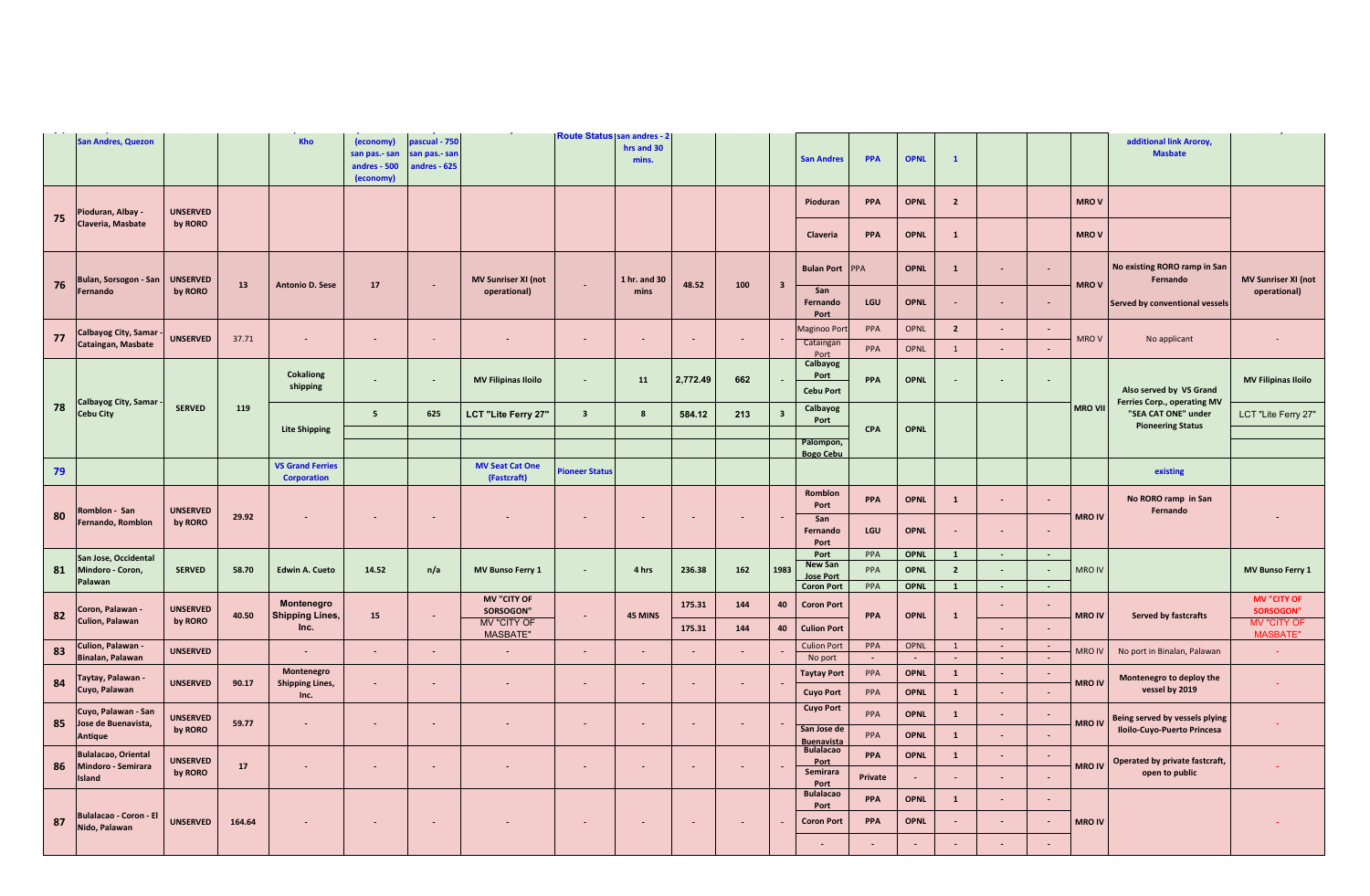|     | <b>Sulalacao, Oriental</b>                         |                            |       | <b>Archipelago</b>                         |              |                          | <b>MV "FAST CAT</b>                       |                |                          |           |                          |                         | <b>Bulalacao</b><br>Port             | <b>PPA</b>       | <b>OPNL</b>           | $\overline{2}$           |                  |                  |                       |                                                                                             |                                     |
|-----|----------------------------------------------------|----------------------------|-------|--------------------------------------------|--------------|--------------------------|-------------------------------------------|----------------|--------------------------|-----------|--------------------------|-------------------------|--------------------------------------|------------------|-----------------------|--------------------------|------------------|------------------|-----------------------|---------------------------------------------------------------------------------------------|-------------------------------------|
| 88  | Mindoro - Caticlan                                 | <b>SERVED</b>              | 45.33 | hilippine Ferries<br>Inc.                  | $\mathbf{8}$ | 676                      | M8"/western                               | <b>Pioneer</b> | 3 hrs                    | 967       | 275                      | 6                       | <b>Caticlan</b><br><b>Jetty Port</b> | LGU              | <b>OPNL</b>           | $\mathbf{1}$             | $\sim$           |                  | <b>MRO IV</b>         |                                                                                             | <b>MV "FAST CAT M8"</b>             |
|     | Semirara Islands,                                  |                            |       |                                            |              |                          |                                           |                |                          |           |                          |                         |                                      | $\blacksquare$   | $\omega$              | ×.                       | $\sim$           |                  |                       |                                                                                             |                                     |
| 89  | Antique - Caticlan,<br>Aklan                       | <b>UNSERVED</b><br>by RORO | 38.5  |                                            |              |                          |                                           |                |                          |           |                          |                         | Caticlan<br><b>Jetty Port</b>        | LGU              | <b>OPNL</b>           | $\mathbf{1}$             |                  |                  | <b>MRO VI</b>         | Served by motorbancas                                                                       |                                     |
|     |                                                    |                            |       |                                            |              |                          | <b>MB Marilou Singko-8</b>                |                |                          | 74        | 105                      | $\mathbf{1}$            | San Jacinto<br>Port                  | LGU              | <b>OPRL</b>           | $\mathbf{1}$             |                  |                  |                       |                                                                                             | <b>MB Marilou Singko- 8</b>         |
|     |                                                    |                            | 10.5  | Rolly E. Barrun                            | 15.24        | 300                      | <b>MB Marilou - Kwatro</b>                |                | $\mathbf{1}$             | 22.08     | 84                       | 17                      | <b>Bulan Port</b>                    | PPA              | <b>OPRL</b>           | $\mathbf 1$              |                  |                  | <b>MROV</b>           | <b>ROUTES IN SAN ACINTO</b>                                                                 | <b>MB Marilou - Kwatro</b>          |
|     | Bulan, Sorsogon - San                              |                            |       |                                            |              |                          | <b>MV Marilou - C</b>                     |                |                          | 43.32     | 110                      | 23                      |                                      |                  |                       |                          |                  |                  |                       | <b>MASBATE (TICAO ISLAND)</b>                                                               | <b>MV Marilou - C</b>               |
| 90  | Jacinto (Ticao Island),<br><b>Masbate</b>          | <b>SERVED</b>              | 10.5  | San Jacinto Small<br><b>Scale Sea</b>      | 15.24        | 300                      | <b>MV Coop SJM 6 Express</b>              |                | $\mathbf{1}$             | 82.5      | 130                      | $\overline{a}$          | San Jacinto<br>Port                  | LGU              | <b>OPRL</b>           |                          |                  |                  | <b>MROV</b>           | <b>NEAR BULAN SORSOGON</b><br><b>SERVED BY CONVENTIONAL</b><br><b>VESSEL, AND FASTCRAFT</b> | <b>MV Coop SJM 6 Express</b>        |
|     |                                                    |                            |       | <b>Transport</b><br>Cooperative            |              |                          | <b>MV Cooperative SJM - 7</b>             |                |                          | 82        | 90                       | $\overline{\mathbf{3}}$ | <b>Bulan Port</b>                    | PPA              | <b>OPRL</b>           |                          |                  |                  |                       |                                                                                             | <b>MV Cooperative SJM -</b>         |
|     | Lagundi, Batuan                                    |                            |       | Charlie B. Yuson,                          | 11.43        |                          | <b>MV Angel Heart</b>                     |                |                          | 354       | 212                      | 37                      | <b>Masbate</b><br>Port               | PPA              | <b>OPRL</b>           |                          |                  |                  | <b>MROV</b>           | <b>ROUTES IN BATUAN, MASBATE</b>                                                            | <b>MV Angel Heart</b>               |
| 91  | (Ticao Island),<br><b>Masbate - Masbate</b>        | <b>SERVED</b>              | 10.5  | MV Angel Wings,                            | 11.43        | 300                      | <b>MV Angel Heart 2</b>                   |                | $\mathbf{1}$             | 72        | 186                      | $\mathbf{1}$            |                                      |                  |                       |                          |                  |                  |                       | <b>TICAO Island) NEAR MASBATE</b>                                                           | <b>MV Angel Heart 2</b>             |
|     | City                                               |                            |       | <b>Antonio D. Sese</b>                     |              |                          | <b>MV Sunriser XII</b>                    |                |                          | 98        | 162                      | $\mathbf{1}$            | agundi Port                          | LGU              | <b>OPRL</b>           |                          |                  |                  |                       | <b>CITY</b>                                                                                 | <b>MV Sunriser XII</b>              |
|     | Bangga Pantalan,                                   | <b>UNSERVED</b>            |       |                                            |              |                          |                                           |                |                          |           |                          |                         | Ajuy Whart                           | Private          | <b>OPNL</b>           | $\sim$                   | $\sim$           | $\sim$           |                       | No RORO ramp                                                                                |                                     |
| 92  | Ajuy, Iloilo - Victorias<br>City, Iloilo           | by RORO                    | 11.06 | <b>Skyline Shipping</b>                    | 115          | $\blacksquare$           | <b>MV "RIGOGAR"</b>                       |                | 1.5                      | 33.81     | 80                       | 28                      | Victorias Pier                       | LGU              | <b>OPNL</b>           | ÷.                       | $\sim$           | $\sim$           | MRO VI                | No applicant                                                                                | <b>MV "RIGOGAR"</b>                 |
| 93  | Placer, Masbate -                                  | <b>UNSERVED</b>            | 38.1  |                                            |              | $\overline{\phantom{a}}$ |                                           | ÷.             |                          |           | $\sim$                   |                         |                                      | $\sim$<br>$\sim$ | $\sim$                | ۰.<br>$\sim$             | $\sim$           |                  | <b>MRO VII</b>        | No port in both Daanbantayan<br>and Placer                                                  |                                     |
|     | Daanbantayan, Cebu                                 |                            |       |                                            |              |                          |                                           |                |                          |           |                          |                         | <b>Esperanza</b>                     | PPA              | $\sim$<br><b>OPNL</b> | $\mathbf{1}$             | $\sim$<br>÷.     | $\sim$           | <b>MROV</b><br>MRO VI |                                                                                             |                                     |
| 94  | <b>Esperanza, Masbate</b><br>Daanbantayan, Cebu    | <b>UNSERVED</b>            | 27.25 | Santa Clara Shpg.<br>Corp.                 |              | $\overline{\phantom{a}}$ | <b>MV Mac Bryan</b>                       | $\blacksquare$ | 3 hrs and 50<br>min.     | 499.52    | 540                      | 39                      | <b>Port</b><br>Daanbantay            |                  | Non-                  |                          |                  |                  |                       | Maya, Daanbantayan Port on<br>going construction                                            | <b>MV Mac Bryan</b>                 |
|     |                                                    |                            |       |                                            |              |                          |                                           |                |                          |           |                          |                         | an Port<br>No Port in                | PPA              | <u>opri.</u>          | $\overline{\phantom{a}}$ | $\blacksquare$   |                  | <b>MROV</b>           |                                                                                             |                                     |
| 95  | Placer, Masbate -<br>Maripipi Island,              | <b>UNSERVED</b>            | 29.5  |                                            |              | ٠                        |                                           | $\sim$         | $\overline{\phantom{a}}$ | ٠         | $\sim$                   |                         | Placer<br>Maripipi                   | $\sim$           | $\blacksquare$        | $\sim$                   | $\blacksquare$   |                  | <b>MROV</b>           | No port in Placer                                                                           |                                     |
|     | <b>Riliran</b>                                     |                            |       |                                            |              |                          |                                           |                |                          |           |                          |                         | Port                                 | PPA              | <b>OPNL</b>           | $\mathbf{1}$             | $\blacksquare$   |                  | MRO VI                | Maripipi is near Naval, Biliran                                                             |                                     |
| 96  | lacer, Masbate -                                   | <b>UNSERVED</b>            | 34.56 | ٠.                                         | $\sim$       |                          |                                           | $\sim$         |                          |           | $\sim$                   |                         |                                      | $\blacksquare$   | $\sim$                | $\sim$                   | $\blacksquare$   |                  | <b>MROV</b>           |                                                                                             |                                     |
|     | Naval, Biliran                                     |                            |       |                                            |              |                          |                                           |                |                          |           |                          |                         | <b>Naval Port</b>                    | PPA              | <b>OPNL</b>           | $\overline{1}$           | $\blacksquare$   |                  | <b>MRO VII</b>        | No port in Placer                                                                           |                                     |
|     |                                                    |                            |       | Montenegro<br><b>Shipping Lines,</b>       | 10           | 286                      | <b>MV Maria Josefa</b>                    |                |                          | 292.54    | 242                      | 38                      | <b>Siquijor Port</b>                 | PPA              | <b>OPNL</b>           | $\mathbf{1}$             | $\omega$         | $\sim$           |                       |                                                                                             | <b>MV Maria Josefa</b>              |
| 97  | Siquijor- Dumaguete,<br><b>Negros Oriental</b>     | <b>SERVED</b>              | 13    |                                            |              |                          | <b>MV Reina Veronica</b>                  |                |                          | 443       | 265                      | 35                      |                                      |                  |                       |                          |                  |                  | <b>MRO VII</b>        |                                                                                             | <b>MV Reina Veronica</b>            |
|     |                                                    |                            |       | <b>Ocean Fast Ferries</b>                  | 28           | $\overline{\phantom{a}}$ | MV Ocean Jet 11<br><b>MVOcean Jet 888</b> |                | 30mins                   | 79<br>240 | 168<br>357               | 29<br>$\overline{a}$    | <b>Dumaguete</b><br>Port             | PPA              | <b>OPNL</b>           | $\overline{a}$           | $\sim$<br>$\sim$ | $\sim$<br>$\sim$ |                       | Served by fastcraft vessels                                                                 | MV Ocean Jet 11<br>MVOcean Jet 888  |
|     |                                                    |                            |       |                                            |              |                          |                                           |                |                          |           |                          |                         | Siaton                               | PPA              | <b>OPNL</b>           | $\mathbf{1}$             | ÷,               |                  | <b>MRO VII</b>        |                                                                                             |                                     |
| 98  | <b>Siaton, Negros</b><br><b>Oriental - Dipolog</b> | <b>UNSERVED</b>            | 40    |                                            |              | $\overline{\phantom{a}}$ |                                           | $\blacksquare$ | $\blacksquare$           |           | $\sim$                   |                         |                                      |                  |                       |                          |                  |                  |                       | No applicant                                                                                |                                     |
|     |                                                    |                            |       |                                            |              |                          |                                           |                |                          |           |                          |                         | <b>Dipolog Port</b><br>Port of San   | LGU              | <b>OPNL</b>           | $\mathbf{1}$             | $\blacksquare$   |                  | <b>MRO IX</b>         |                                                                                             |                                     |
| 99  | <b>Benit, San Ricardo</b>                          | <b>SERVED</b>              | 14    | Montenegro                                 | 10           | 420                      | <b>MV Reina Vanessa</b>                   |                | 1 hour                   | 443       | 265                      | 35                      | Ricardo                              | PPA              | <b>OPNL</b>           | $\overline{\mathbf{2}}$  | $\sim$           |                  | MRO VIII              |                                                                                             | <b>MV Reina Vanessa</b>             |
|     | Lipata, Surigao City                               |                            |       | Shipping Lines, Inc                        |              |                          | <b>MV Reina Felisa</b>                    |                |                          |           | 230                      | 35                      | Lipata Ferry                         | PPA              | <b>OPNL</b>           | $\overline{\mathbf{3}}$  |                  |                  | <b>MRO XII</b>        |                                                                                             | <b>MV Reina Felisa</b>              |
|     |                                                    |                            |       |                                            |              |                          |                                           |                |                          |           |                          |                         | <b>Nasipit Port</b>                  | PPA              | <b>OPNL</b>           | 5                        | $\blacksquare$   |                  | <b>MRO</b>            |                                                                                             |                                     |
| 100 | .iloan - Butuan,<br><b>Agusan Del Norte</b>        | <b>UNSERVED</b>            | 58    |                                            |              | $\sim$                   |                                           | ٠              | $\overline{\phantom{a}}$ | $\sim$    | $\overline{\phantom{a}}$ |                         | Limsawa                              |                  |                       |                          |                  |                  | <b>MROX</b>           | Served by Liloan-Lipata and<br>San Ricardo-Lipata routes                                    |                                     |
|     |                                                    |                            |       |                                            |              |                          |                                           |                |                          |           |                          |                         | Port                                 | LGU              | <b>OPNL</b>           |                          |                  |                  | <b>MRO VII</b>        |                                                                                             |                                     |
| 101 | agna, Bohol -                                      | <b>SERVED</b>              | 37.2  | Archipelago<br>Philippine Ferries,<br>Inc. |              | $\overline{\phantom{a}}$ | <b>MV FAST CAT M1</b>                     | $\sim$         | 2hrs 45mins              | 683       | 538                      | $\overline{7}$          | Jagna                                | PPA              | <b>OPNL</b>           | $\overline{2}$           | $\blacksquare$   |                  | <b>MRO VII</b>        | MV Fast Cat M1 has                                                                          | <b>MV FAST CAT M1</b>               |
|     | Mambajao, Camiguin                                 |                            |       | <b>Asian Marine</b><br>Transport Corp.     | 8            | 726                      | <b>MV SUPER SHUTTLE</b><br>FERRY 28       |                | 4hrs                     | 324.00    | 320.00                   | 35                      | <b>Balbagon</b>                      | PPA              | <b>OPNL</b>           | $\overline{\mathbf{2}}$  |                  |                  | <b>MROX</b>           | transferred operation                                                                       | <b>MV SUPER SHUTTLE</b><br>FERRY 28 |
|     |                                                    |                            |       |                                            | 10           | 84.00                    | <b>LCT Nicole Star Ferry</b>              | $\sim$         | 15 minutes               | 168.65    | 153                      | 48                      |                                      |                  |                       |                          |                  |                  |                       | From Monday to Friday their is no<br>congestion in the port. However,                       | <b>LCT Nicole Star Ferry</b>        |
|     |                                                    |                            |       | CW COLE INC.                               |              | 84.00                    | <b>LCT Nicole II</b>                      | $\sim$         | 15 minutes               | 60.5      | cargo only               | ${\bf 14}$              | Davao                                |                  |                       |                          |                  |                  |                       | during holidays and weekends, long                                                          | <b>LCT Nicole II</b>                |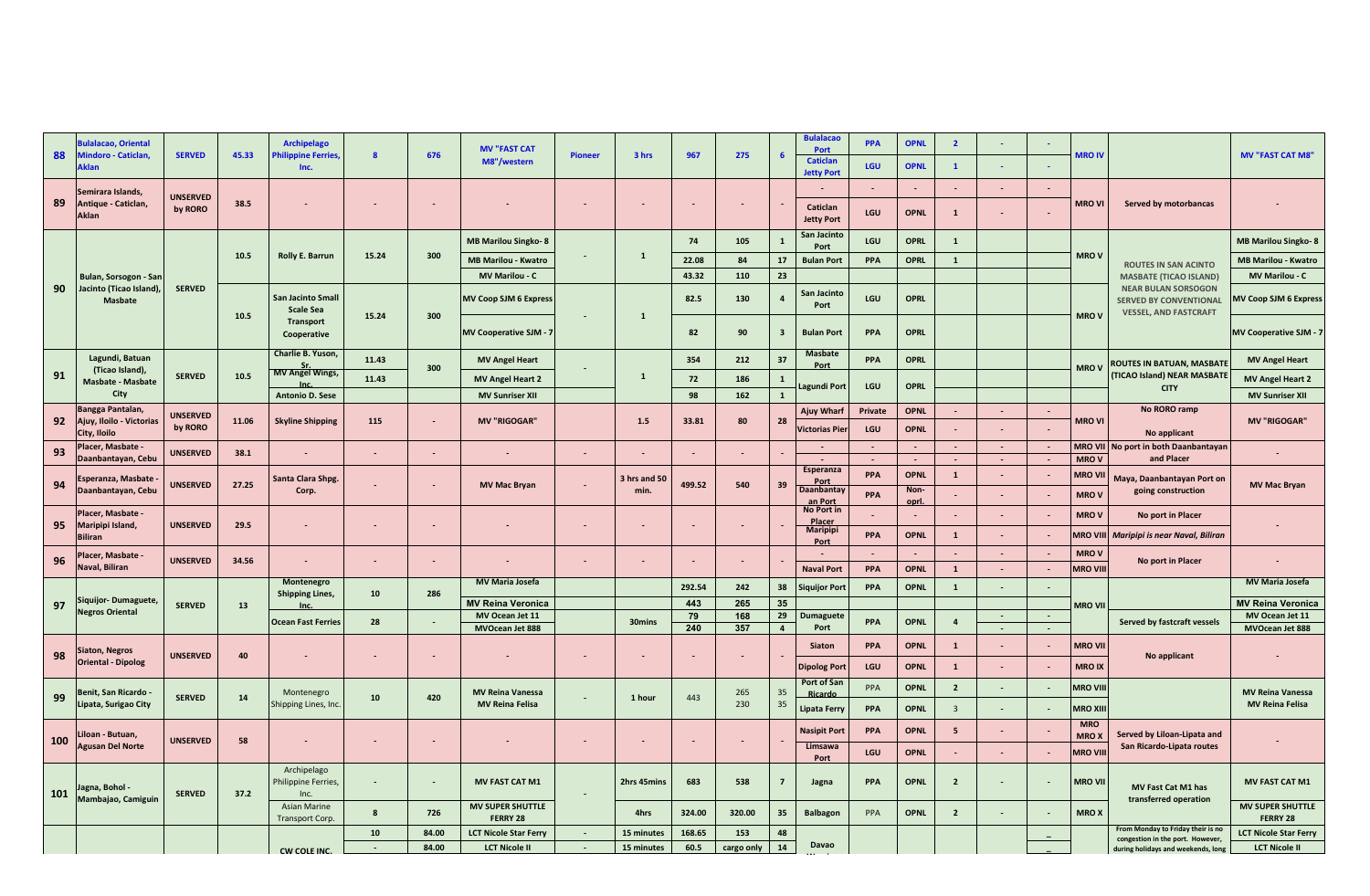| 102 | Km. 11, Sasa, Davao<br>City to Babak, Island                                                                                              |                 | 0.86 NM |                                               | 10                                                                                 | 84.00                                                                       | <b>MV Nicole 3</b>                                                                                 |                                    | 15 minutes                                                            | 516                      | 312    | $\overline{2}$          | Wessjay<br>Port, Sasa                              | Private        | <b>OPNL</b> | $\mathbf{1}$   | $\sim$         |                          |               | lines going to the port are<br>experienced. This is due to the small                                                                                                                                                                                                             | <b>MV Nicole 3</b>                                                                                 |
|-----|-------------------------------------------------------------------------------------------------------------------------------------------|-----------------|---------|-----------------------------------------------|------------------------------------------------------------------------------------|-----------------------------------------------------------------------------|----------------------------------------------------------------------------------------------------|------------------------------------|-----------------------------------------------------------------------|--------------------------|--------|-------------------------|----------------------------------------------------|----------------|-------------|----------------|----------------|--------------------------|---------------|----------------------------------------------------------------------------------------------------------------------------------------------------------------------------------------------------------------------------------------------------------------------------------|----------------------------------------------------------------------------------------------------|
|     | <b>Garden City of Samal</b>                                                                                                               |                 |         |                                               | $10$                                                                               | 84.00                                                                       | <b>LCT MAE WESS 3</b>                                                                              |                                    | 15 minutes                                                            | 114.22                   | 52     | 13                      | Samal<br>Wessjay                                   |                |             |                |                | $\overline{\phantom{a}}$ |               | size of the port and heavy influx of<br>people from Davao City and nearby<br>localities/municipalities who go to                                                                                                                                                                 | <b>LCT MAE WESS 3</b>                                                                              |
|     |                                                                                                                                           | <b>SERVED</b>   |         | <b>MAE WESS CO INC</b>                        | $10$                                                                               | 84.00                                                                       | <b>LCT MAE WESS 4</b>                                                                              | $\sim$                             | 15 minutes                                                            | 291.02                   | 182    | $\boldsymbol{8}$        | Port, Samal                                        |                |             |                |                | $\overline{\phantom{a}}$ | <b>MRO XI</b> | <b>Island Garden City of Samal for</b><br>ourism activities. Congestion fron                                                                                                                                                                                                     | <b>LCT MAE WESS 4</b>                                                                              |
| 103 | Km. 13, Panacan,<br>Davao City to Babak,<br><b>Island Garden City of</b>                                                                  |                 | 1.51 NM | <b>DAVSAM LINK</b><br>CORP.                   | $12$                                                                               | 84.00                                                                       | <b>MV DAVSAM1</b>                                                                                  | $\overline{\phantom{a}}$           | 30 minutes                                                            | 86                       | 259    | 31                      | <b>Kudos Port,</b><br>Sasa /<br><b>Babak Port,</b> | Private<br>PPA | <b>OPNL</b> | $\mathbf{1}$   | $\sim$         |                          |               | the Samal side occur when people<br>who went their return home usually<br>on a Sunday. This is true for Wessjay<br>Port and Kudos Port.                                                                                                                                          | <b>MV DAVSAM1</b>                                                                                  |
|     | Samal and vice versa                                                                                                                      |                 |         |                                               | 12                                                                                 |                                                                             | <b>MV DAVSAM II</b>                                                                                |                                    |                                                                       | 212                      | 101    | 31                      | Samal                                              |                |             |                |                |                          |               | Distance between Kudos Port and<br>Davao Wessjay Port is 1.63 kms whil                                                                                                                                                                                                           | <b>MV DAVSAM II</b>                                                                                |
|     |                                                                                                                                           |                 |         |                                               | $\sim$                                                                             |                                                                             | <b>MV DAVSAM III</b>                                                                               |                                    |                                                                       | 235                      | $\sim$ | 34                      |                                                    |                |             |                |                |                          |               | distance between Babak Port and<br>This is a new proposed route.                                                                                                                                                                                                                 | <b>MV DAVSAM III</b>                                                                               |
|     |                                                                                                                                           |                 |         |                                               |                                                                                    |                                                                             |                                                                                                    |                                    |                                                                       |                          |        |                         | Babak,<br><b>Samal Port</b>                        | Private        | <b>OPNL</b> | $\mathbf{1}$   |                |                          |               | However, talks with the<br>municipality would reveal that<br>they are eyeing not Samal<br>Island to Lupon, Davao<br>Oriental BUT rather Sta. Ana<br>Pier, Davao City to Lupon,                                                                                                   |                                                                                                    |
| 104 | Samal, Davao del<br>Norte - Lupon, Davao<br><b>Oriental</b>                                                                               | <b>UNSERVED</b> | 17.98   |                                               | $\blacksquare$                                                                     |                                                                             |                                                                                                    | $\overline{\phantom{a}}$           |                                                                       | $\overline{\phantom{a}}$ |        |                         | <b>Lupon Port</b>                                  | LGU            | <b>OPNL</b> |                |                |                          | <b>MRO XI</b> | Davao Oriental and vv. This<br>was previously served but<br>because of the port condition<br>then of Lupon (makeshift<br>port), the operation was not<br>sustained. With the new port<br>of Lupon built by PPA, they are<br>inviting operators to operate,<br>but NO takers vet. |                                                                                                    |
|     | Sta. Ana Pier, Davao                                                                                                                      |                 |         |                                               |                                                                                    |                                                                             |                                                                                                    |                                    |                                                                       |                          |        |                         | <b>Sta. Ana Pier</b>                               | LGU            | <b>OPNL</b> | $\sim$         | $\sim$         |                          |               |                                                                                                                                                                                                                                                                                  |                                                                                                    |
|     | 105 City - Lupon, Davao<br><b>Oriental</b>                                                                                                | <b>UNSERVED</b> | 31      | $\sim$                                        | ٠                                                                                  |                                                                             |                                                                                                    | ۰                                  | $\sim$                                                                | $\sim$                   |        |                         | <b>Lupon Port</b>                                  | LGU            | <b>OPNL</b> | $\mathbf{0}$   | $\blacksquare$ |                          | <b>MRO XI</b> | <b>No Applicant</b>                                                                                                                                                                                                                                                              |                                                                                                    |
| 106 | <b>Masbate City -</b><br>Cajidiocan, Sibuyan<br>sland, Romblon -<br><b>Batangas City</b>                                                  | <b>SERVED</b>   |         | <b>Kho Shipping</b><br>Lines (KSL) Inc.       | mas. - bat.<br>1600<br>(economy)<br>cajidiocan - bat<br>1100<br>(economy)<br>mas.- | mas.-bat.<br>1586<br>cajidiocan<br>bat. - 1386<br>mas-<br>cajidiocan<br>924 | <b>MV Masbate City</b>                                                                             |                                    | Mas-<br>Cajidiocan - 5<br>hrs.<br>Cajidiocan<br>Batangas - 10<br>hrs. | 2434                     | 800    | 42                      | <b>Masbate</b><br>Cajidiocan<br><b>Batangas</b>    | PPA            | <b>OPNL</b> | 5 (mas)        |                |                          | <b>MROV</b>   | <b>Masbate City - Batangas City</b><br>has approved CPC, MAsbate<br>Clty - Cajidiocan, Sibuyan<br><b>Island, Romblon - Batangas</b><br>City has pending CPC<br><b>Amendment application</b>                                                                                      | <b>MV Masbate City</b>                                                                             |
| 107 | Batangas - Caticlan,<br>Malay, Aklan                                                                                                      | <b>SERVED</b>   |         | Archipelago Phil.<br><b>Fast Ferries Corp</b> | 300 (aircon)<br>230 (Non<br>Aircon)                                                |                                                                             | MV Fast Cat M19<br>(issued under SP valid<br>on 24 December 2021<br>until 08 January 2022<br>only) |                                    |                                                                       | 585                      | 366    |                         |                                                    |                |             |                |                |                          |               |                                                                                                                                                                                                                                                                                  | MV Fast Cat M19<br>(issued under SP valid<br>on 24 December 2021<br>until 08 January 2022<br>only) |
| 108 | ucena City-Calapan<br>City                                                                                                                |                 |         | <b>Montenegro</b><br><b>Shipping Lines</b>    |                                                                                    |                                                                             | <b>MV Reina Olympia</b>                                                                            | <b>Missionary</b><br><b>Status</b> |                                                                       | 998                      | 106    | 27                      |                                                    | PPA            | <b>OPNL</b> |                | <b>NONE</b>    |                          | <b>MRO IV</b> |                                                                                                                                                                                                                                                                                  | <b>MV Reina Olympia</b>                                                                            |
|     | lintac, Cataingan,                                                                                                                        |                 |         | <b>Kho Shipping</b>                           | 950 (tourist)<br>4000 (Private                                                     |                                                                             |                                                                                                    | <b>Missionary</b>                  |                                                                       |                          |        |                         | lintac                                             | <b>Private</b> | <b>OPNL</b> | $\overline{2}$ | 3 Ramps        |                          | <b>MROV</b>   |                                                                                                                                                                                                                                                                                  |                                                                                                    |
| 109 | Masbate - Cebu City                                                                                                                       | <b>SERVED</b>   | 105     | Lines (KSL) Inc.                              | <b>Room/Cabin)</b><br>800 (economy)                                                |                                                                             | P 1,166.00 MV Cataingan                                                                            | <b>Status</b>                      | 9                                                                     | 509.26                   | 352    | 49                      | ebu:                                               | PPA            | <b>OPNL</b> |                |                |                          |               |                                                                                                                                                                                                                                                                                  | <b>MV Cataingan</b>                                                                                |
| 110 | Legazpi City - Brgy.<br><b>Caracaran - Bogtong</b><br>Batan - Bagaobawan<br>(all in Rapu-Rapu,<br>Albay) - Poblacion,<br>Rapu-Rapu, Albay | <b>SERVED</b>   | 23.22   | <b>RMLC Ocean</b>                             | 230 (Non-<br>280<br>aircon)                                                        | rolling cargo<br>rates<br>denends or                                        | MV RMLC Ferry - I                                                                                  | <b>NONE</b>                        | 2 hrs and 30                                                          | 72.00                    | 214    | $\overline{\mathbf{3}}$ | Legazpi                                            | PPA            | <b>OPNL</b> |                |                |                          | <b>MROV</b>   |                                                                                                                                                                                                                                                                                  | MV RMLC Ferry - I                                                                                  |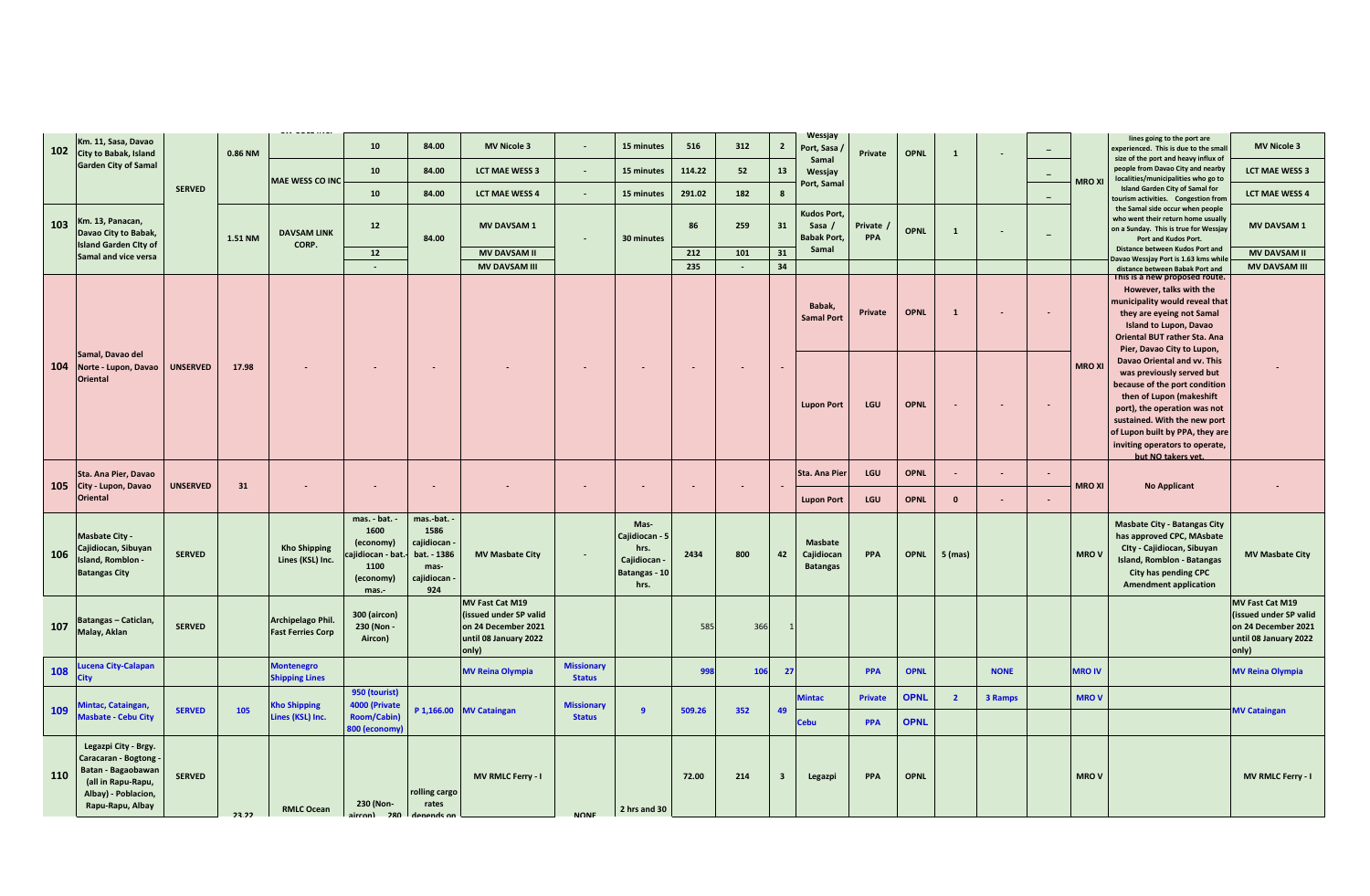|            |                                                                                                                                          |               | 1.3.1.4 |                                                        | <b>LUV</b>                            | <b>MChanna</b> All                                                                           |                                          | <b>INVINE</b>                      |                       |        |     |                         |              |            |             |                |  |                 |                                                             |                             |
|------------|------------------------------------------------------------------------------------------------------------------------------------------|---------------|---------|--------------------------------------------------------|---------------------------------------|----------------------------------------------------------------------------------------------|------------------------------------------|------------------------------------|-----------------------|--------|-----|-------------------------|--------------|------------|-------------|----------------|--|-----------------|-------------------------------------------------------------|-----------------------------|
| 111        | Poblacion, Rapu-<br>Rapu, Albay -<br>Bagaobawan - Batan-<br>Bogtong - Brgy.<br>Caracaran, (all in<br>Rapu-Rapu, Albay) -<br>Legazpi City | <b>SERVED</b> |         | Route Co.                                              | (aircon)                              | the type of<br>vehicle                                                                       | MV RMLC Ferry - II                       |                                    | mins.                 | 72.00  | 212 | $\overline{\mathbf{3}}$ | Rapu - Rapu  | LGU        | <b>OPNL</b> |                |  |                 |                                                             | <b>MV RMLC Ferry - II</b>   |
| 112        | Poblacion, Rapu -<br>Rapu, Albay - Brgy.<br>Batan - Brgy. Bogtong<br>- Brgy. Caracaran (all<br>in Rapu-Rapu, Albay)                      | <b>SERVED</b> | 23.22   | Rapu-Rapu Batan<br>Transport<br>Cooperative            | 200 (non -<br>aircon) 250<br>(aircon) | $\sim$                                                                                       | <b>MV RRBTC (fastcraft)</b>              | None                               | 2 hrs and 30<br>mins. | 94.43  | 146 | ×.                      | Legazpi      | PPA        | <b>OPNL</b> |                |  | <b>MROV</b>     | with pending CPC Application                                | <b>MV RRBTC (fastcraft)</b> |
|            | to Legazpi City Port,<br>Legazpi City                                                                                                    |               |         |                                                        |                                       |                                                                                              |                                          |                                    |                       |        |     |                         | Rapu-Rapu    | LGU        | <b>OPNL</b> |                |  |                 |                                                             |                             |
| 113        | Pilar, Cebu - Ormoc<br><b>City Leyte</b>                                                                                                 | <b>SERVED</b> | 18.3    | Mario P. Pagalan                                       | 170                                   | Car(Multicab<br>/Sedan)<br>P1200 per<br>unit<br><b>EMPTY)/P16</b><br>00 per unit<br>(LOADED) | <b>MV JUNMAR 8</b>                       | none                               | $\overline{2}$        | 138.72 | 126 | $\overline{2}$          | <b>ORMOC</b> | <b>PPA</b> | <b>OPNL</b> | $\overline{2}$ |  | <b>MRO VIII</b> |                                                             | <b>MV JUNMAR 8</b>          |
|            | <b>BATANGAS PORT -</b><br><b>ESTANCIA PORT,</b><br>114 ILOILO - POLAMBATO<br>PORT, BOGO, CEBU<br>AND V.V.                                | <b>SERVED</b> |         | <b>Starlite Ferries,</b><br>Inc.                       |                                       |                                                                                              | <b>MV STARLITE PHOENIX</b>               | <b>Missionary</b><br><b>Status</b> |                       |        |     |                         |              |            |             |                |  |                 | <b>Missionary Status Approved,</b><br><b>20 August 2021</b> | <b>MV STARLITE PHOENIX</b>  |
| 115        | <b>DIMASALANG, MASBA</b><br><b>TE-SAN</b><br><b>JACINTO, MASBATE-</b><br>PILAR, SORSOGON V.V                                             | <b>SERVED</b> |         | <b>KHO SHIPPING</b><br><b>LINES INC</b>                |                                       |                                                                                              | <b>MV SAN JACINTO</b>                    | <b>Missionary</b><br><b>Status</b> |                       | 383.58 | 293 | 38                      |              |            |             |                |  |                 | <b>Missionary Status Approved,</b><br>05 November 2020      | <b>MV SAN JACINTO</b>       |
| <b>116</b> | <b>CASTILLA, SORSOGON</b><br><b>SAN ISIDRO,</b><br><b>NORTHERN SAMAR</b><br>V.V.                                                         | <b>SERVED</b> |         | <b>SUNLINE</b><br><b>SHIPPING</b><br><b>CORPORTION</b> |                                       |                                                                                              | <b>LCT LITE FERRY 28</b>                 | <b>Missionary</b><br><b>Status</b> |                       | 683    | 117 | 10                      |              |            |             |                |  |                 | <b>Missionary Status Approved,</b><br>09 Februrary 2021     | <b>LCT LITE FERRY 28</b>    |
| 117        | <b>CASTILLA, SORSOGON</b><br><b>ALLEN, NORTHERN</b><br><b>SAMAR</b>                                                                      | <b>SERVED</b> |         | <b>DANILO LINES</b><br><b>INCORPORATED</b>             |                                       |                                                                                              | <b>MV LITE FERRY 1</b>                   | <b>Missionary</b><br><b>Status</b> |                       | 479.97 | 376 | 52                      |              |            |             |                |  |                 | <b>Missionary Status Approved,</b><br>22 March 2021         | <b>MV LITE FERRY 1</b>      |
| <b>118</b> | <b>BULAN, SORSOGON</b><br>MAYA,<br>DAANBANTAYAN,<br><b>CEBU - BOGO, CEBU</b><br>V.V.                                                     | <b>SERVED</b> |         | <b>DANILO LINES</b><br><b>INCORPORATED</b>             |                                       |                                                                                              | <b>MV LITE FERRY 2</b>                   | <b>Missionary</b><br><b>Status</b> |                       | 797    |     | 52                      |              |            |             |                |  |                 | <b>Missionary Status Approved,</b><br>16 Februrary 2021     | <b>MV LITE FERRY 2</b>      |
| 119        | <b>CASTILLA, SORSOGON</b><br>- MAYA,<br><b>DAANBANTAYAN,</b><br><b>CEBU - BOGO, CEBU</b><br>V.V.                                         | <b>SERVED</b> |         | <b>DANILO LINES</b><br><b>INCORPORATED</b>             |                                       |                                                                                              | <b>MV LITE FERRY 15</b>                  | <b>MISSIONARY</b><br><b>STATUS</b> |                       | 827.23 |     |                         |              |            |             |                |  |                 | <b>Missionary Status Approved,</b><br>16 Februrary 2021     | <b>MV LITE FERRY 15</b>     |
|            | <b>Dipolog City</b><br>120 Zamboanga del Norte<br>Oslob, Cebu                                                                            | <b>SERVED</b> |         | <b>LITE SHIPPING</b><br><b>CORPORATION</b>             |                                       |                                                                                              | <b>MV Lite Ferry Five Pioneer Status</b> |                                    |                       |        |     |                         |              |            |             |                |  |                 | existing                                                    |                             |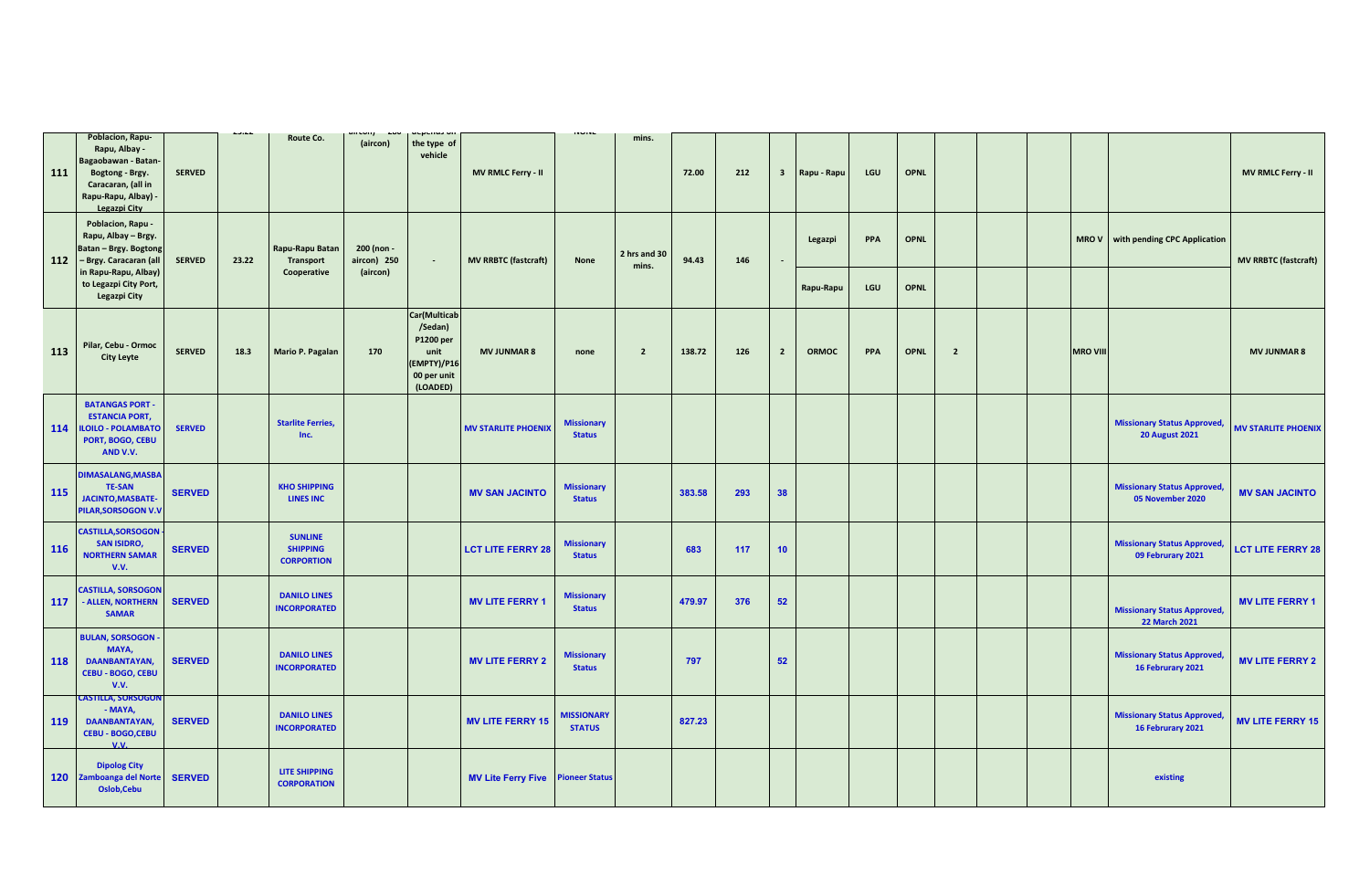| 121        | <b>MATNOG, SORSOGON</b><br>MAYA,<br><b>DAANBANTAYAN</b><br><b>CEBU - BOGO, CEBU</b><br>AND V.V.            | <b>SERVED</b> | <b>LITE SHIPPING</b><br><b>CORPORATION</b>                     |  | <b>MV LITE FERRY 6</b>                 | <b>Missionary</b><br><b>Status</b> | 618.57  | 378  | 49           |  |  |  | <b>Missionary Status Approved,</b><br>16 Februrary 2021                             | <b>MV LITE FERRY 6</b>    |
|------------|------------------------------------------------------------------------------------------------------------|---------------|----------------------------------------------------------------|--|----------------------------------------|------------------------------------|---------|------|--------------|--|--|--|-------------------------------------------------------------------------------------|---------------------------|
| 122        | <b>Angasil</b><br>, Wharf, Mactan,<br>Lapulapu City0Santa<br>Rosa, Olanga, Island,<br><b>LapuLapu City</b> | <b>SERVED</b> | <b>Trans Olango</b><br><b>Shipping</b><br><b>Corporation</b>   |  | <b>MV Lady Ysabella</b><br>(fastcraft) | <b>Pioneer Status</b>              |         |      |              |  |  |  | exsting                                                                             |                           |
| 123        | <b>SAN JUAN</b><br>(CABALIAN), LEYTE -<br><b>LIPATA, SURIGAO</b><br><b>CITY V.V</b>                        | <b>SERVED</b> | <b>LITE SHIPPING</b><br><b>CORPORATION</b>                     |  | <b>MV LITE FERRY 8</b>                 | <b>Missionary</b><br><b>Status</b> | 1109.97 | 504  | 48           |  |  |  | <b>Missionary Status Approved,</b><br>16 Februrary 2021<br>Revoked on 25 March 2021 | <b>MV LITE FERRY 8</b>    |
| 124        | <b>Tagbilaran City, Bohol</b><br><b>Cagayan de oro City</b>                                                | <b>SERVED</b> | <b>Trans Asia</b><br><b>Shipping Lines</b>                     |  | <b>MV Trans Asia 19 Pioneer Status</b> |                                    |         |      |              |  |  |  | existing                                                                            |                           |
| 125        | Cagayan de Oro City<br><b>Jagna Bohol</b>                                                                  | <b>SERVED</b> | <b>Lite Shipping Lines</b><br>Inc.                             |  | MV Lite Ferry Nine Pioneer Status      |                                    |         |      |              |  |  |  | existing                                                                            |                           |
| <b>126</b> | <b>CAGAYAN DE ORO</b><br><b>CITY- DUMAGUETE</b><br><b>CITY V.V</b>                                         | <b>SERVED</b> | <b>SUNLINE</b><br><b>SHIPPING</b><br><b>CORPORTION</b>         |  | <b>LCT LITE FERRY 30</b>               | <b>Missionary</b><br><b>Status</b> | 795     | 386  | 5            |  |  |  | <b>Missionary Status Approved,</b><br>28 July 2021                                  | <b>LCT LITE FERRY 30</b>  |
| $127$      | <b>Cebu City - Cagayan</b><br>De Oro                                                                       | <b>SERVED</b> | <b>Trans Asia</b><br><b>Shipping Lines</b>                     |  | <b>MV Trans - Asia 21</b>              | <b>Pioneer Status</b>              | 8971    | 1035 | $\mathbf{1}$ |  |  |  | <b>Pioneer Status Approved on 12</b><br>August 2021                                 | <b>MV Trans - Asia 21</b> |
| 128        | Jagna, Bohol -<br><b>Balingoan Misamis</b><br><b>Oriental</b>                                              | <b>SERVED</b> | Archipelago<br><b>Philippine Ferries</b><br><b>Corporation</b> |  | <b>MV Fast Cat M14</b>                 | <b>Pioneer Status</b>              | 742     |      | 5            |  |  |  | <b>Pioneer Status Approved on 20</b><br><b>July 2020 Existing</b>                   | MV Fast Cat M14           |